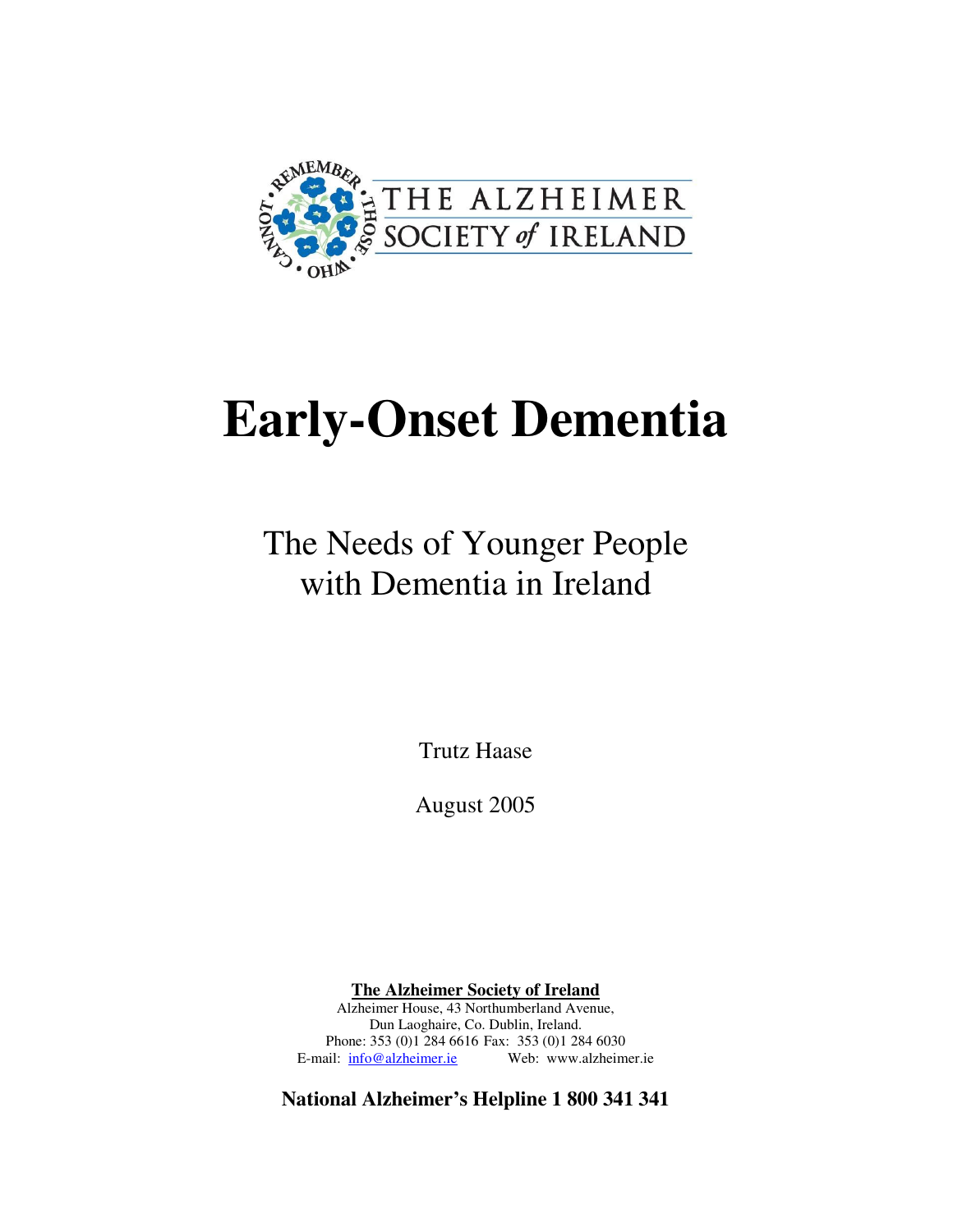### **Table of Contents**

| $\mathbf{1}$   |  |
|----------------|--|
| $\mathbf{2}$   |  |
| 3              |  |
| 4              |  |
|                |  |
| 5              |  |
| 6              |  |
| 6.1            |  |
| 6.2            |  |
| 6.3            |  |
| 6.4            |  |
| 6.5            |  |
| 6.6            |  |
| 6.7            |  |
| 6.8            |  |
| 6.9            |  |
| 6.10           |  |
| 6.11           |  |
| 6.12           |  |
| 6.13           |  |
| $\overline{7}$ |  |
| 7.1            |  |
| 7.2            |  |
| 7.3            |  |
| 7.4            |  |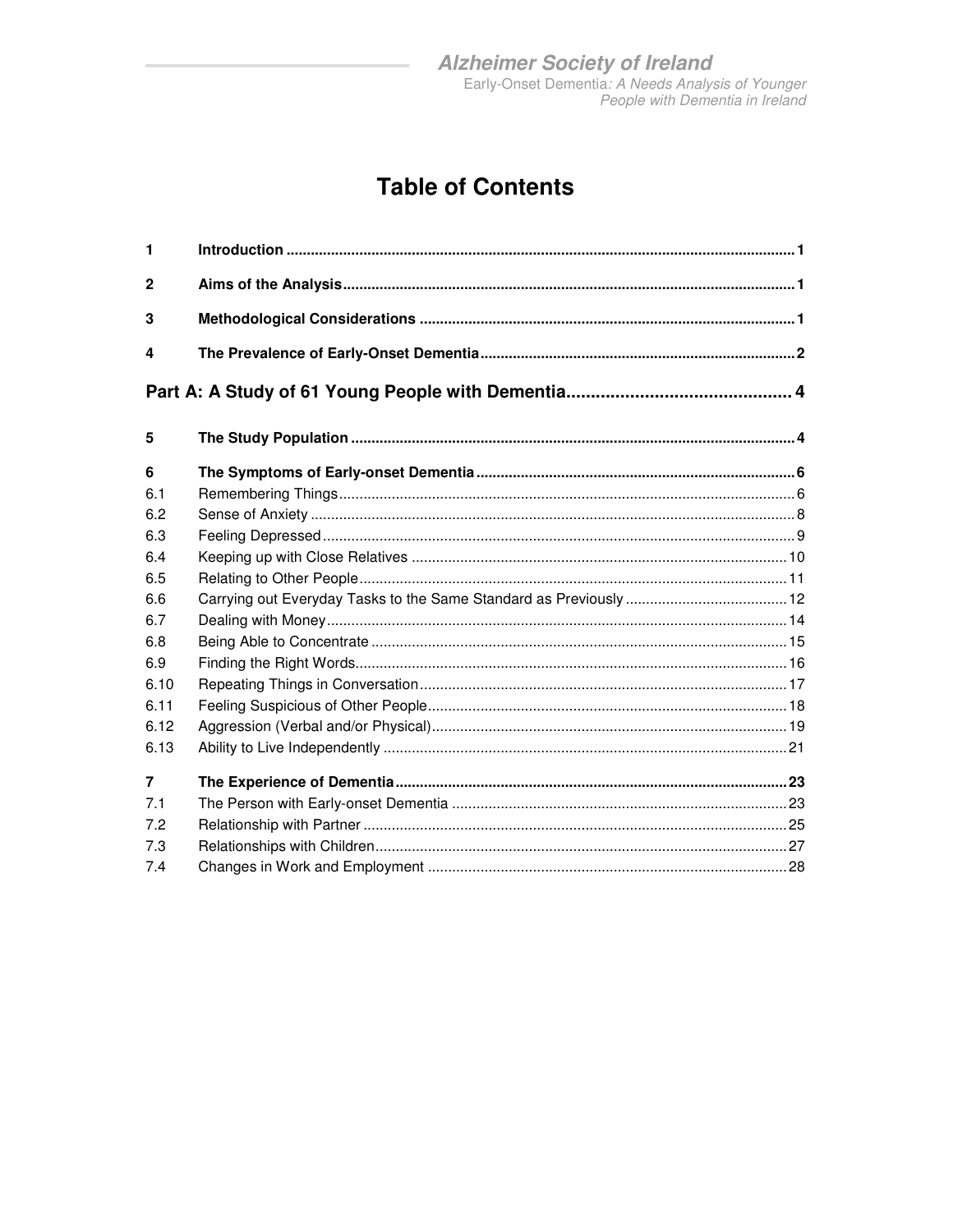| 8          |  |
|------------|--|
| 9          |  |
| 10<br>10.1 |  |
| 11         |  |
| 12         |  |
| 13         |  |
| 14         |  |
| 15         |  |
| 16         |  |
| 17         |  |
|            |  |
| 18         |  |
| 19         |  |
| 20         |  |
| 21         |  |
|            |  |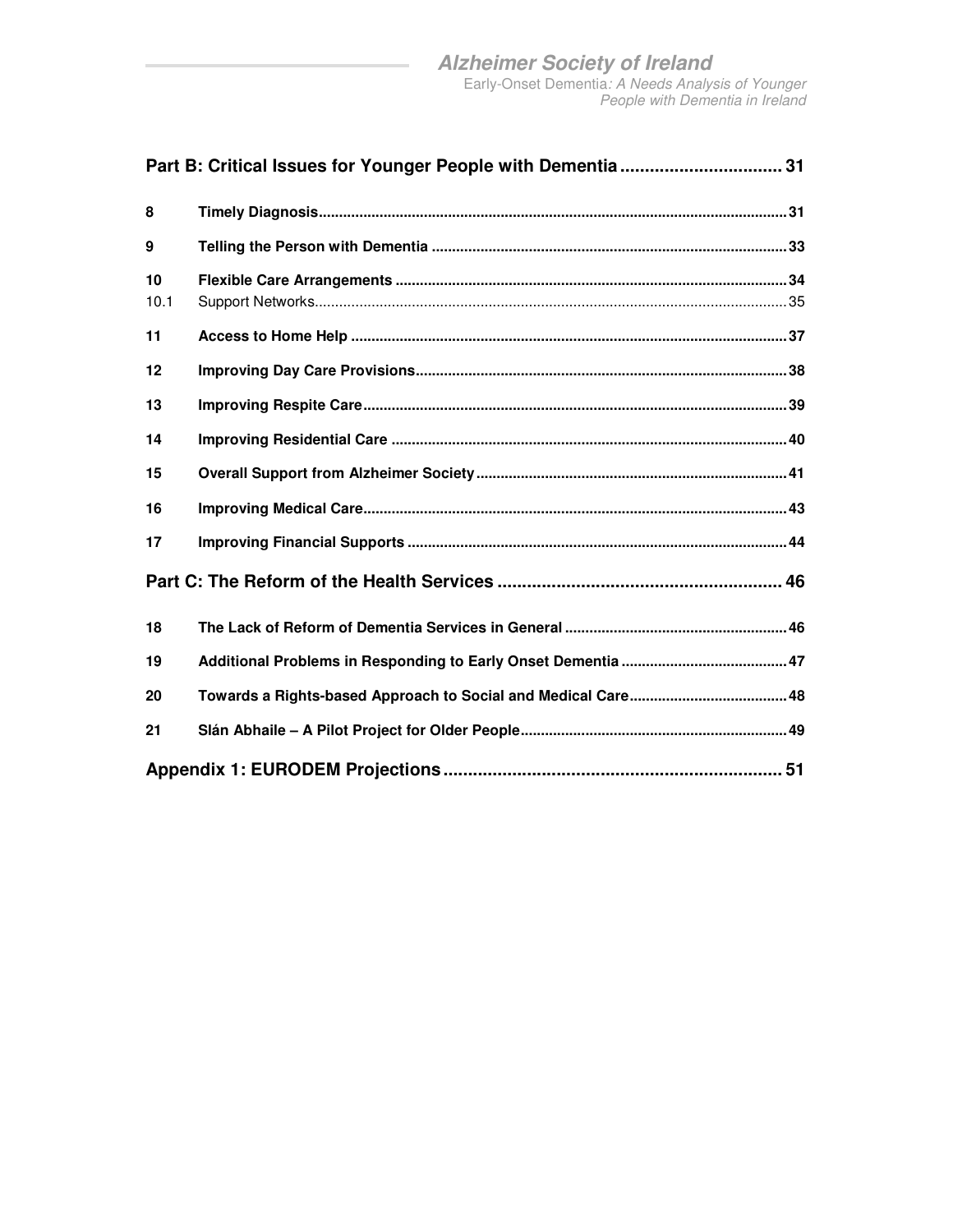## **Figures and Tables**

| Table 4.1:        | Estimated Number of People with Dementia Based on EURODEM Model 3 |  |
|-------------------|-------------------------------------------------------------------|--|
| Table 5.1:        |                                                                   |  |
| Table 5.2:        |                                                                   |  |
| Table 5.3:        |                                                                   |  |
| Table 5.4:        |                                                                   |  |
| Table 6.1         |                                                                   |  |
| Table 6.2         |                                                                   |  |
| Table 6.3         |                                                                   |  |
| Table 6.4         |                                                                   |  |
| Table 6.5         |                                                                   |  |
| Table 6.6         |                                                                   |  |
| Table 6.7         |                                                                   |  |
| Table 6.8         |                                                                   |  |
| Table 6.9         |                                                                   |  |
| Table 6.10        |                                                                   |  |
| Table 6.11        |                                                                   |  |
| Table 6.12        |                                                                   |  |
| Table 6.13        |                                                                   |  |
| Table 7.1:        |                                                                   |  |
| Table 7.2         |                                                                   |  |
| Table 7.3         |                                                                   |  |
| Table 7.4         |                                                                   |  |
| Table 7.5         |                                                                   |  |
| Table 8.1:        |                                                                   |  |
| Table 10.1        |                                                                   |  |
| Table 10.2        |                                                                   |  |
| <b>Table 11.1</b> |                                                                   |  |
| Table 14.1        |                                                                   |  |
| Table 15.1        |                                                                   |  |
| Table 16.1        |                                                                   |  |
| <b>Table 17.1</b> |                                                                   |  |
| Table A.1:        |                                                                   |  |
| Table A.2:        |                                                                   |  |
| Table A.3:        |                                                                   |  |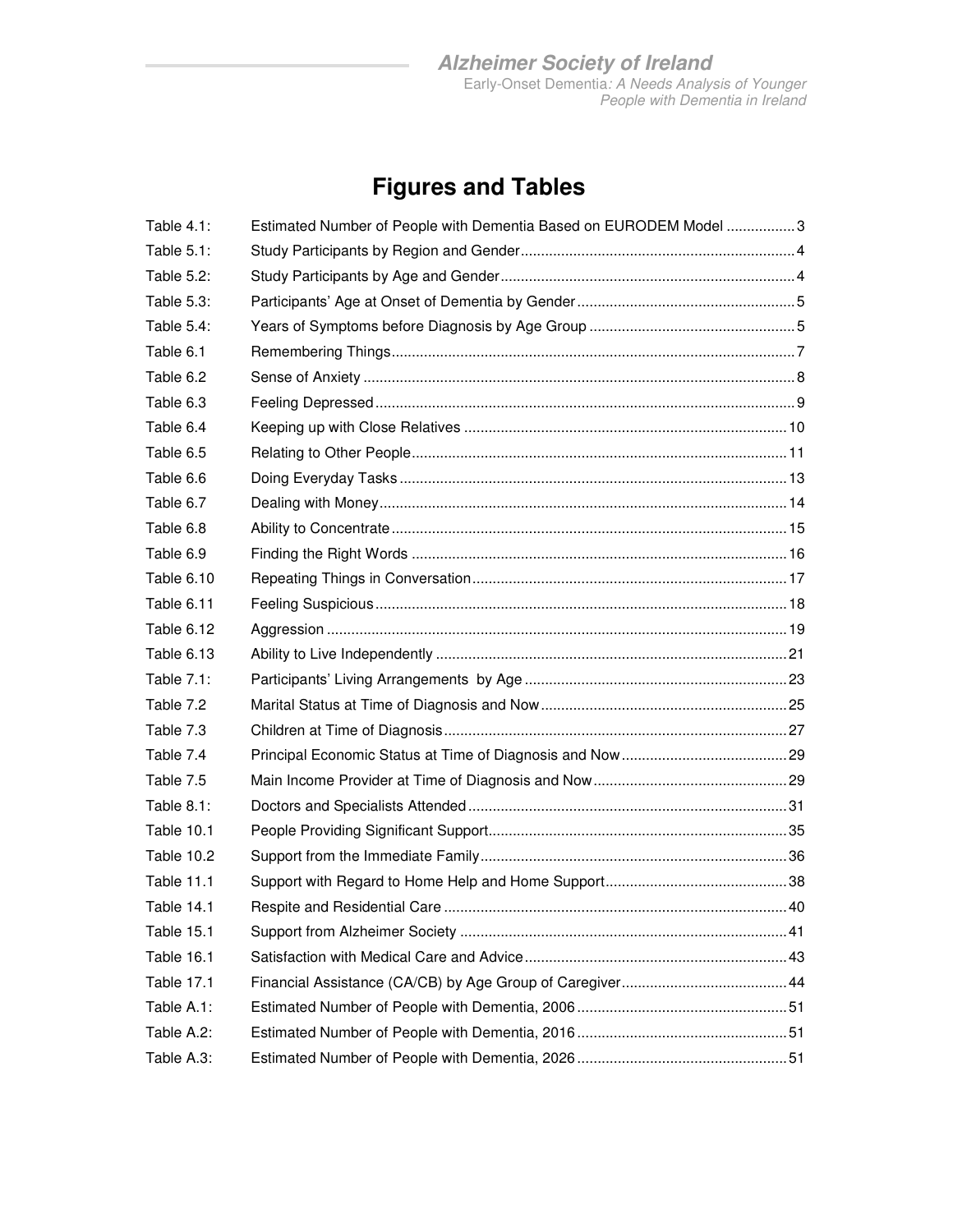### **Acknowledgements**

This study is the fruit of a collaborative process that involved a number of people in addition to the author. Indeed, it would not have been possible to complete a research project such as this without incurring a considerable debt of gratitude.

Special thanks to Mary O'Connor (Granby Day Care Centre), Sarah White (Raheny Day Care Centre), Murial Banks (Stillorgan Support Group), Amy O'Shea (Kimmage Support Group), Sean Scanlon (Curlew Road Day Care Centre), Pat Costello (North Dublin Home Support), Aisling Dunne (Cavan), Ann Ludden (Navan), Carmel Walsh (Longford), Siobhan Healy (Sligo), Julie Mundy (Donegal), Ann Cosgrave (Galway), Kay Flynn (Clare), Amy Murphy, Betty Sands and Peggy Scriven (Cork), Bridie Dillon and Una Fogarty (Kerry), Kate Brennan and Elaine Bradshaw (Kilkenny), Delia Roche (Carlow), Catherine Guinan and Concepta Birmingham (Offaly), Eileen Graham (Tipperary), Jenny Murphy (Wicklow), Mary Watters and Patsy Hennessy (Waterford), and Sheila Gallagher (Wexford) who gave us particular assistance in getting in contact with the carers of people with dementia and the many individuals who generously gave their time to participate in the survey. Without their willingness to openly talk about their personal experiences, the study would not have been possible.

We would further like to thank David Wolfe † (Department of Health and Children), Delores Moran, Janet Convery and Mo Flynn (Health Services Executive Eastern Region), who provided invaluable advice in their specific areas of expertise.

We would like to acknowledge the support of the Alzheimer Society of Ireland who provided the funding for the study and made the study thus possible.

Finally, we would like to express our particular gratitude to Gráinne McGettrick of the Alzheimer Society of Ireland for providing continuous support throughout the study.

**Trutz Haase (September 2005)** 

<sup>†</sup> Since the report was completed we received the sad news of the death of David Wolfe. His contribution to Services for Older People, especially, people with dementia, will be sorely missed.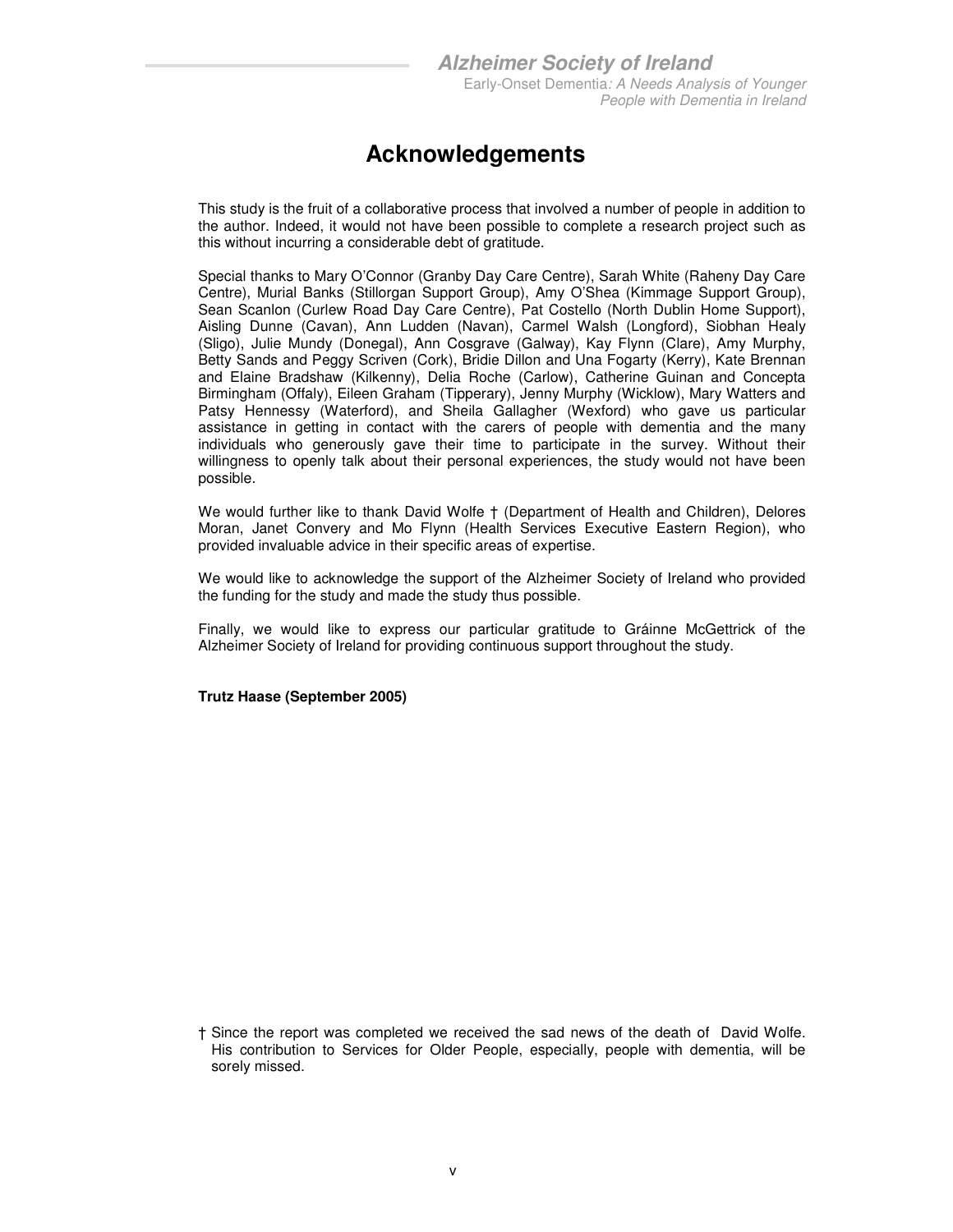### **Executive Summary**

The Action Plan for Dementia (O'Shea and O'Reilly, 1999) provides a blueprint for the development of policies and services in the dementia field in Ireland. However, little is known about the specific issues confronting people with early-onset dementia and there are no special programmes for people in this category. The reality is one of choosing from a range of services that were originally set up with other needs or age groups in mind. The Action Plan recommends 'that particular attention should be paid to the needs of people with early-onset dementia with appropriate care packages drawn up to reflect the special circumstances of people in this group and their carers'. This study was initiated by the Alzheimer Society of Ireland in an attempt to contribute to the discussion about how this recommendation might best be implemented.

### **Interviewing Younger People with Dementia**

Despite our initial intention to carry out a study of younger people with dementia by means of direct interviews, this proved to be virtually impossible and we were therefore forced to collect information from the primary caregivers of those affected by dementia. As a result, this study, explores the most pertinent issues which emerged from our study of 61 cases of early-onset dementia in Ireland. The ten most important issues to emerge were: (i) the need for a timely diagnosis, (ii) informing the person with dementia about their condition, (iii) supporting flexible care arrangements, (iv) improving home help, (v) improving day care, (vi) improving respite care, (vii) improving residential care, (viii) improving medical care, (ix) providing counselling and (x) improving financial supports.

### **Timely Diagnosis**

Diagnosis of early onset dementia is beset with considerable difficulties, as many of the early symptoms are not specific to the illness and may easily not be recognised, particularly if occurring in a younger person. Many GPs will see very few younger persons with dementia during their working life and are therefore not always aware of the prevalence of dementia in a younger persons. Getting a timely diagnosis is of utmost importance to the person with dementia as it affects the person's ability to actively arrange their family life and participate in the management of their own care for as long as they are still able to do so.

#### **Recommendation 1:**

**We believe that an awareness campaign amongst GPs would have a positive effect, firstly by making GPs more aware of the prevalence of early-onset dementia and by encouraging multidisciplinary assessment and referral to specialists that are able to either confirm or refute the onset of dementia in a younger person.** 

### **Informing the Person with Dementia**

In about half of the cases we studied, the individual with early-onset dementia had not been informed of their illness. In another quarter of cases, despite having been informed, the person is no longer aware of their illness due to its very effects. There remains a culture of not informing the person with dementia, partly out a fear that knowing about their illness may add to the person's anxiety and distress. Notwithstanding a person's right not to be told about their illness, good practice would dictate that a person generally should be told about their condition.

Overall, the 'window of opportunity' to tell a person that he or she has dementia is relatively short, thus limiting the possibility of responding actively to the early onset of dementia and the specific problems that this entails. The people we interviewed as part of this study indicated that, where it was possible to inform the person with dementia, this knowledge was valued by all those directly involved. The biggest obstacle to telling a person about developing dementia, particularly when concerned with a younger person is a degree of stigma about the illness.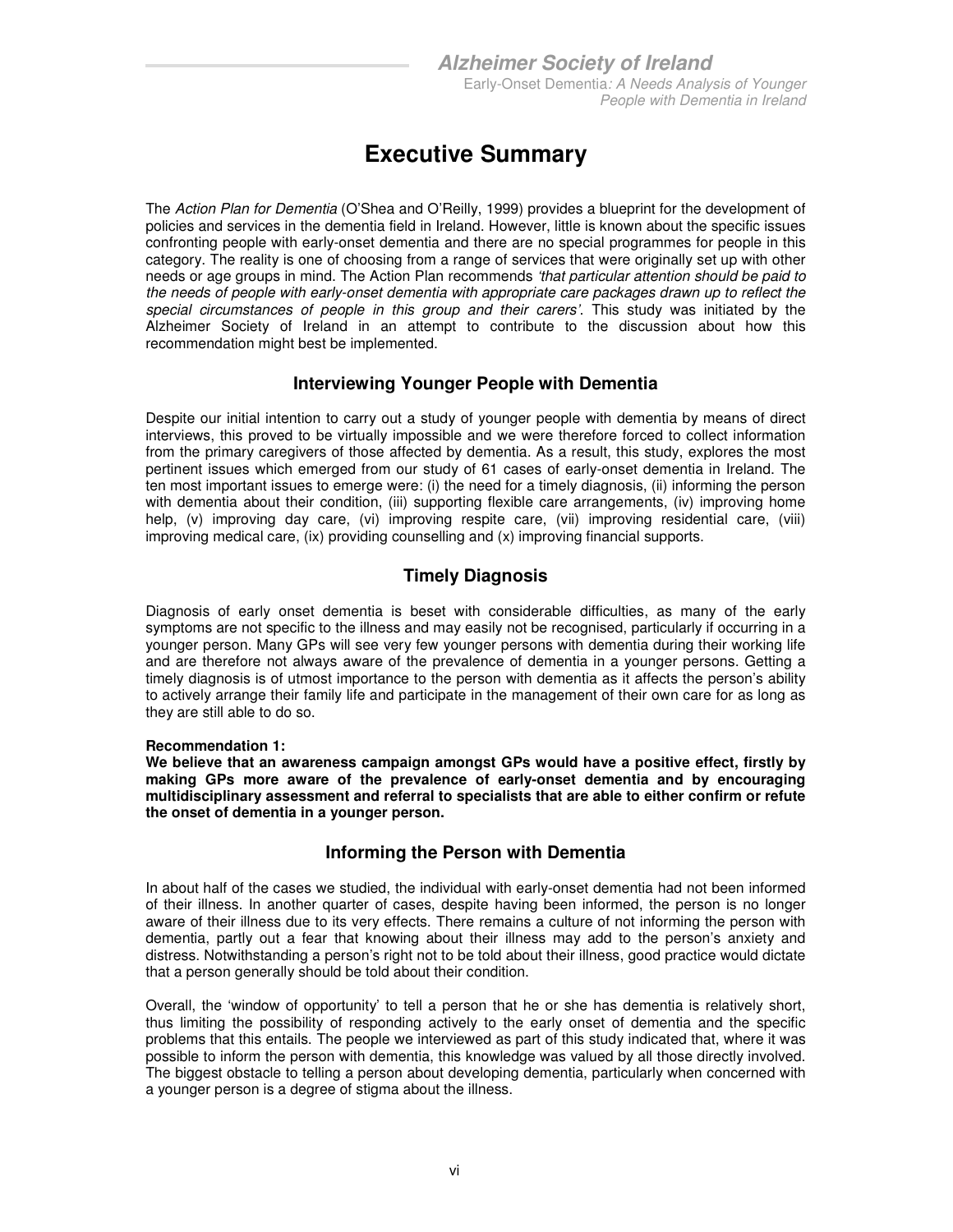**Recommendation 2:** 

**We recommend that the Alzheimer Society continues to raise the profile of early-onset dementia within their general dementia campaigns to highlight the specific issues that are of concern to younger people with dementia.** 

#### **Supporting Flexible Care Arrangements**

Most younger persons with dementia are cared for in the family home. In our study population, 59 per cent are living with their partner, a small proportion (8%), all of whom are in the early stages of dementia, live on their own, whilst about 15 per cent live with a son or daughter or other relative. Only 15 per cent are in a residential home. There is a strong preference by younger people with dementia and their caregivers to maintain such arrangements for as long as possible. It is also important to note that such arrangements are the most cost-effective for society as a whole. However, caring for younger people with dementia in their own home setting crucially depends on the availability of flexible care arrangements to facilitate this.

#### **Recommendation 3:**

**The overall aim in the care for younger people with dementia must be to provide a sustainable set of care arrangements which respects the wishes of the person with dementia and their partner and closest family members.** 

#### **Access to Home Help**

Only 24 of the 61 people (39.4%) in our sample had access to home help and over 40 per cent indicated that their level of access to home help is either inadequate or completely inadequate. Even where they had access to this assistance, there is often a desire to avail of more hours per week, alongside a widespread dissatisfaction with the time at which the help can be provided.

#### **Recommendation 4:**

**There is a need for the Health Service Executive to increase the overall level of home help available to younger people with dementia, to address the hours during which such help is available, as well as assuring that levels of support are equitable and not resulting in regional differences.** 

### **Special Supports Groups for Younger People with Dementia**

Day care centres play an important role in facilitating people with early-onset dementia, enabling them to stay in the family home for as long as possible. However, besides the general lack of places, existing day care centres are far from adequately equipped to provide the services needed by younger people with dementia.

- Existing day care centres primarily cater for older people with dementia and tend to lack sufficient stimulus for younger people.
- Where those with early-onset dementia frequent day care centres, this can put considerable demands on staff, mainly due to their greater level of activity, strength and, at times, challenging behaviour.
- There is a need to bring together younger people with dementia in special groups to deal with issues specific to them (e.g. medical information about dementia, counselling, legal advice, etc.).

#### **Recommendation 5:**

**It is recommended that at least in Dublin, Galway, Limerick, Cork and Waterford specific support groups for younger people with dementia be set up.**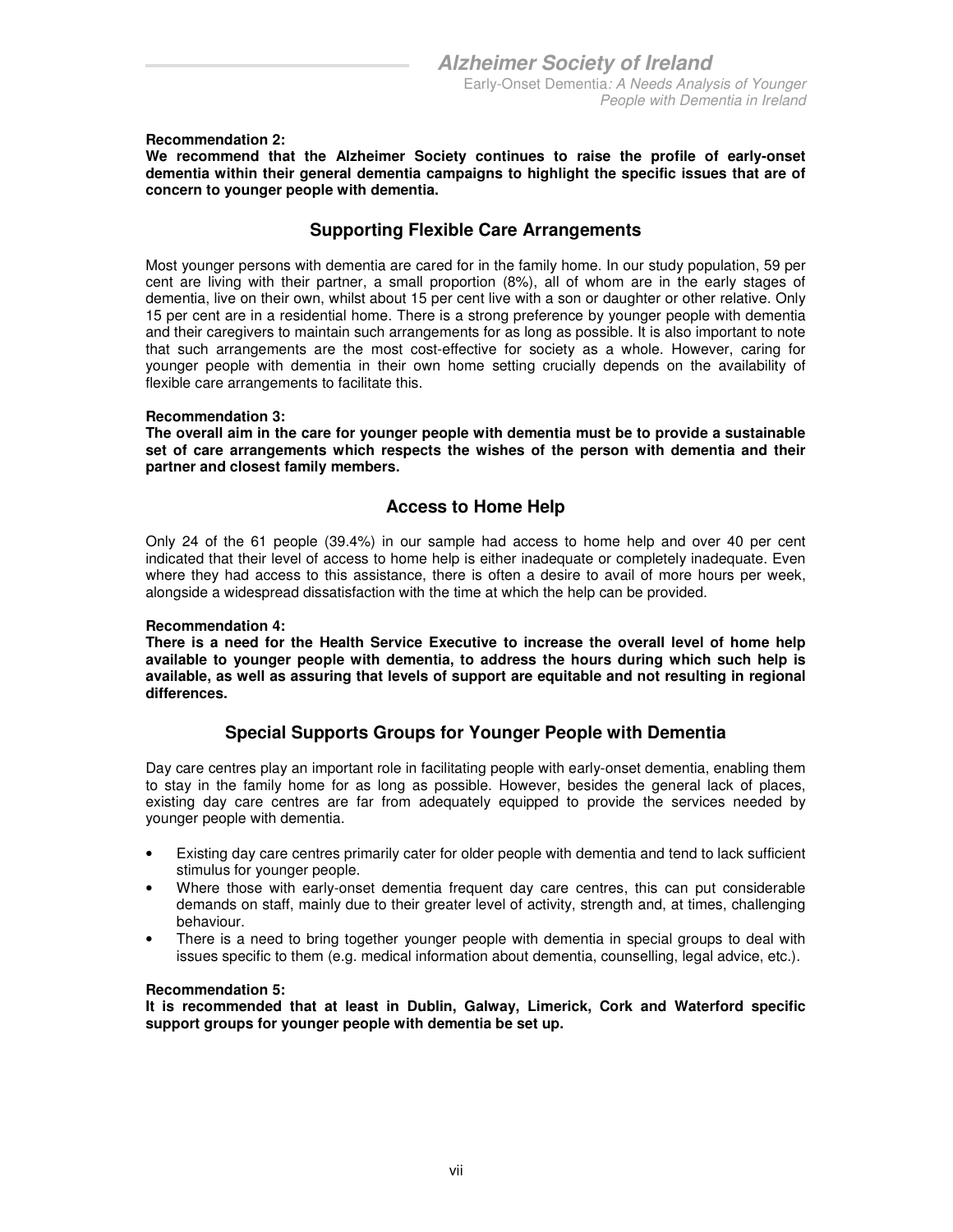### **Improving Respite Care**

The importance of respite care lies in that it enables regular caregivers to recover their energy levels and continue to playing a primary caring role. However, younger persons with dementia may frequently find it impossible to access respite care.

- There is a general shortage of respite facilities and there is no respite care unit in Ireland which specialises in supporting younger people with dementia.
- Even where a general respite facility exists, the nursing home may not accept individuals under 60 or even 65, thus automatically excluding those with early-onset dementia.
- People with early-onset dementia may not meet referral criteria, e.g. with regard to behavioural problems.

#### **Recommendation 6:**

**There is an urgent need to improve respite facilities for younger people with dementia. Improvements are sought in three ways: (i) the setting up of at least one dedicated respite facility for younger persons with dementia, (ii) a review of access criteria to existing respite facilities, and (iii) a review of the benefit criteria of the Health Service Executive to include the direct provision of, or financial support towards respite care for younger persons with dementia; i.e. the explicit recognition that temporary residential care is allowable under the age of 65.** 

#### **Improving Residential Care**

#### **Recommendation 7:**

**There is an urgent need to improve residential care facilities for younger people with dementia. Improvements are sought in three ways: (i) increasing the number of residential care places which are available for younger persons with dementia, (ii) a review of access criteria to existing residential homes, and (iii) a review of the benefit criteria of the Health Service Executive to include the direct provision of, or financial support towards residential care for younger persons with dementia; i.e. the explicit recognition that residential care is allowable under the age of 65.** 

### **Providing Counselling Services**

In the absence of a general cure to Alzheimer disease, medical care is largely limited to the treatment of secondary symptoms, like e.g. depression or anxiety. However, counselling could potentially provide considerable help for the person with dementia and their partners and family members in dealing with anxiety, depression and, where present, aggressive behaviour and have a significant influence on the quality of life experienced.

#### **Recommendation 8:**

**We recommend that counselling services specific to younger people with dementia be developed in co-operation between the Health Services Executives and the Alzheimer Society of Ireland.** 

### **Improving Financial Supports**

People with early-onset dementia and their families experience a double financial strain: firstly, they frequently loose one of the income providers to the family and, secondly, they incur considerable costs in the care for the person. At the same time, there are no specific state benefits for younger persons with dementia or their families, as they do not fall within any of the recognised categories. Early-onset dementia is neither categorised as a disability, nor as a terminal illness and at the time of diagnosis the person with dementia is by definition not eligible for benefits aimed at older people. Thus, many existing care provisions and financial supports are either unavailable to younger people with dementia or are inappropriate, having been designed with other target groups in mind.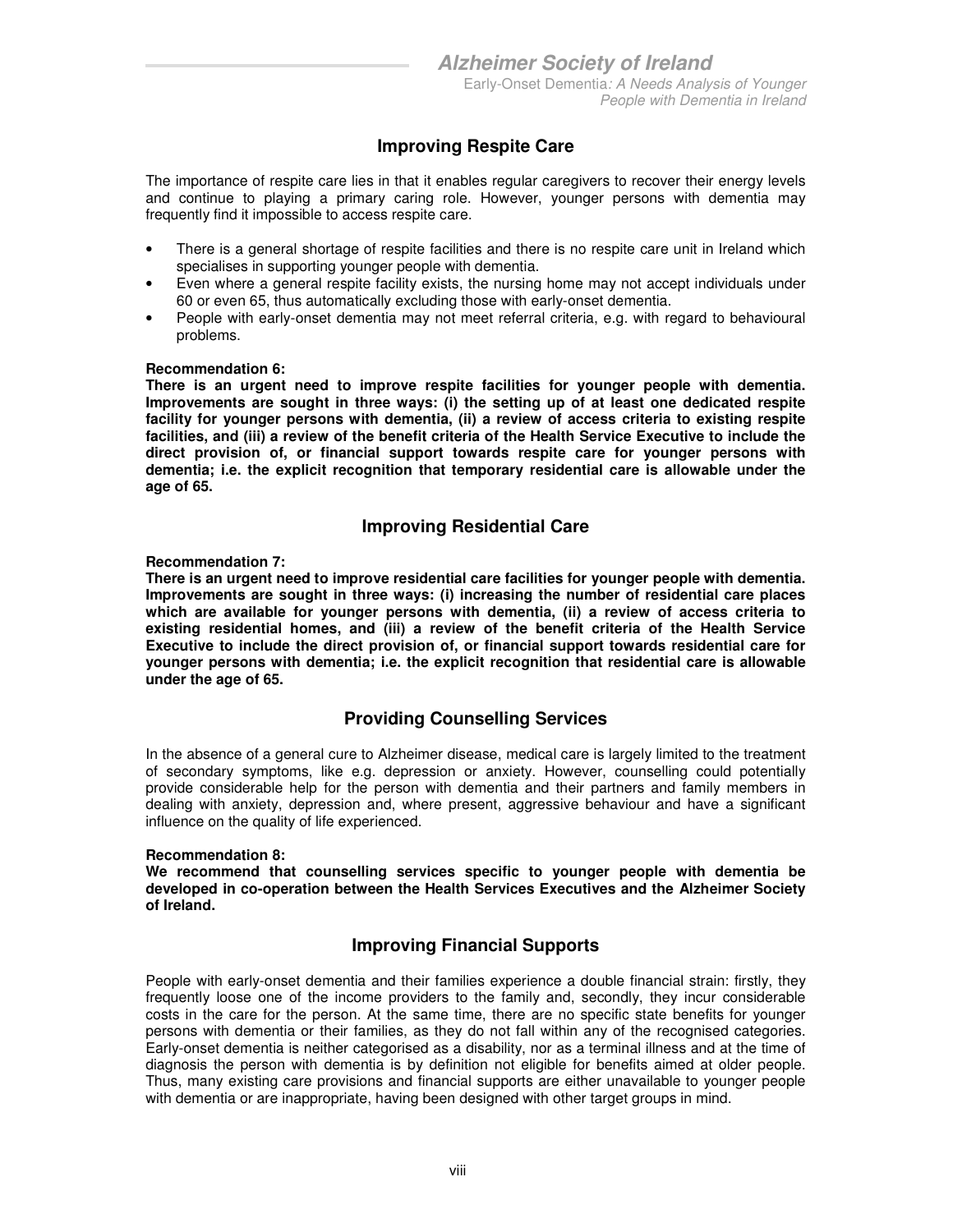#### **Recommendation 9:**

**There is urgent need for early-onset dementia to be acknowledged as a specific needs group with appropriate care packages to be drawn up to reflect the special circumstances of people in this group and their caregivers.** 

#### **Recommendation 10:**

**There is an urgent need to review the financial supports that are available to persons affected by early-onset dementia and/or their caregivers.** 

#### **Clarifying Departmental Responsibilities and Legal Rights**

Early-onset dementia does not easily fall under the responsibility of any one section within the Department of Health and Children. It is largely dealt with as an adjunct to dementia more generally and is therefore closely associated with services for the elderly. However, as the study shows, the care provisions which are needed in response to early onset dementia differ significantly from those needed for older people with dementia and questions arise as to whether dealing with early onset dementia is best served in the context of developing services for older people. What is needed is a complete change in the care system towards a person-centred approach and individualised care plans which respect the wishes of the clients.

#### **Recommendation 11:**

**Urgent consideration needs to be given by the Health Service Executive to create the necessary structures to overcome the current fragmentation of responsibilities between services for the elderly, disability services and mental health services, and facilitate the effective development of comprehensive dementia care, independent of age.** 

Furthermore, the consultants believe that the new disability legislation that is currently developing in Ireland includes some important milestones with regard to developing appropriate responses to people with special needs and that provisions for people with early onset dementia should be reviewed in light of such newly developing frameworks.

#### **Recommendation 12:**

**Consideration should be given to afford younger people with dementia similar status as those identified under the new Disability Bill 2004.** 

### **A Pilot Project for Younger People with Dementia**

The Health Service Executive East Cost Area is currently supporting a pilot project Slán Abhaile, which is targeted at targeted at older people who, in spite of their wish to remain living in their own homes, might be at risk of having to move into residential care in order to have their long-term care needs met. Slán Abhaile supports both the principles and the objectives of the National Health Strategy in that it offers:

- Person-centred care
- Coordinated planning between agencies/service providers
- Individual integrated service plans for older people
- Enhanced home support services (including evenings and weekends)
- Support for informal carers

We believe that it its an opportune time to develop a similar project specifically targeted at younger people with dementia. While the number of younger people with dementia will always be small compared to the potential older population in need of a person-centred care plan, the pilot project would have to have as an explicit aim to draw younger people with dementia as early as possible into the project such as to learn about their needs and have them participate in the planning of their own future to the maximum extent. The outcomes of such pilot project, if properly evaluated, would provide an invaluable platform for the development of adequate services for younger people with dementia which is currently missing in the health system.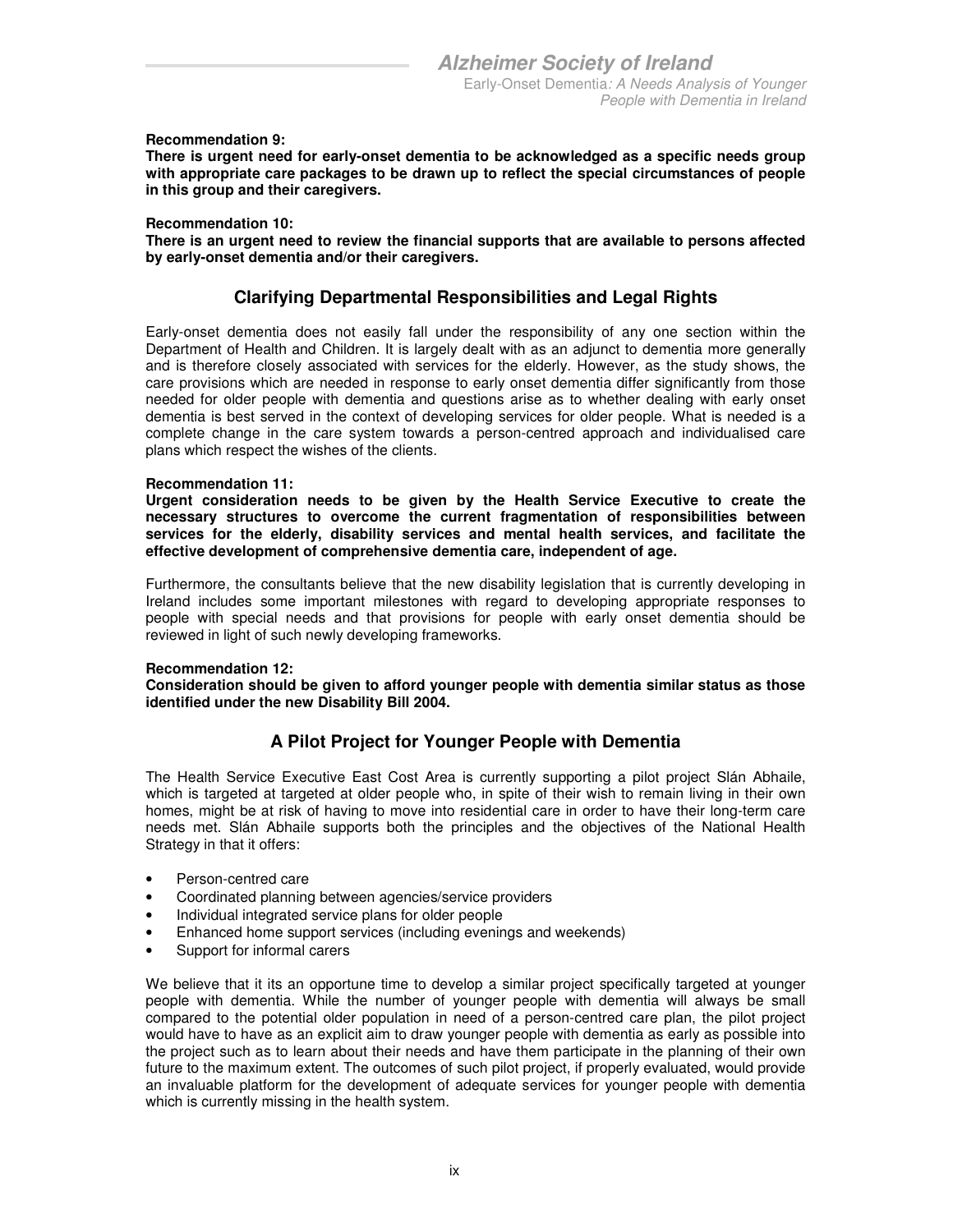**Recommendation 13:** 

**The Health Services Executive should establish a pilot project along the lines of Slán Abhaile, specifically targeted at developing person-centred care plans for younger people with dementia. Given the experience of the Alzheimer Society in pioneering responses to early onset dementia, we suggest that such project may be pursued in partnership between the HSE and Alzheimer Society.**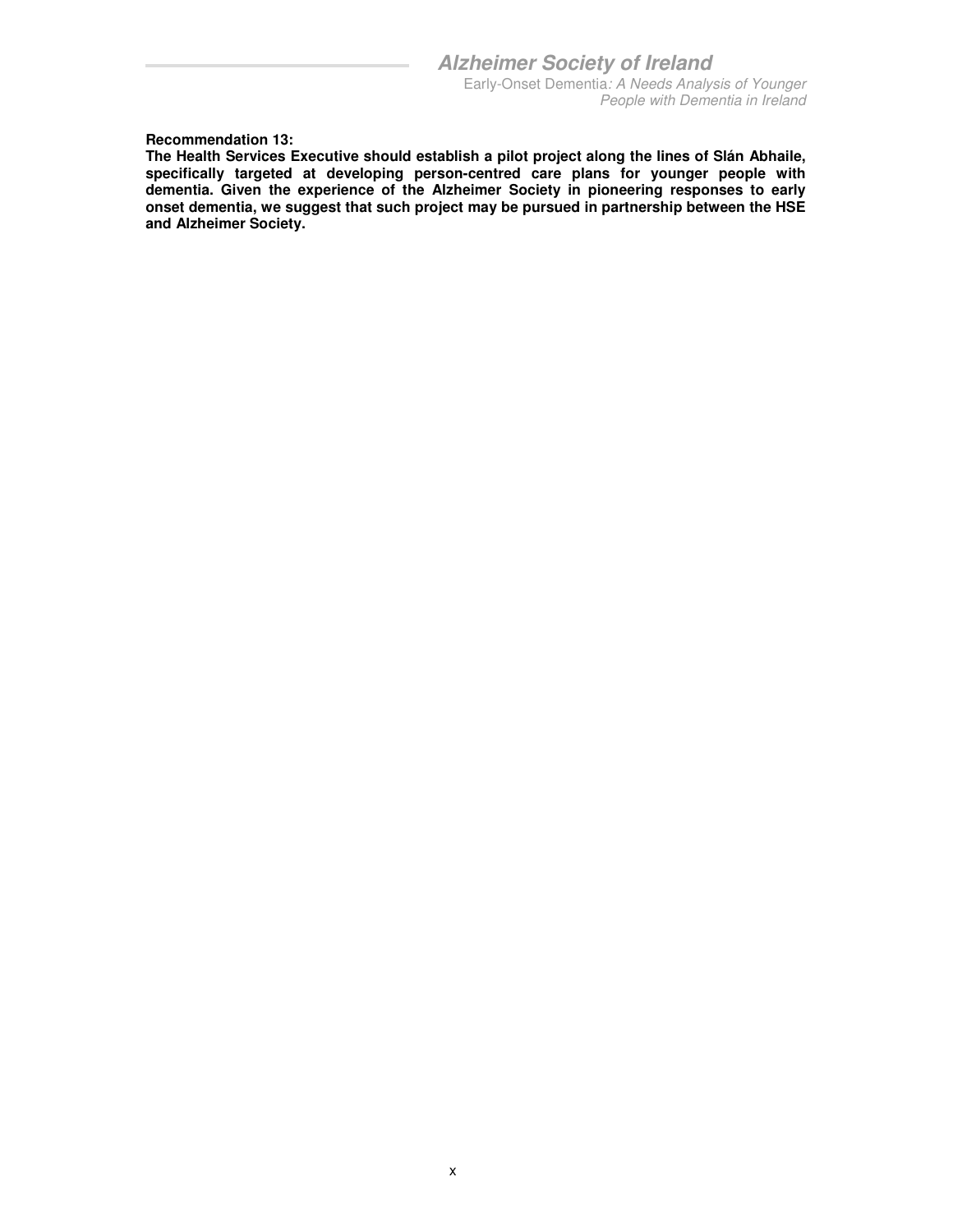### **1 Introduction**

The Action Plan for Dementia (O'Shea and O'Reilly, 1999) provides a blueprint for the development of policies and services in the dementia field in Ireland. However, little is known about the specific issues confronting people with early-onset dementia and there are no special programmes for people in this category. The reality is one of choosing from a range of services that were originally set up with other needs or age groups in mind. The Action Plan recommends 'that particular attention should be paid to the needs of people with early-onset dementia with appropriate care packages drawn up to reflect the special circumstances of people in this group and their caregivers' (ibid). This study was initiated by the Alzheimer Society of Ireland in an attempt to contribute to the discussion about how this recommendation might best be implemented.

### **2 Aims of the Analysis**

The overall aim of the study is to carry out a needs analysis of people with early-onset dementia in Ireland.

The Terms of Reference outline the following objectives:

- To present a statistical analysis of persons with early-onset dementia, in particular a demographic profile including age, age of onset and diagnosis, gender, socio-economic and family status.
- To provide an insight into and understanding of the day-to-day lives of persons with earlyonset dementia and their caregivers.
- To produce a profile of the services used by those with early-onset dementia.
- To evaluate current policies and available services from a number of stakeholder perspectives.
- To examine the service, economic, social, emotional and support needs of the target group (including caregivers).
- To examine and to present good practice models in other comparable jurisdictions and to identify the lessons for policy and service planning in Ireland.
- To offer a set of recommendations for the future development of policies and services for the target group.

### **3 Methodological Considerations**

The key issue confronted by the present research is the lack of statistical data which might be used to develop a needs analysis of people with early-onset dementia in Ireland and a substantial part of the study had to deal with the problem of how to compile reliable data so that future policy considerations might be based on this evidence.

In ideal circumstances, the development of a reliable portrait of those with early-onset dementia in Ireland would have required to identify the full population of those with earlyonset dementia and then draw a random sample from this population for in-depth interview. This, in turn, would have required the participation of all Health Service Executives, specialist consultants and GPs throughout the country and over a considerable period of time. Such an approach was unfortunately beyond the scope of this study and would not have produced results within the required time frame. The study therefore is much more limited in as much as it exclusively builds on the experience of those with early onset dementia who are in one way or another in contact with the Alzheimer Society of Ireland.

However, the Alzheimer Society is a key service provider in Ireland for people with dementia, including those with early-onset dementia. The Society has developed a contact database of about 2,000 people with dementia, either directly or via their caregiver. This represents a significant proportion of all those with dementia in Ireland, but obviously one cannot assume that the profile of those in contact with the Society is identical to that of the overall population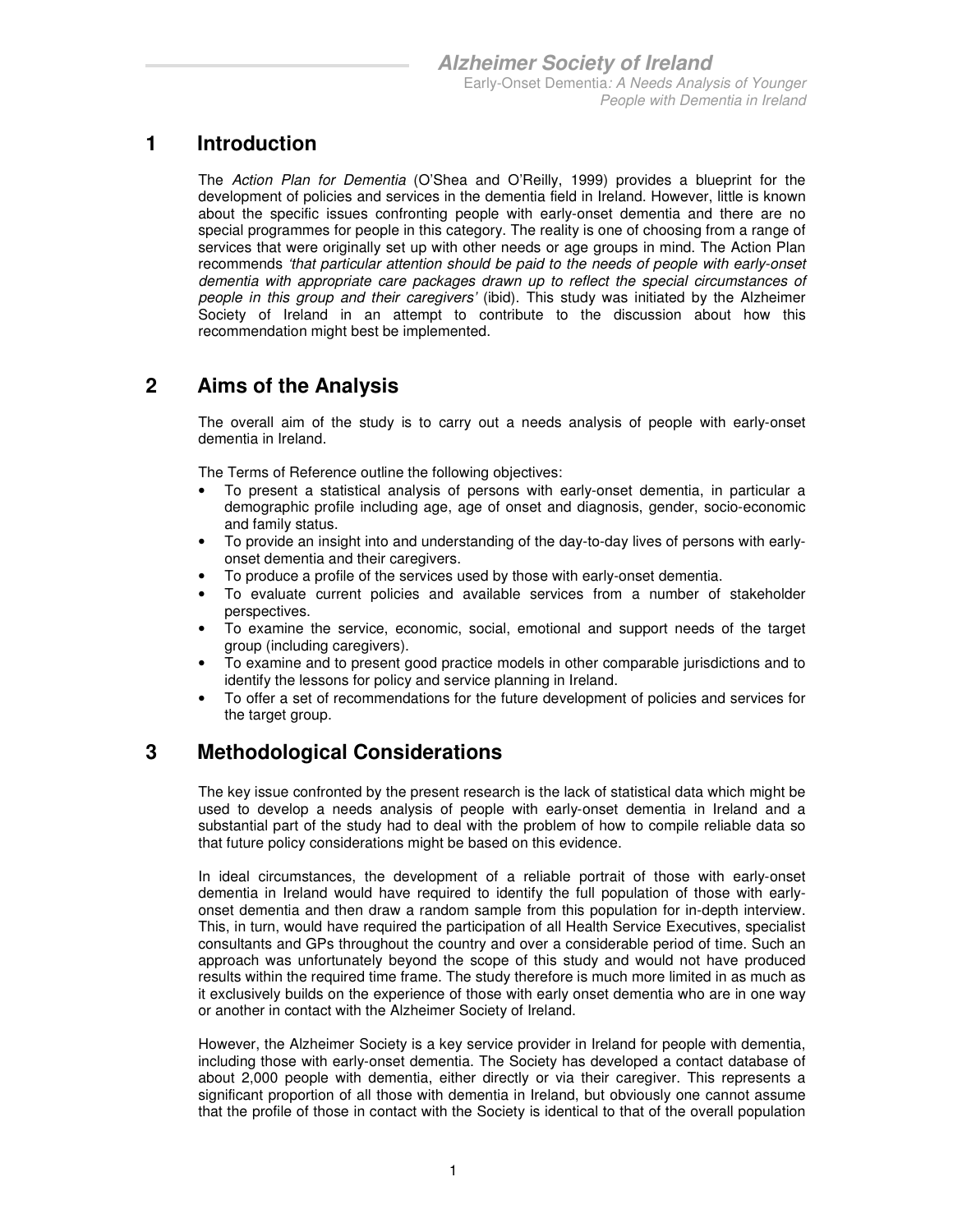of people with early-onset dementia. Nevertheless, given the limitations of the present research we must treat the Society's contact list as a valid proxy for the population of people with early-onset dementia in general.

The second problem to be overcome in the course of the study concerned the identification of people with early-onset dementia from amongst the Society's clients. People with early-onset dementia make up less than ten per cent of the Society's contacts, but the contact database does not contain information about the age of the person with dementia. We therefore had to adopt a three-step procedure: firstly, a short postal questionnaire which was sent to all of the Society's home services and day care centres. This was followed up by interviews with the managers of those services that indicated that they were in contact with younger people with dementia. Following this, the managers asked each of their younger clients with dementia (or their caregivers) whether they were willing to participate in the survey and arranged interviews thereafter. The face-to-face interviews were carried out in considerable depth mostly with the caregiver, and in two instances with the person with dementia. The results of this survey are reported in Part A of this study.

Finally, we added to the views expressed by the individuals with dementia, their careers and the managers of the Alzheimer Society's services the views of some key informants of the Department of Health and Children and the Health Service Executive. Together, we hope to have achieved the aim of providing first insights into the lives of people with early onset dementia in Ireland and the particular problems they face.

### **4 The Prevalence of Early-Onset Dementia**

There are no precise estimates available of the number of people living with dementia in Ireland. Lawlor et al.<sup>1</sup> estimate that there are just over 22,000 people with dementia living in the community. If we add to this the number of people with dementia in long-stay care (the estimates vary between 3,755 and 7,380) and those in psychiatric hospitals (approximately 560), O'Shea<sup>2</sup> concludes that there are approximately 30,000 people with dementia in Ireland. Prevalence data from Irish sources correspond closely to the numbers generated by the application of EURODEM<sup>3</sup> prevalence rates when applied to Irish population data, which result in an estimate of 31,000 people with dementia in 1996 (ibid).

Applying the EURODEM prevalence rates to the 2002 Census of Population data for Ireland suggests that there are currently over 33,000 people with dementia and that about 3,500 of these are under the age of 65 (Table 4.1). Ireland's population is set to increase dramatically over the next two decades. Furthermore, due to increased life expectancy and falling fertility rates, the population will also age, with a disproportionate increase in the percentage of people aged 50 to 70. The Central Statistics Office provides a number of population projections based on different fertility and migration assumptions. Taking the high growth assumption (Model M1F1), and the prevailing EURODEM parameters, the number of people with dementia in Ireland is likely to increase to 47,600 in 2016 and 66,600 by 2026. The number of people with early-onset dementia is thereby likely to increase to over 5,000 by 2016 and to nearly 6,000 in 2026 (Appendix 1).

It is important to point out that it is impossible to substantiate the prevalence figures for earlyonset dementia in Ireland from the survey undertaken for this study. If the estimates based on EURODEM are correct, only three per cent of younger people with dementia are in contact with any of the services run by the Alzheimer Society and our sample population amounts to less than two per cent of the estimated population of younger people with dementia. Therefore the characteristics of people with early-onset dementia discussed the following

<sup>-</sup>1 Lawlor B., Radic A., Bruce I., et al. (1994) 'Prevalence of Mental Illness in an Elderly Community Dwelling Population Using AGE-CAT'. Irish Journal of Psychological Medicine, 11, 157-160.

<sup>2</sup> O'Shea, Eamon (2000) The Costs of Caring for People with Dementia and Related Cognitive Impairments. Dublin: National Council on Ageing and Older People

<sup>3</sup> Hoffmann A., Rocca W.A., Brayne C., et al. (1991) 'The prevalence of dementia in Europe: a collaborative study of 1980- 1990 findings'. International Journal of Epidemiology, 20, 736-748.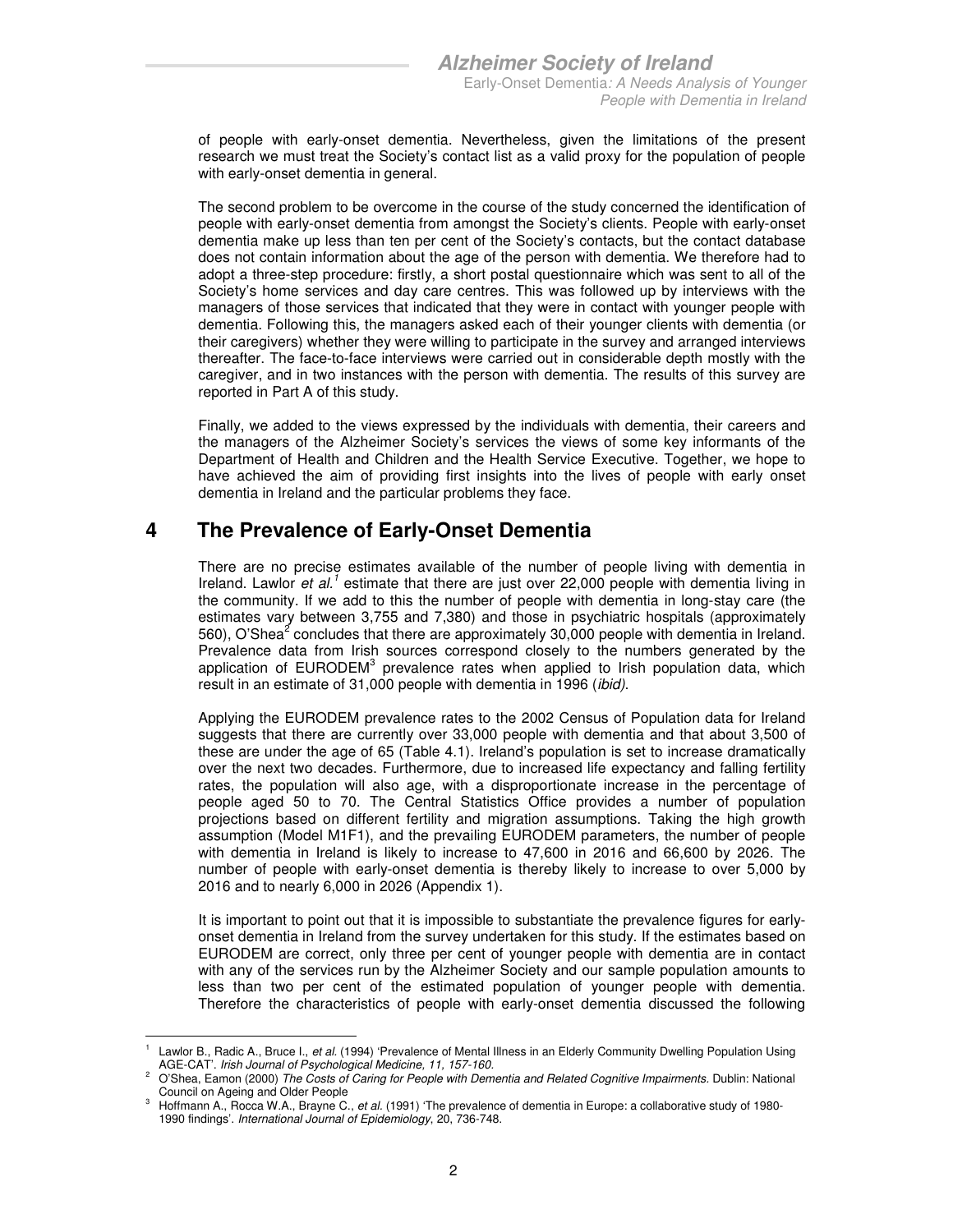chapters is representative only of those who avail of services provided by the Alzheimer Society but are not necessarily representative of the total population of younger people with dementia.

|              | <b>Male</b> | <b>Female</b> | <b>Total</b> | <b>Male</b>    | <b>Female</b>  | <b>Total</b>   |
|--------------|-------------|---------------|--------------|----------------|----------------|----------------|
|              | $\%$        | $\%$          | %            | <b>Numbers</b> | <b>Numbers</b> | <b>Numbers</b> |
| $30 - 59$    | 0.16        | 0.09          | 0.13         | 1,238          | 695            | 1,932          |
| $60 - 64$    | 1.58        | 0.47          | 1.03         | 1,225          | 360            | 1,586          |
| $65 - 69$    | 2.17        | 1.10          | 1.62         | 1,417          | 750            | 2,167          |
| 70 - 74      | 4.61        | 3.86          | 4.21         | 2,384          | 2,332          | 4,716          |
| $75 - 79$    | 5.04        | 6.67          | 5.99         | 1,884          | 3,498          | 5,381          |
| $80 - 84$    | 12.12       | 13.50         | 12.98        | 2,701          | 4,937          | 7,638          |
| $85 - 89$    | 18.45       | 22.76         | 21.40        | 1,758          | 4,697          | 6,455          |
| $90 - 94$    | 32.10       | 32.25         | 32.21        | 788            | 2,246          | 3,034          |
| $95 - 99$    | 31.58       | 36.00         | 34.97        | 158            | 591            | 748            |
| <b>Total</b> | 1.30        | 1.84          | 1.58         | 13,553         | 20,105         | 33,658         |

#### **Table 4.1: Estimated Number of People with Dementia Based on EURODEM Model**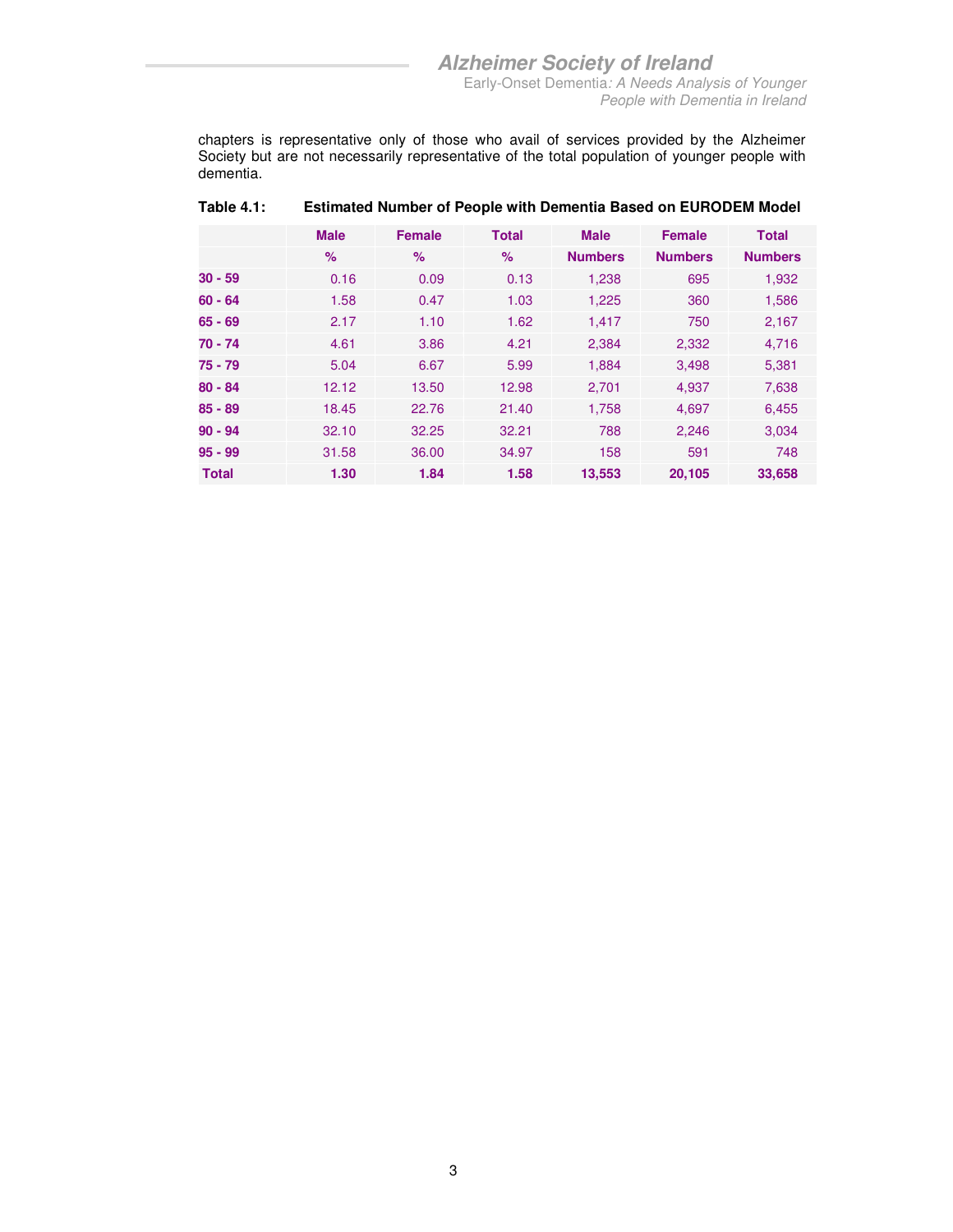### **Part A: A Study of 61 Young People with Dementia**

### **5 The Study Population**

The empirical element of this study is based on interviews with 61 caregivers for younger people with dementia; i.e. where the onset of dementia occurred at age 65 or younger. Contacts were made through the Alzheimer Society Home Supports or Support Groups, involving an invitation to all such groups throughout the country. In total, twenty centres participated. Some centres were in contact with only a single person with dementia under 65; the highest incidence was in Donegal with six people who had developed dementia at a younger age. Table 5.1 shows the distribution of the study participants across the different Regions. The interviews were carried out between May and October 2004.

|                   | <b>Male</b>    | <b>Female</b>   | <b>Total</b>   | <b>Male</b> | <b>Female</b> | <b>Total</b>  |
|-------------------|----------------|-----------------|----------------|-------------|---------------|---------------|
|                   | <b>Numbers</b> | <b>Numbers</b>  | <b>Numbers</b> | $\%$        | $\%$          | $\frac{9}{6}$ |
| <b>Border</b>     | $\overline{2}$ | 4               | 6              | 33.3        | 66.7          | 100.0         |
| <b>Dublin</b>     | 5              | 8               | 13             | 38.5        | 61.5          | 100.0         |
| Mid-East          |                | 3               | 3              |             | 100.0         | 100.0         |
| <b>Mid-West</b>   |                | 3               | 3              |             | 100.0         | 100.0         |
| <b>Midland</b>    | 3              | 8               | 11             | 27.3        | 72.7          | 100.0         |
| <b>South East</b> | $\overline{4}$ | 12 <sup>2</sup> | 16             | 25.0        | 75.0          | 100.0         |
| <b>South West</b> | 3              | 6               | 9              | 33.3        | 66.7          | 100.0         |
| <b>Total</b>      | 17             | 44              | 61             | 27.9        | 72.1          | 100.0         |

#### **Table 5.1: Study Participants by Region and Gender**

None of those who receive support from the Alzheimer Society are below the age of 50 and only two people are under 55 years of age. Those who developed dementia at an earlier age and are supported by the Alzheimer Society are thus more or less equally divided between those who aged between 56 and 65 years and those who are over 65 (Table 5.2).

#### **Table 5.2: Study Participants by Age and Gender**

|                    | <b>Male</b>    | <b>Female</b>  | <b>Total</b>   | <b>Male</b> | <b>Female</b> | Total |
|--------------------|----------------|----------------|----------------|-------------|---------------|-------|
|                    | <b>Numbers</b> | <b>Numbers</b> | <b>Numbers</b> | $\%$        | $\%$          | %     |
| $46 - 55$          |                | 2              | 2              | 0.0         | 100.0         | 100.0 |
| $56 - 65$          | 8              | 21             | 29             | 27.6        | 72.4          | 100.0 |
| over <sub>65</sub> | 9              | 21             | 30             | 30.0        | 70.0          | 100.0 |
| <b>Total</b>       | 17             | 44             | 61             | 27.9        | 72.1          | 100.0 |

The average age at which people with early-onset dementia experience their first symptoms is 55 years, with the age of onset being relatively evenly spread across the four five-year intervals leading up to 65 years of age. As pointed out earlier, no conclusions can be drawn from this with regard to the prevalence of early-onset dementia, as the sample size is far too small. Nevertheless, the age distribution observed here is important with regard to the age at which the clients of the Alzheimer Society initially develop symptoms.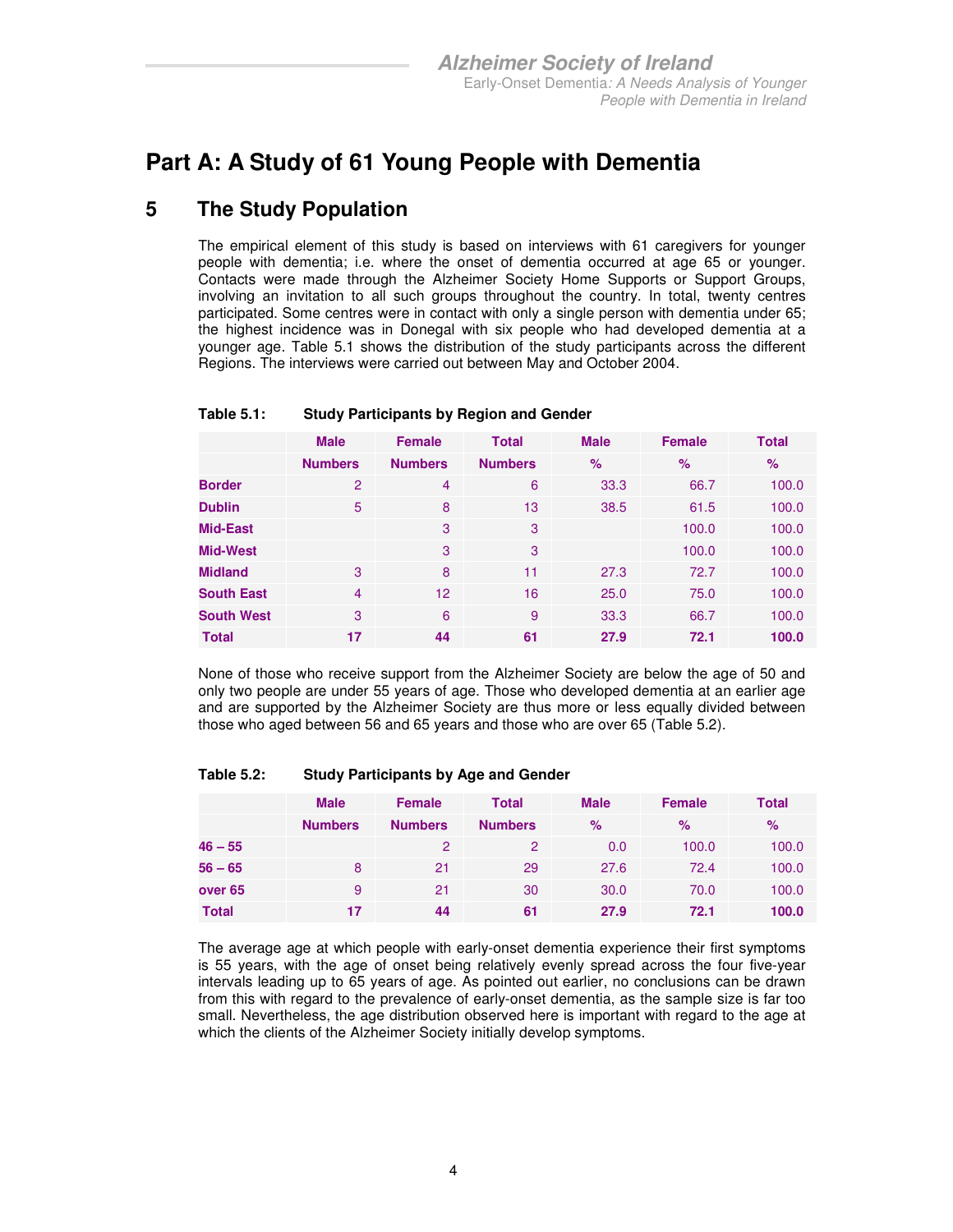### **Alzheimer Society of Ireland**

Early-Onset Dementia: A Needs Analysis of Younger People with Dementia in Ireland

|              | <b>Male</b>    | <b>Female</b>  | <b>Total</b>   | <b>Male</b> | <b>Female</b> | <b>Total</b> |
|--------------|----------------|----------------|----------------|-------------|---------------|--------------|
|              | <b>Numbers</b> | <b>Numbers</b> | <b>Numbers</b> | $\%$        | $\%$          | %            |
| under 46     |                | 2              | 2              |             | 4.5           | 3.3          |
| $46 - 50$    | 3              | 8              | 11             | 17.6        | 18.2          | 18.0         |
| $51 - 55$    | 8              | 10             | 18             | 47.1        | 22.7          | 29.5         |
| $56 - 60$    | $\overline{4}$ | 13             | 17             | 23.5        | 29.5          | 27.9         |
| $61 - 65$    | 2              | 11             | 13             | 11.8        | 25.0          | 21.3         |
| <b>Total</b> | 17             | 44             | 61             | 100.0       | 100.0         | 100.0        |

#### **Table 5.3: Participants' Age at Onset of Dementia by Gender**

On average, four years elapsed between the appearance of the first symptoms and diagnosis with Alzheimer. One in five people with early-onset dementia were diagnosed within one year of developing symptoms and two in five were diagnosed after two to three years. However, for one in five it took four to five years to be diagnosed, whilst for the remaining 20 per cent it took in excess of six years and up to ten years before they were diagnosed.

|                    | up to 1 year | 2-3 years | 4-5 years | 6-10 years        | <b>Total</b>   |
|--------------------|--------------|-----------|-----------|-------------------|----------------|
| <b>Age Group</b>   |              |           |           |                   |                |
| $46 - 55$          | 2            |           |           |                   | $\overline{2}$ |
| $56 - 65$          | 6            | 14        | 5         | $\overline{4}$    | 29             |
| over <sub>65</sub> | 3            | 11        | 7         | 8                 | 29             |
| <b>Total</b>       | 11           | 25        | 12        | $12 \overline{ }$ | 60             |
| $\%$               |              |           |           |                   |                |
| $46 - 55$          | 100.0        |           |           |                   | 100.0          |
| $56 - 65$          | 20.7         | 48.3      | 17.2      | 13.8              | 100.0          |
| over <sub>65</sub> | 10.3         | 37.9      | 24.1      | 27.6              | 100.0          |
| <b>Total</b>       | 18.3         | 41.7      | 20.0      | 20.0              | 100.0          |

#### **Table 5.4: Years of Symptoms before Diagnosis by Age Group**

Exactly two thirds (67%) of the study group were diagnosed with Alzheimer disease and a further 13 per cent were diagnosed without identifying any specific form of dementia. In twenty per cent of cases, the diagnosis comprised other specific forms of dementia, including Lewis Body, Pick's disease, frontal lobe and mixed vascular dementia.

Once a diagnosis has been made, the question arises as to whether the person with dementia is being told that they have this disease. Just over half (56%) of our study sample have never been informed that they have dementia. The remainder are equally divided between those who are currently aware of this fact and those who were aware of this at an earlier time but who are no longer capable of appreciating the meaning of this diagnosis.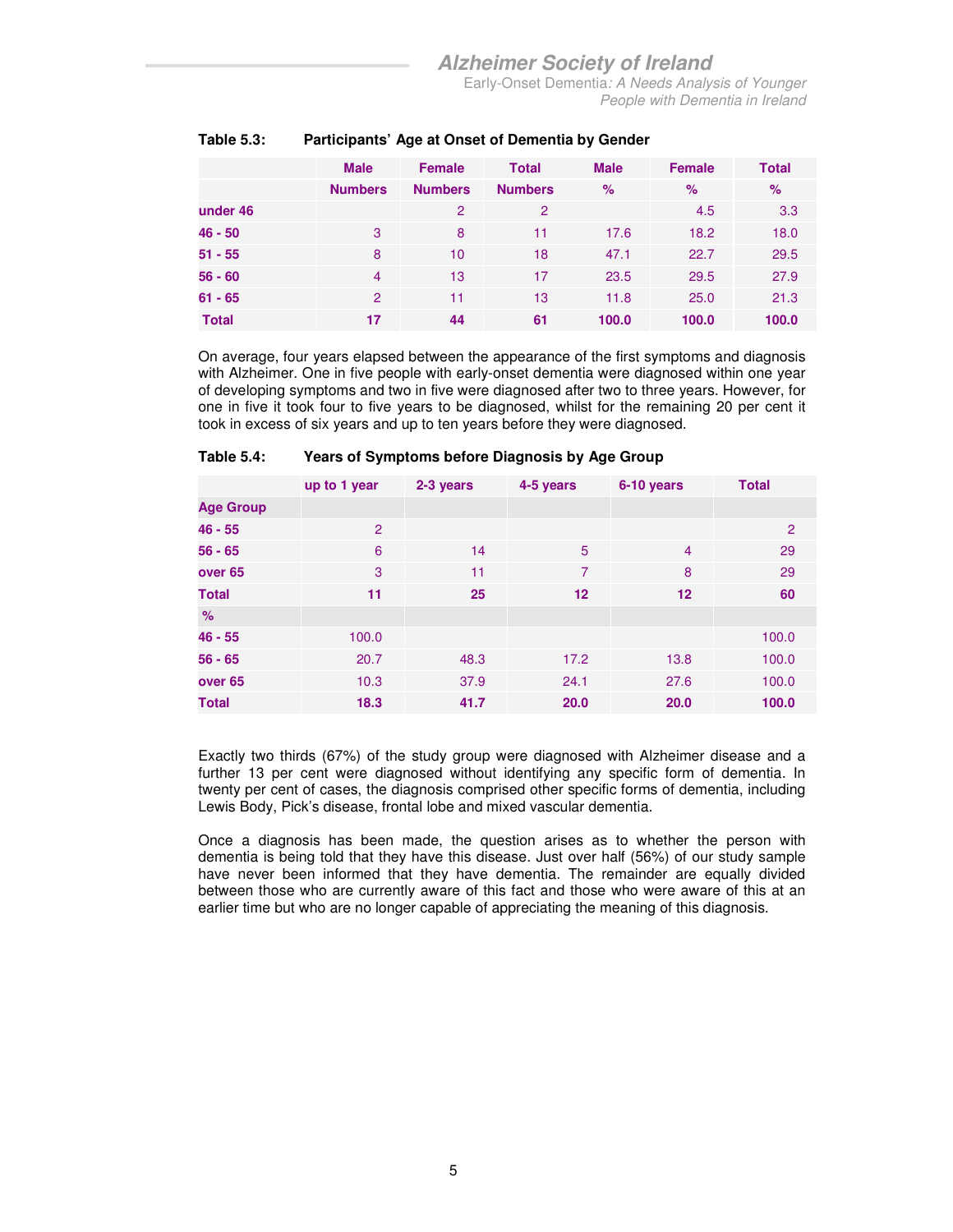### **6 The Symptoms of Early-onset Dementia**

In this chapter we will look at the main symptoms of early-onset dementia. Whilst dementia is primarily associated with memory loss, and particularly loss of short-term memory, the signs of early-onset dementia are more varied. No particular symptom or combination of symptoms can be identified as definitive, although those affected by early-onset dementia develop an increasing number of these symptoms over time, typically of increasing severity.

In and of themselves, the symptoms outlined below provide a powerful indication of the changes that the illness produces in people's lives and of the resulting hardship, both on the part of those directly affected as well as their partners, families and relatives. The results reported here also provide insights into the frequency of occurrence of different symptoms and are thus potentially of assistance in relation to the timely diagnosis of this disease and understanding its progression. It is important, however, to point out that none of these symptoms, in isolation, can provide proof of the onset of dementia. Medical diagnosis is complicated and, at times, difficult to achieve. Arguably, it is important to focus not only on symptoms, but also on the changes that occur in people's behaviour and personality. The dynamics of this change provide the key to understanding the process that is under way and in need of investigation and, where possible, treatment.

When reading the descriptions that follow, it must be remembered that our sample contains 61 people who developed early-onset dementia. Those concerned are at varying stages in the progression of their illness: whereas some have only recently been diagnosed and are still able to live a reasonably normal life with their families, others are no longer able to do so and are in full-time residential care. In two cases, the person concerned had died only a short time prior to the interview with the caregiver.

Thus the range of symptoms reported in the following sections partly reflects the degree to which the illness has progressed. At the same time, this is far from being a linear process. Indeed, some people develop certain symptoms early on and never develop others. This randomness is a critical feature of the illness, and must be borne in mind when studying the dynamics of early-onset dementia.

### **6.1 Remembering Things**

Memory loss, and particularly loss of short-term memory is probably the most common symptom associated with the onset of dementia. All of those in our sample were affected by memory loss, at least to some extent, with nearly two thirds (62%) being profoundly affected. In practically all cases it was primarily their short-term memory which was most strongly affected, resulting in a gradual "slipping back" in time.

Initial experiences of dementia are frequently related to the failure to remember where one has placed one's belongings. This can, at times, be accompanied by refined methods of memory jogging and forms of deception such that no one notices the resulting difficulties. Other experiences relate to unreasonable behaviour when shopping (e.g. buying large quantities of chocolate bars several times a day and then denying who had bought them or losing track of what needs to be bought and what has already been brought home, or losing track of the money spent and not waiting for the change at a cash till).

Other experiences involve feelings of geographical disorientation, such as not being able to find one's way home from a familiar neighbourhood. This may occur when walking, but more often when driving: the person with dementia simply cannot recognise a street that used to be familiar to them.

All of those who participated in the study reported a growing inability to recognise people: first their neighbours and friends, then their children and finally their own partner. In some cases, they may no longer remember their own name. In other cases, their partner may be mistaken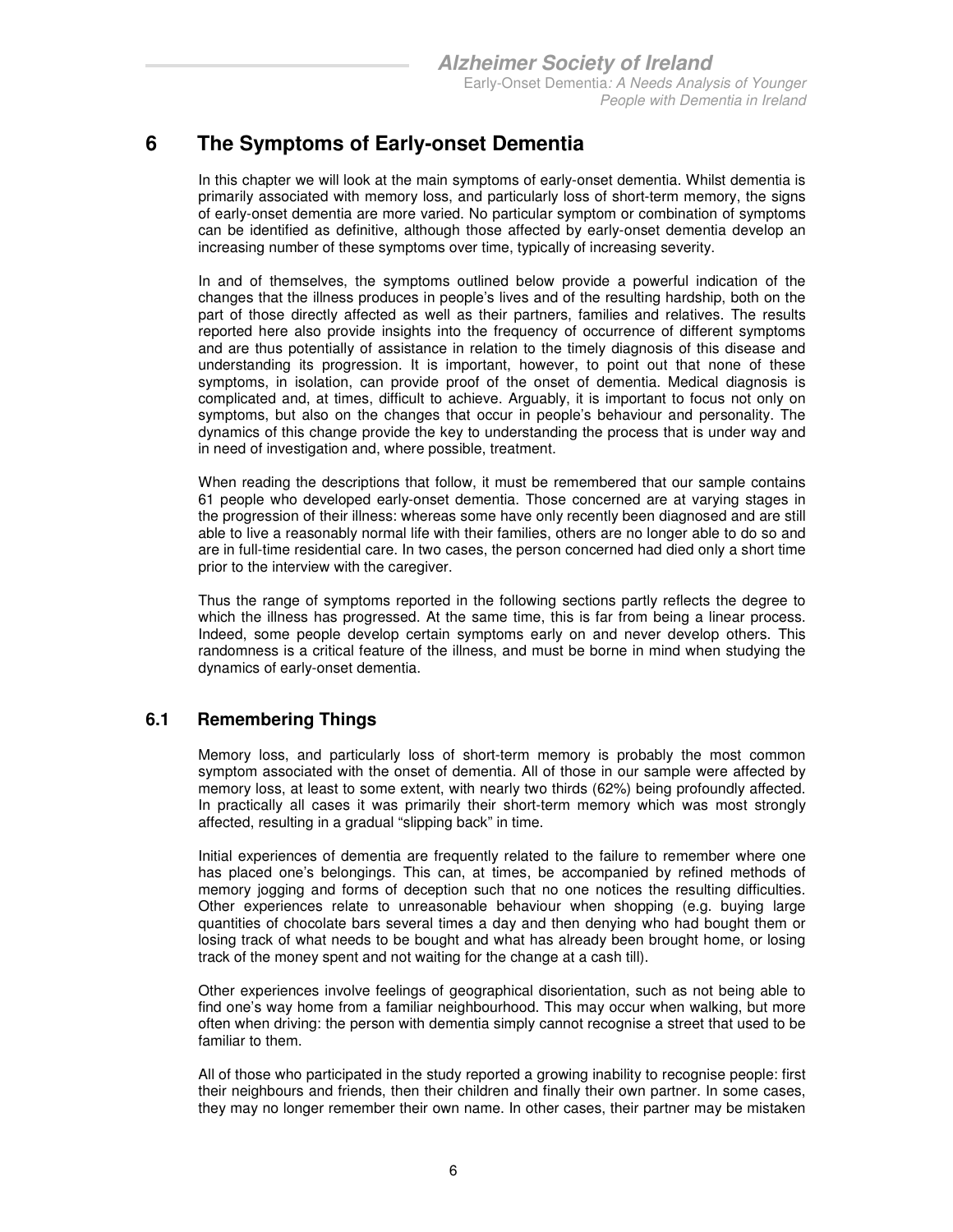for a brother or sister, as long-term memory takes over and replaces more recent life experiences. It is this failure to recognise close family members that tends to generate the greatest distress amongst the latter.

#### **Table 6.1 Remembering Things**

|                     | <b>Number</b> | $\%$  |
|---------------------|---------------|-------|
| not affected        |               |       |
| slightly affected   | 4             | 6.6   |
| affected            | 8             | 13.1  |
| strongly affected   | 11            | 18.0  |
| profoundly affected | 38            | 62.3  |
| Total               | 61            | 100.0 |

#### **Experiences Associated with Memory Loss: Individual Cases**

#### **slightly affected**

• this person began to mislay keys and to devise systems to sort things and to conceal difficulties with memorising and finding things

#### **affected**

• this person was affected from the beginning, producing changes in his life, with the result that he was unable to go to the shop to buy a newspaper

#### **strongly affected**

- this person began to forget lots of things and could not find the way home, or recognise people he knew well
- this person has good long-term memory but no short-term memory at all
- another person with dementia remembers people but cannot handle everyday matters, such as responding to requests such as taking the butter out of the fridge
- a fourth person remembers names and people but does not know how to dress himself or shave.

- the first person in this category cannot remember where the toilet is in their own home
- the next "used to have a memory like a computer" but now cannot remember anything
- another person initially only lost their memory on occasions, in a less serious way, although now they cannot remember anything
- a fourth is totally oblivious to his surroundings
- a fifth has completely lost their short-time memory and remembers things that happened a long time ago but not yesterday
- another person "could go to the oven to get the milk", she has no idea where it might be
- another only remembers his early years, having lost his short-term memory
- another person with dementia cannot remember anything, including how to dress herself
- in another case the person affected has very little short-term memory and lives in their youth
- in another case the person with dementia can remember very few things and cannot dress
- in the final case, the person with dementia has been profoundly affected for the last three years and doesn't recognise her husband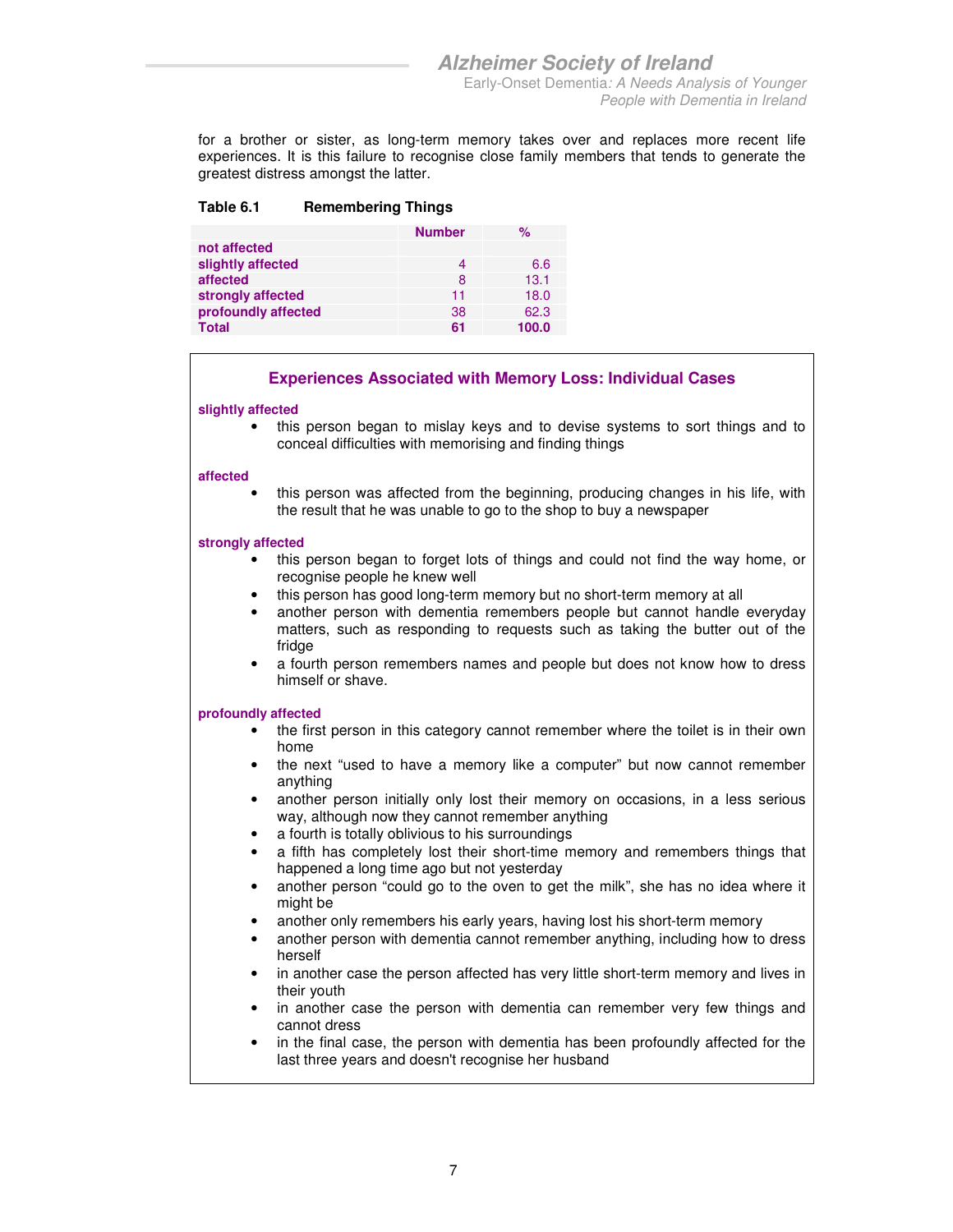### **6.2 Sense of Anxiety**

More than two-thirds (71%) of people with early-onset dementia experience some level of anxiety. The person with dementia generally senses that there is something wrong with their memory and experiences frustration at their inability to remember things. They may deny this, both to themselves and to their family members, but it frequently gives rise to increased anxiety levels and sometimes even generates panic attacks. In severe cases, this can also lead to depression (see below).

There is a cyclical pattern associated with these heightened levels of anxiety, increasing during the early stages of the illness but subsequently declining as the person with dementia becomes more oblivious to their surroundings and as their self-perceptions change.

|                     | <b>Number</b> | ℅     |
|---------------------|---------------|-------|
| not affected        | 8             | 13.1  |
| slightly affected   | 10            | 16.4  |
| affected            | 16            | 26.2  |
| strongly affected   | 10            | 16.4  |
| profoundly affected | 17            | 27.9  |
| Total               | 61            | 100.0 |

#### **Experiences Associated with Anxiety: Individual Cases**

#### **not affected (note: effectively beyond the point of experiencing anxiety)**

- not sufficiently aware to be anxious
- "nothing bothers her"
- has no awareness of day-to-day living

#### **slightly affected**

- normally in good spirits, easy to very quiet at times
- one outbreak, threatened suicide
- anxious if routine is interrupted, e.g. late collection disrupts the whole day
- she is "mellow", but when asked to do something, resists (e.g. to wash up)

#### **affected**

- very few episodes, but involved extreme anxiety
- not being able to remember things gets to him
- covers up anxiety
- OK as long as husband is present

#### **strongly affected**

- gets panicky, e.g. about locking front door, very security-conscious
- initially very anxious and very aware of mistakes, trying to cover up
- anxiety became a problem, without others realising.
- person with dementia gets agitated, especially when speech is affected
- unable to sit easily for long periods: gets into a panic, works up a sweat, walks around at a quick pace - particularly if routine changes

- a lot of frustration and panic attacks
- anxious all of the time, particularly if left somewhere on her own
- she gets stressed about the dinner or her purse these are her fixations
- gets very anxious about small things
- he wanted to get out and was anxious about the farm, did not accept reassurance
- terrified all of the time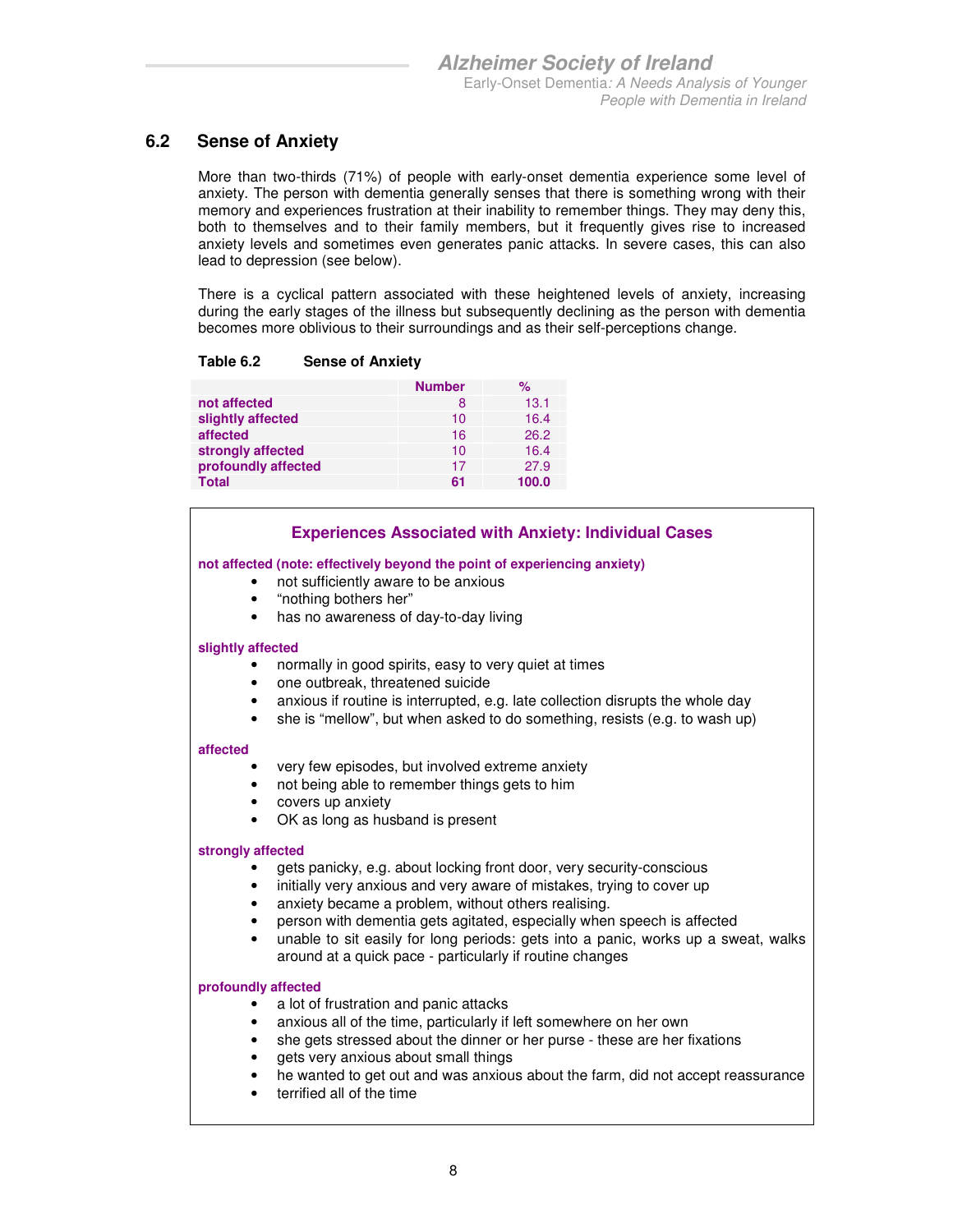### **6.3 Feeling Depressed**

Every second person with early-onset dementia (56%) suffers from depression. However, unlike anxiety, depression is not always as obvious to the partner and family, as it is more inwardly-oriented. Indeed, a significant number of caregivers were not sure about whether, and to what extent the person with dementia was actually depressed. In a significant number of cases, it was obvious that the person felt depressed and had been prescribed medication. Responses to prescribed medication varied considerably in our sample, with some stating a very positive response and other caregivers stating that they felt that the medication even made things worse. As in the case of anxiety, depression levels may sometimes improve as the dementia progresses and the person becomes more oblivious to their surroundings.

#### **Table 6.3 Feeling Depressed**

|                     | <b>Number</b> | %     |
|---------------------|---------------|-------|
| not affected        | 16            | 26.2  |
| slightly affected   | 11            | 18.0  |
| affected            | 13            | 21.3  |
| strongly affected   | 11            | 18.0  |
| profoundly affected | 10            | 16.4  |
| <b>Total</b>        | 61            | 100.0 |

#### **Experiences of Depression: Individual Cases**

#### **not affected (note: effectively beyond the point of experiencing depression)**

- not now, but was depressed at the beginning
- she is never on her own and now "forgets" to get depressed
- never depressed, as she does not have sufficient awareness
- not presently depressed too unaware of surroundings

#### **slightly affected**

- she gets a little depressed when her husband leaves for work medication helps
- must have been depressed early on, but never spoke about this later some "weeping sessions" with son
- given extra medication against depression recently now back to normal
- used to be a lot worse, but medication is helping a lot
- she was always good at covering up with a smile

#### **affected**

- she constantly refers to being sick and wanting to stay in bed
- always suffered a bit from depression, but even more so now on medication
- sometimes very down and sad

#### **strongly affected**

- she has a defeated, sad look
- sleeps too much, eats too much or not at all, he looks depressed
- used to get depressed after noticing that something was wrong now no longer depressed
- suffered during the early stages, now on anti-depressants, which are not working well, she gets annoyed with herself
- was depressed at times, now on anti-depressants, not a major issue any longer

#### **profoundly affected**

• was depressed for a long time – now no longer aware of anything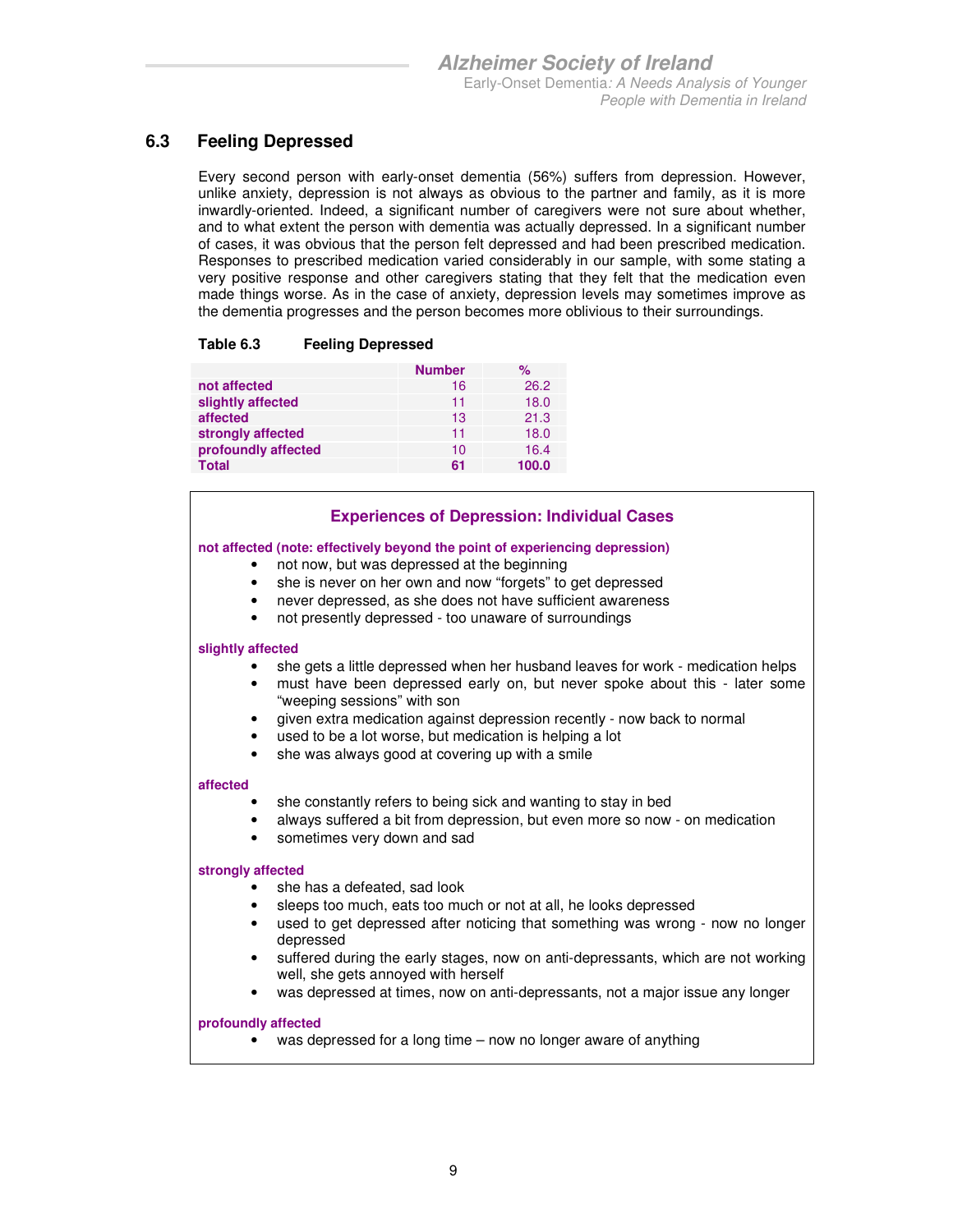### **6.4 Keeping up with Close Relatives**

Most people with early-onset dementia live in their family home and are cared for by their partners and children. However, as communication skills decline and memory lapses increase, it becomes increasingly difficult to keep up with relatives. The process is generally a gradual one, with the circle of relatives becoming smaller over time. This process also depends partly on the attitude adopted by relatives, as relationships tend to become increasingly passive as far as the person with early-onset dementia is concerned.

Typically, this involves a gradual reduction in the frequency of leaving the house, and possibly an increasing reliance on the phone; phone conversations then become too demanding (in terms of the concentration involved) and contact is reduced to visits by relatives. In many cases, the dementia progresses to the point where the person is no longer able to recognise their relatives, first forgetting their names and eventually not being able to recognise their faces. The younger the relatives, the earlier their identities tend to get lost, with siblings frequently being the last to be forgotten. Indeed, at times the person with dementia may mistake their partner for a brother or sister. Ultimately, communication may cease altogether.

It is important, however, to recognise that not being able to communicate verbally does not necessarily mean that the person concerned is beyond caring. There are a significant number of examples which document that the presence of a familiar person alone conveys considerable benefits and reassurance to the person with dementia, even if no meaningful conversation takes place. Agitation and anxiety often appear to increase when familiar people leave the room and one caregiver pointed out the importance of touch as a means of communication: "friends and relationships went out the window, but as much instigated by others. People think they can only communicate verbally, but it's not true."

#### **Table 6.4 Keeping up with Close Relatives**

|                     | <b>Number</b> | %     |
|---------------------|---------------|-------|
| not affected        |               | 11.5  |
| slightly affected   | 6             | 9.8   |
| affected            | 12            | 19.7  |
| strongly affected   | 15            | 24.6  |
| profoundly affected | 21            | 34.4  |
| <b>Total</b>        | 61            | 100.0 |

#### **Relationships with Relatives: Individual Cases**

#### **affected**

while they are there, she knows them, but she forgets when they are gone. She recalls some names, not others.

#### **strongly affected**

- would never think to ring a sister, but would chat on the phone
- relatives have to take the initiative, he would not take the initiative himself
- people talk to him, but he responds very little
- never took the initiative and family now stays away
- seems to just drift away from them altogether

- recognises the sisters and brothers sometimes, but not always
- recognises his wife, but is no longer able to recognise his daughter (who he believes to be his sister)
- recognises familiar people but unable to put a name to the face
- unable to take the initiative any longer, unable to recognise them any longer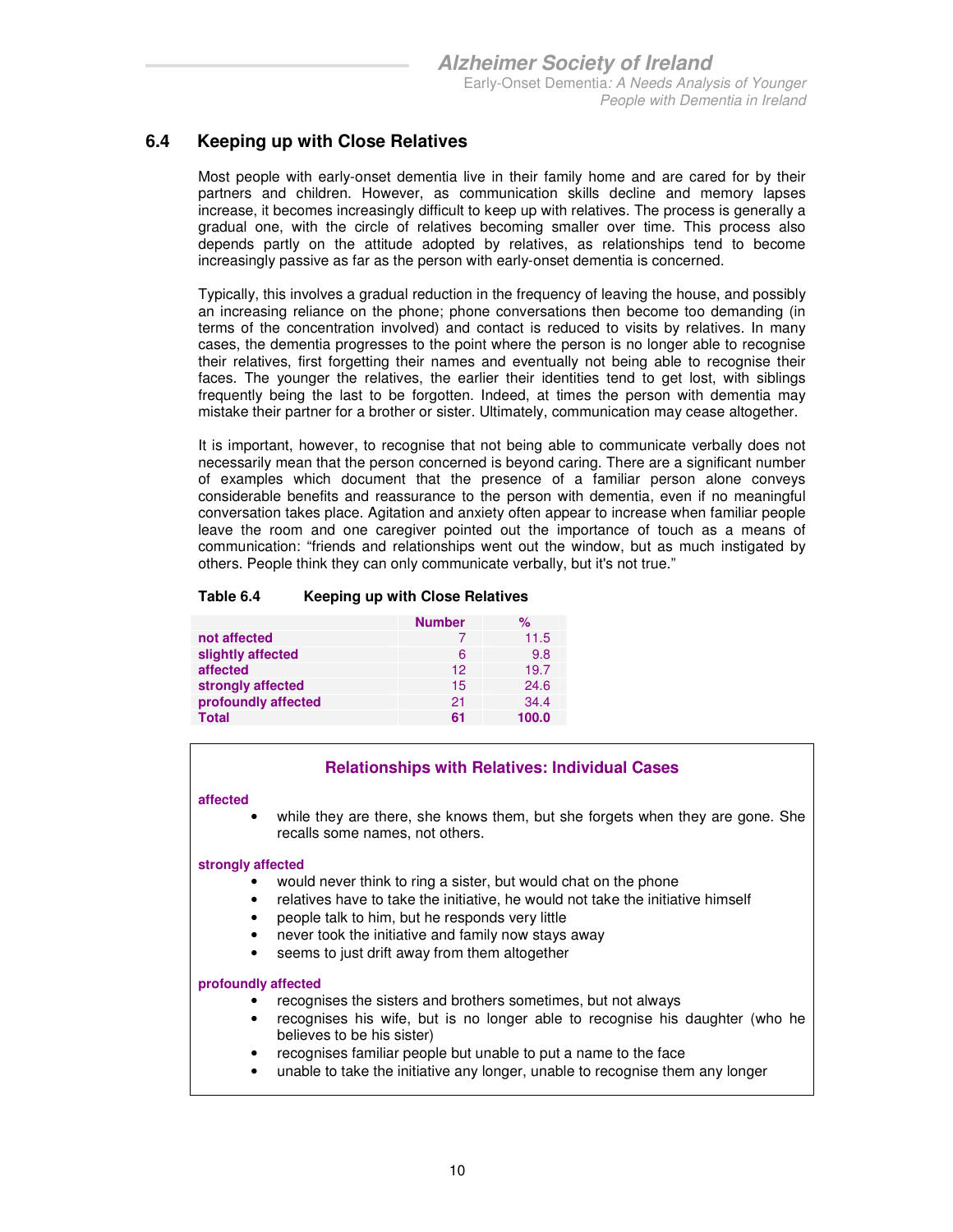### **6.5 Relating to Other People**

Losing contact with other people is almost inevitably the first step along the path to isolation, both for the person with early-onset dementia but also, significantly, for their family and primary caregivers.

Unfortunately, dementia is associated with a considerable stigma. Due to a lack of understanding of this illness, people tend to shy away from the awkwardness involved in meeting a friend or neighbour who has developed dementia. The stigma is possibly greater with regard to early-onset dementia than dementia amongst older people. Although older people sometimes lose their memory and communication skills, it is considerably more difficult to deal with a comparatively young person, particularly if they can respond in unexpected and even threatening ways. One caregiver, for example, described how it has become impossible to meet other people, as her husband has a tendency to grab things or people, e.g. by the arm. He has a very tight grip, which can obviously result in embarrassing situations. A progressive loss of contact with friends and neighbours generally precedes the decline in contact with family members, and may constitutes an early sign of onset.

#### **Table 6.5 Relating to Other People**

|                     | <b>Number</b> | ℅     |
|---------------------|---------------|-------|
| not affected        | З             | 4.9   |
| slightly affected   | 5             | 8.2   |
| affected            | 13            | 21.3  |
| strongly affected   | 16            | 26.2  |
| profoundly affected | 24            | 39.3  |
| Total               | 61            | 100.0 |

#### **Relationships with Friends and Neighbours: Individual Cases**

#### **slightly affected**

- continues to play bridge, but comes back less and less relaxed, although she keeps winning!
- can get very quiet with people, especially with someone she is not familiar with

#### **affected**

- is growing more passive now, e.g. unable to use the phone
- recognises other people but merely repeats whatever they say
- started tormenting people in neighbourhood, calling in two to three times a day she obviously did not want to be left on her own
- depends on the day: some days are good, but most days are bad

#### **strongly affected**

- does not converse, but answers when approached
- has become awkward and ill at ease when meeting people
- unable to converse any longer

- was always a shy person, but got worse when the words started slipping
- up until last year, she continued to socialise now she is withdrawn and pretends to be asleep - she gets tired early in the evening
- cannot take part in any conversation, only a yes or no every so often
- used to mix people up. Children in the neighbourhood were cruel
- unable to recognise other people from the early stages, unable to go outside gate
- "once communication goes, people stop coming, yet she likes people and remains interested! It is a pity that people don't realise the importance of touch!"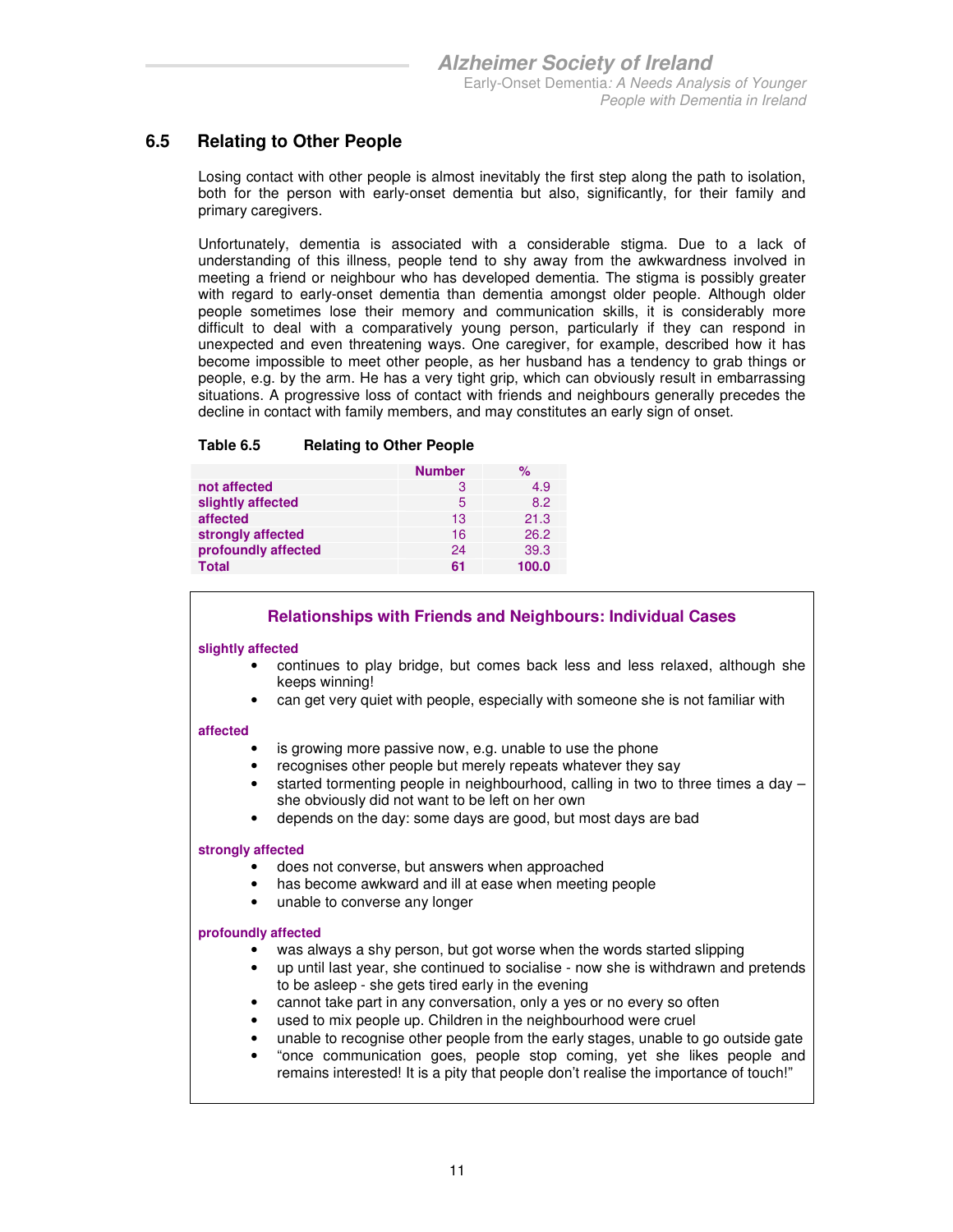### **6.6 Carrying out Everyday Tasks to the Same Standard as Previously**

This is probably the change that most frequently raises suspicions amongst close relatives that something is wrong with the person concerned. Unlike the gradual loss of memory, the decline in communication skills or mood changes, this phenomenon is more easily observable and manifests itself more directly. It is not a question of whether a person is able to complete a task, but rather of how they do this compared to previously.

As the majority of people in this study are female, the most frequent observation relating to the early stages of the illness is that the person concerned no longer does the housework to the standard she was accustomed to. Starting with a gradual decline in relation to tasks like cooking, shopping and cleaning, this typically advances to include a loss of pride in the home and ultimately a complete neglect of and detachment from their surroundings.

As the defining characteristic of early-onset dementia is the early age at which people develop this illness, a significant number of people are either in employment or selfemployment when they start to experience its symptoms. In this context, not being able to perform tasks to the previous standard is one of the earliest detectable symptoms. As the person concerned is employed to do a specific task, their inability to perform that task will obviously be noticed quickly. But before it is noticed by co-workers, employers or family members, it is likely to be perceived by the person themselves, who comes under increasing pressure to fulfil their commitments. This pressure may also be noticed by, or expressed to partners and family members.

This process inevitably culminates in the ending of the work career of the person with dementia. However, the way in which this occurs varies from case to case. It is evident from the interviews that little assistance is available to help people to keep up their working life for as long as possible, if they so wish. With few exceptions, once a diagnosis of dementia is made, this entails the end of the person's working life. In some cases, this may be a voluntary decision, in order to spend as much time as possible with their partner and family. In other cases, however, termination of work became necessary as the individual can no longer be insured. In other cases, where the work contract is less formal, the person may simply be laid off. Finally, some people decide to leave their job due to their inability to handle the burden of work.

It is impossible to draw up any general guidelines for how to deal with the work situation of a younger person with dementia. Dementia can develop at different speeds and some people may wish to continue working for as long as possible, either because they love their work or because it provides them with important stimuli which may help to slow down the progression of the illness. It is therefore important that support mechanisms and flexible arrangements are put in place to facilitate the person to continue to work – either in the workplace or at home for as long as they wish.

Another issue that affects many people with dementia is the loss of their sense of direction or geographical orientation. For some, this initially affects their driving, to the extent that they are unable to recognise the streets that they are in, even when near their home and following routes that are very familiar to them. Later on, this disorientation may become more profound, with people losing their way in front of their home. The tendency for people with dementia to 'wander' is a major aspect of their care management, as a person may get lost and effectively need an around-the-clock care plan.

If this wandering is occasional, it may be of considerable help if the person concerned has lived at their current address for a considerable length of time. Neighbours may be able to intervene discretely and guide them home, once they recognise the person concerned. They may be aware that they have dementia, although this is not helped by the considerable stigma attached to the disease, particularly where the person affected is still relatively young. Where people have lived in a particular place for a considerable length of time and have good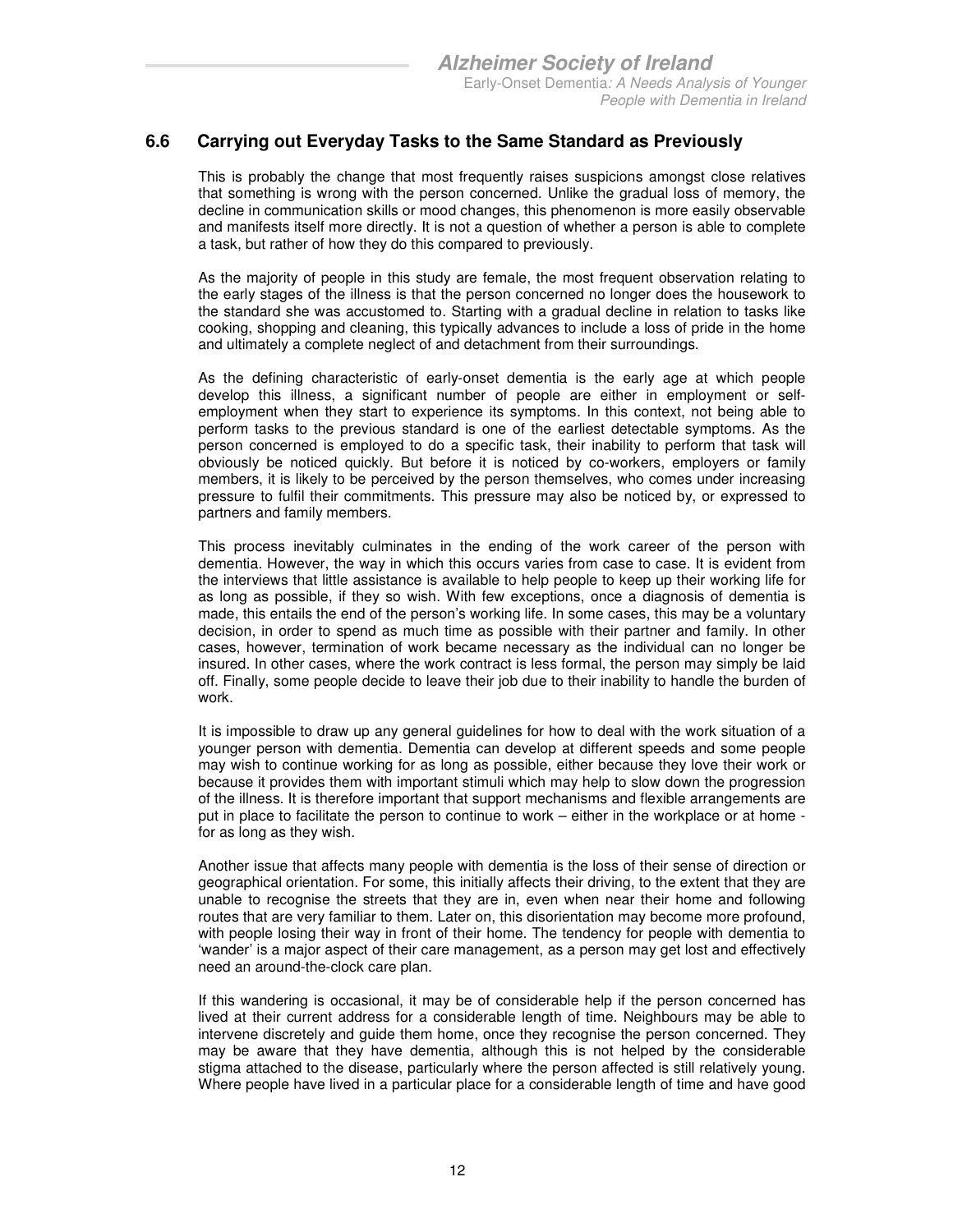neighbourly relationships, this has a beneficial effect on the length of time for which they can cope independently or with minimal supervision.

However, as the illness progresses, dementia becomes increasingly debilitating, making it impossible for the person with dementia to perform even the most ordinary tasks, from changing their clothes to washing, bathing, shaving and feeding themselves. Despite the fact that our sample comprises people at all stages of the illness, nearly three-quarters (72%) indicate that they are profoundly affected and another 18 per cent say that they are strongly affected by it. Only two persons in the sample (3%) were not yet affected in their ability to do tasks to the usual standard, making this one of the most striking symptoms of early-onset dementia.

#### **Table 6.6 Doing Everyday Tasks**

|                     | <b>Number</b> | $\%$  |
|---------------------|---------------|-------|
| not affected        |               | 1.6   |
| slightly affected   |               | 1.6   |
| affected            |               | 6.6   |
| strongly affected   | 11            | 18.0  |
| profoundly affected | 44            | 72.1  |
| <b>Total</b>        | 61            | 100.0 |

#### **Experiences Associated with Performing Tasks: Individual Cases**

#### **strongly affected**

- she always remembers that the dishes have to be done and she still hangs out the washing, but forgets to buy paper or to pay the bills
- has gradually retreated from organising bridge rounds
- very house-proud previously, now the house does not matter
- got lost a few times, lost a lot of weight, has difficulty dressing himself, he once walked into a shop with his trousers half down, with people calling the police
- could shave himself three times, forgetting he has just done this

- was very good before she went into long-term care nine months ago, now unable to do anything
- will not even cook for herself, as she cannot be bothered
- is finding it difficult to find places, has given up driving, dressing is becoming a problem, unable to do anything now beyond making a cup of tea, will not go out on her own, as she has got lost a few times
- in the beginning he always had to check to see if the cows had been milked he made an effort to disguise it from us – but now he cannot do anything
- he needs to be dressed, needs assistance in personal care, but still does some things by himself
- used to be great at baking, can no longer do anything
- can do nothing, we have to watch him when he dresses himself
- cannot do anything like she did previously
- unable to do anything really on his own
- three years ago was able to wash and dress, now in need of full assistance
- everything has to be done for her, unable to dress herself or to feed herself
- has needed profound help for the past five years
- needs complete care, as he cannot do anything on his own
- incapable of looking after his own personal needs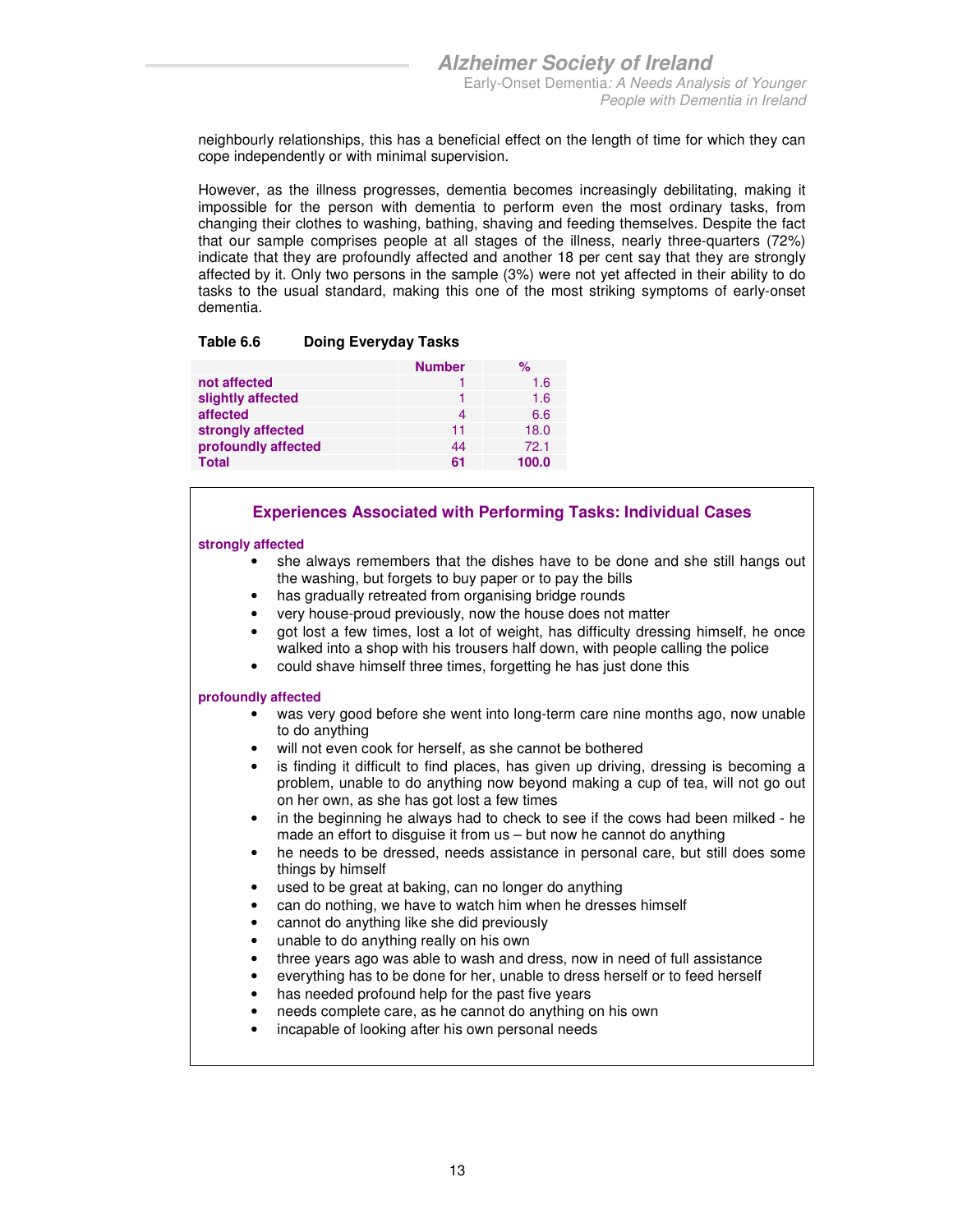### **6.7 Dealing with Money**

Dealing with money could be viewed as just another task that may cause problems for persons with dementia, although it also introduces an objective measure of the degree of decline. Most other evaluations are influenced by the personal judgement of the observer. At times, these judgements may be open to interpretation, as the person concerned may simply have changed their attitude (e.g. regarding the importance of housework). With money, however, the inability to check that accurate change has been given is a highly visible and measurable change in personal ability. Furthermore, it seems that in many cases numerical ability is affected earlier than language skills. In a number of cases, for example, difficulties arising from operating a cash register or doing accounts provided the first indication that something was happening to the person involved. A change in the ability to manage money and accounts can therefore be viewed as an important early indicator of the development of early-onset dementia.

#### **Table 6.7 Dealing with Money**

|                     | <b>Number</b> | %               |
|---------------------|---------------|-----------------|
| not affected        |               | 1.7             |
| slightly affected   | 2             | 3.4             |
| affected            | 4             | 6.9             |
| strongly affected   |               | 12 <sub>1</sub> |
| profoundly affected | 44            | 75.9            |
| <b>Total</b>        | 58            | 100.0           |

#### **Experiences Associated with Money: Individual Cases**

#### **slightly affected**

- "not too bad"
- gets confused with coins

#### **affected**

• cannot keep up with the counting of money

#### **strongly affected**

- not great, able to pay for lunch but needs to be checked
- got bad very rapidly, e.g. buying quantities unrelated to need leading to arguments in the supermarket
- money means nothing, plays with coins and parcels up the notes

- failure to take change in the shop was first sign of dementia
- cannot go shopping any longer
- loses money has a purse which she has all the time with a few coppers
- she gets pocket money, but never uses it  $-$  so that she knows she has money when she opens her purse.
- cannot even hold money Euro change complicated things immediately
- used to run the house finances, but can no longer handle this; started gambling, slot machines, scratch cards etc. - played away full holiday money
- a nightmare he thought the banks were taking his money and could not handle it
- ability to deal with money was gone from early on
- no longer has anything to do with money
- used to be excellent, but now has not got a clue
- has no idea about money at this stage
- no longer able to deal with money used to hide it
- has no concept of what it even means
- no understanding of it at all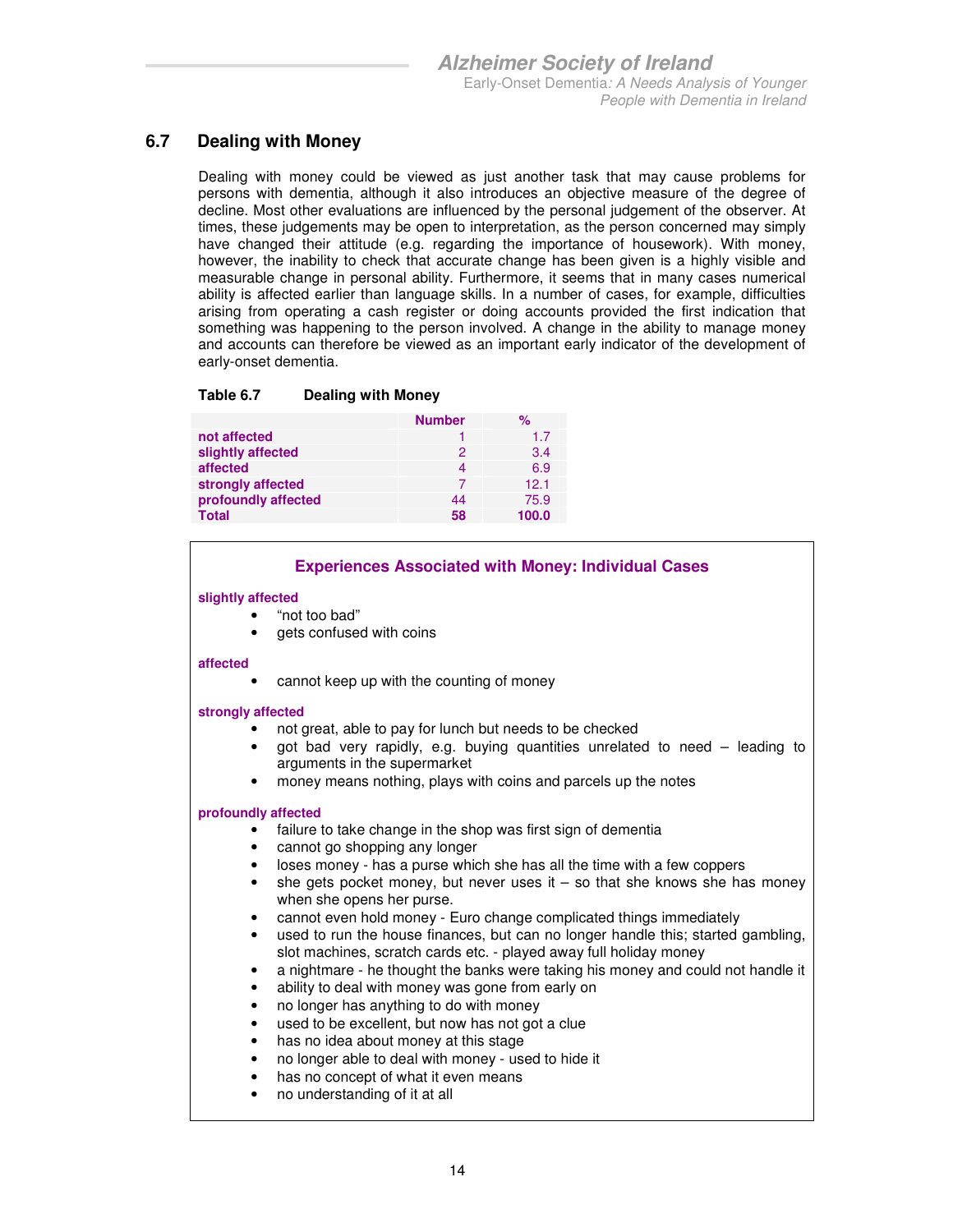### **6.8 Being Able to Concentrate**

Dementia inevitably affects a person's ability to concentrate. However, as is the case with the ability to remember things and to relate to others, this process tends to be a gradual one and is difficult to identify, at least at the beginning. There are many other reasons why a person may experience difficulty in concentrating and, taken on its own, this is by no means an unambiguous indicator of the onset of dementia. However, as the illness progresses, the inability to focus on what is happening around one becomes a profound and defining characteristic of the illness.

The scientific literature points to the importance of keeping one's mind trained and attempting to slow down the progression of the illness by continually exercising one's capacities. However, little emerged during the interviews that pointed to strategies of actively jogging the mind of the person with dementia. There may be a sense of resignation once a formal diagnosis has been made. This effect is accentuated by the lack of specialised care for younger people with dementia. Leaving work brings with it a dramatic reduction in mental challenges. The gradual withdrawal from friends and neighbours then leads the person with dementia to spend an increasing amount of time at home and alone. When attending a day centre, most likely designed for older people with dementia, the person with dementia encounters a relatively docile environment, at least relative to what the younger person with dementia might require. It is therefore apparent that new strategies must be found to develop appropriate responses during the early years of dementia, particularly where younger people are concerned.

#### **Table 6.8 Ability to Concentrate**

|                     | <b>Number</b> | %     |
|---------------------|---------------|-------|
| not affected        |               | 1.6   |
| slightly affected   |               | 1.6   |
| <b>Affected</b>     | З             | 4.9   |
| strongly affected   | 15            | 24.6  |
| profoundly affected | 41            | 67.2  |
| <b>Total</b>        | 61            | 100.0 |

#### **Experiences Relating to Concentration Levels: Individual Cases**

#### **affected**

• reads the first ten pages of a book, watches TV

#### **strongly affected**

- is still able to watch TV and tries to read; the interest is still there
- not for very long, short periods only
- lost interest in reading newspapers, watching TV wanders around a lot
- cannot concentrate on anything the TV is on all day, but does not follow it

- her mind wanders constantly, cannot sit still long enough to concentrate
- the ability to concentrate went right from the beginning
- this was one of the first things to go, writing was out of the question
- went at the beginning, e.g. holding newspaper upside down or ripping it does not respond when addressed, looks elsewhere
- retreats into himself
- he went through a stage of reading the papers up to ten times a day, but nothing was registering, he would watch TV without any comprehension
- cannot even sit through half an hour of her previous favourite TV programme
- unable to read a book; only reads magazines with pictures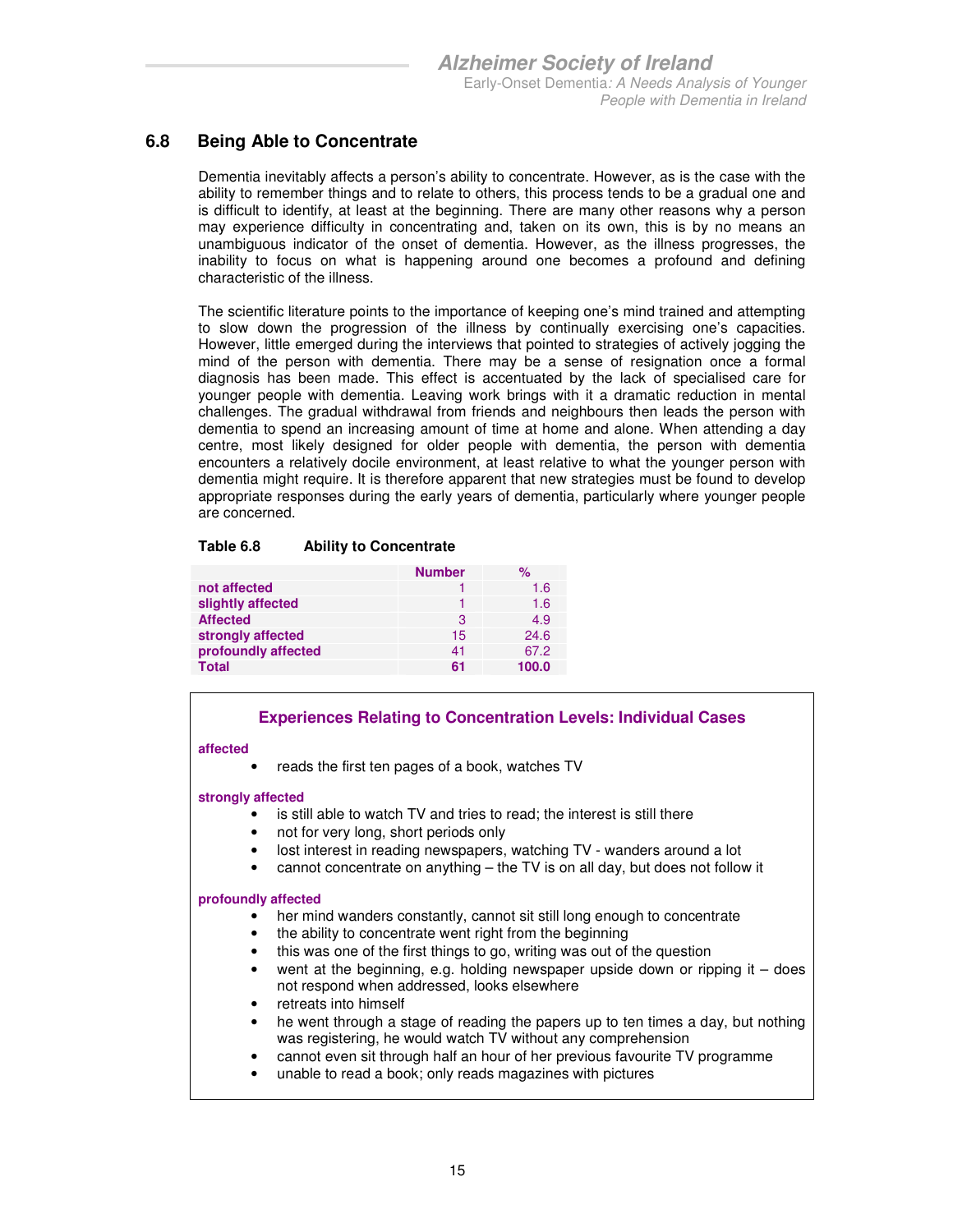### **6.9 Finding the Right Words**

Not being able to find the right words can be a very visible expression of dementia, but not all people are affected in the same way. Indeed, some people may maintain their ability to express themselves verbally, regardless of the progression of their other symptoms. In one case, for example, a person with dementia was still able to fluently converse through French, whilst having become completely dependent in other respects.

Finding the right words is essential to communicating one's needs. Being unable to express oneself inevitably leads to frustration and isolation. It is therefore important for those who are near the person with dementia to have the patience to listen and to wait for them to find the right words. It also means that being sensitive to a person's needs must not be relegated exclusively to the spoken word.

In the context of diagnosis, it is important to remember that not all people with dementia immediately show signs of diminished language skills. In one case, for example, one man suspected that his partner was developing dementia, whilst the person with dementia was able to deceive her GP for a significant length of time, thanks to her conversation skills.

#### **Table 6.9 Finding the Right Words**

|                          | <b>Number</b> | $\%$  |
|--------------------------|---------------|-------|
| not affected             | 2             | 3.3   |
| slightly affected        | 3             | 4.9   |
| affected                 | 9             | 14.8  |
| strongly affected        | 11            | 18.0  |
| profoundly affected      | 29            | 47.5  |
| does not talk any longer |               | 11.5  |
| <b>Total</b>             | 61            | 100.0 |

#### **Experiences Associated with Verbal Communication: Individual Cases**

#### **slightly affected**

- is able to find the right words, but is becoming very long-winded
- can sustain a good conversation: one could sit for half an hour with her and think that all is normal

#### **affected**

- has a good ability to communicate, does the crossword, knows that stimulation is very important
- she repeats herself constantly, but is very capable of communicating her needs
- fine with partner but finds it difficult with other people

#### **strongly affected**

- sometimes very good, but now increasingly jumbles her words, can no longer express herself, although she is still able to speak French
- knows what to say, but needs time to find the words
- is growing very quiet, retreating into himself

- on rare occasions he can hold a conversation for a short period
- used to sing, now cannot find the words
- most of the time puts the wrong words together
- has great difficulties, talks constantly, throughout the night, without making sense
- does not talk any more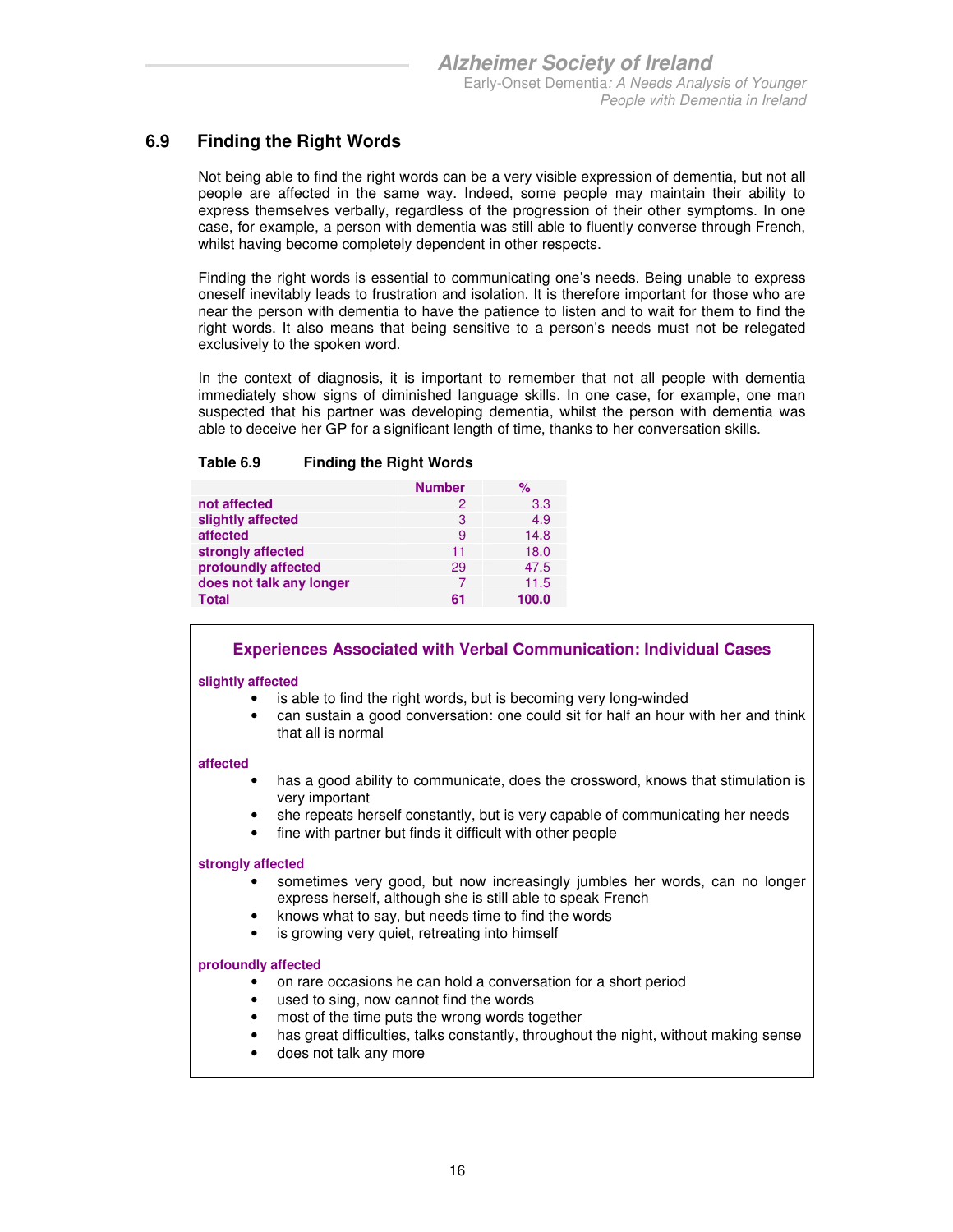### **6.10 Repeating Things in Conversation**

Repeating things in conversation is closely related to the previous two symptoms, although it occupies a special position, being the symptom most commonly associated with dementia. The inability to find the right words and a lack of concentration are, at least during the initial stages, first and foremost noticeable to those who are close to the person with dementia. By contrast, constant repetition during conversations is also noticeable to other people, providing an important indicator during diagnosis.

#### **Table 6.10 Repeating Things in Conversation**

|                          | <b>Number</b> | ℅     |
|--------------------------|---------------|-------|
| not affected             | 5             | 8.2   |
| slightly affected        | 5             | 8.2   |
| affected                 | 8             | 13.1  |
| strongly affected        | 11            | 18.0  |
| profoundly affected      | 25            | 41.0  |
| does not talk any longer | 7             | 11.5  |
| <b>Total</b>             | 61            | 100.0 |

#### **Experiences Associated with Repetition: Individual Cases**

#### **affected**

- not too bad in each individual conversation, but goes to several people in a row telling them the same thing, is preoccupied with something
- clearly visible from the early stages

#### **strongly affected**

- repetition at all times
- repeats things, but stops talking when he realises
- sometimes repeats things that he hears others in the house saying
- he could ask the same question several times within ten minutes
- she talks to herself a lot, and continually counts
- natters, but does not make conversation

#### **profoundly affected**

- repeating things was the first clue to her dementia: e.g. asking five times what time it is, then denying she'd asked before
- repeats the same things, times, dates, questions for a long time
- from quite early on said the same things over and over again
- repeats the same thing over and over again
- "it drives us to distraction" but she sings all day, she always has

#### **no longer applicable**

- is not able to converse at this stage
- does not really enter into conversation any longer
- does not talk any longer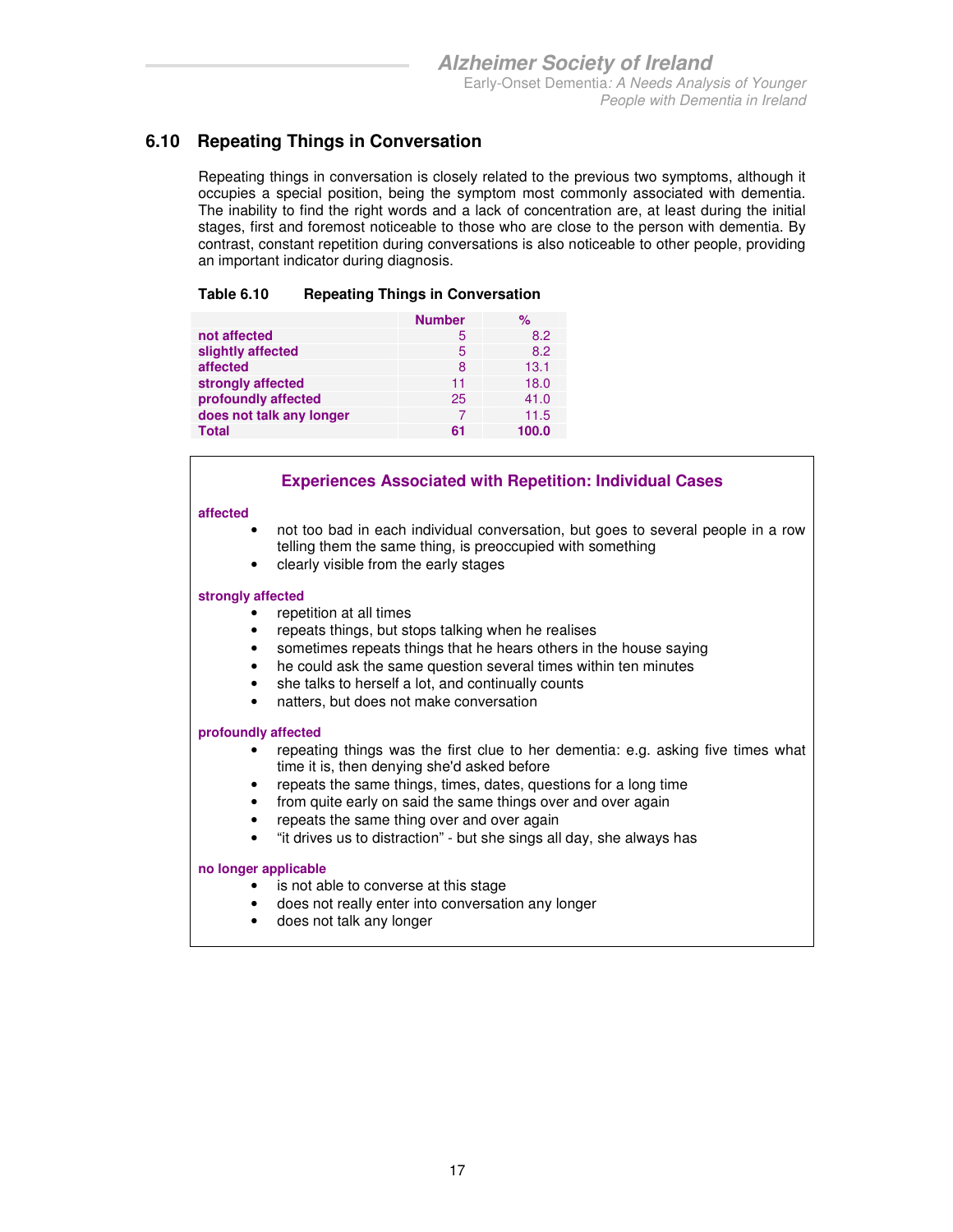### **6.11 Feeling Suspicious of Other People**

Unlike memory and conversation problems, which everybody with dementia is likely to develop at some stage, not all people with dementia are suspicious of others. Where this does occur, however, it frequently leads to tension between the person with dementia and his or her closest relatives. In its mildest form, the person with dementia may simply need to be surrounded by familiarity, becoming suspicious of strangers who call to the house, or experiencing fear if someone familiar leaves the room. There is frequent fear of being watched, which is probably associated with an awareness that changes are taking place in the person with dementia, without being able to determine exactly what these are. The person with dementia is frequently also suspicious of their neighbours, for example, believing that someone is trying to steel the milk from in front of the house or taxi drivers, believing that somebody is stealing their car.

In more severe cases, the person with dementia may develop conspiracy theories, believing that everyone around them is "out to get them". This is particularly distressing for those who care for persons with dementia, as the distrust is often directed most strongly at those who are closest to them. In other cases, this distrust is more specific, some relatives being viewed as 'good' and others as 'bad'.

There is no rule as to how to deal with these suspicions. In the context of dementia amongst younger people, the most effective approaches are likely to emerge from timely discussions with the person with dementia about the illness and future care arrangements, whilst this is still possible, to dispel any underlying fears.

|                     | <b>Number</b> | ℅     |
|---------------------|---------------|-------|
| not affected        | 19            | 31.1  |
| slightly affected   |               | 11.5  |
| affected            | 13            | 21.3  |
| strongly affected   | 8             | 13.1  |
| profoundly affected | 14            | 23.0  |
| <b>Total</b>        | 61            | 100.0 |

#### **Table 6.11 Feeling Suspicious**

#### **Experiences Associated with Suspicions: Individual Cases**

#### **slightly affected**

- watches people, hides bag and other things and not able to find them afterwards
- does not want to be out of the presence of people she knows

#### **affected**

- knows when there is a stranger in the house and reacts differently
- afraid of going into certain rooms, refuses to take off his jacket
- feels suspicious if someone leaves the house with a gift we have given them
- sometimes develops conspiracy theories and the like

#### **strongly affected**

- is particularly suspicious of close relatives
- is very suspicious of son, but good feeling for partner
- happy if there are no changes in faces, but gets paranoid if visitors arrive
- is afraid that people are coming to take him to a home, which he does not want

- when things go missing she blames the first person she sees
- very suspicious of neighbours, feels they are watching, but not of family members
- feels that people are talking about her, is very sensitive to changes in tone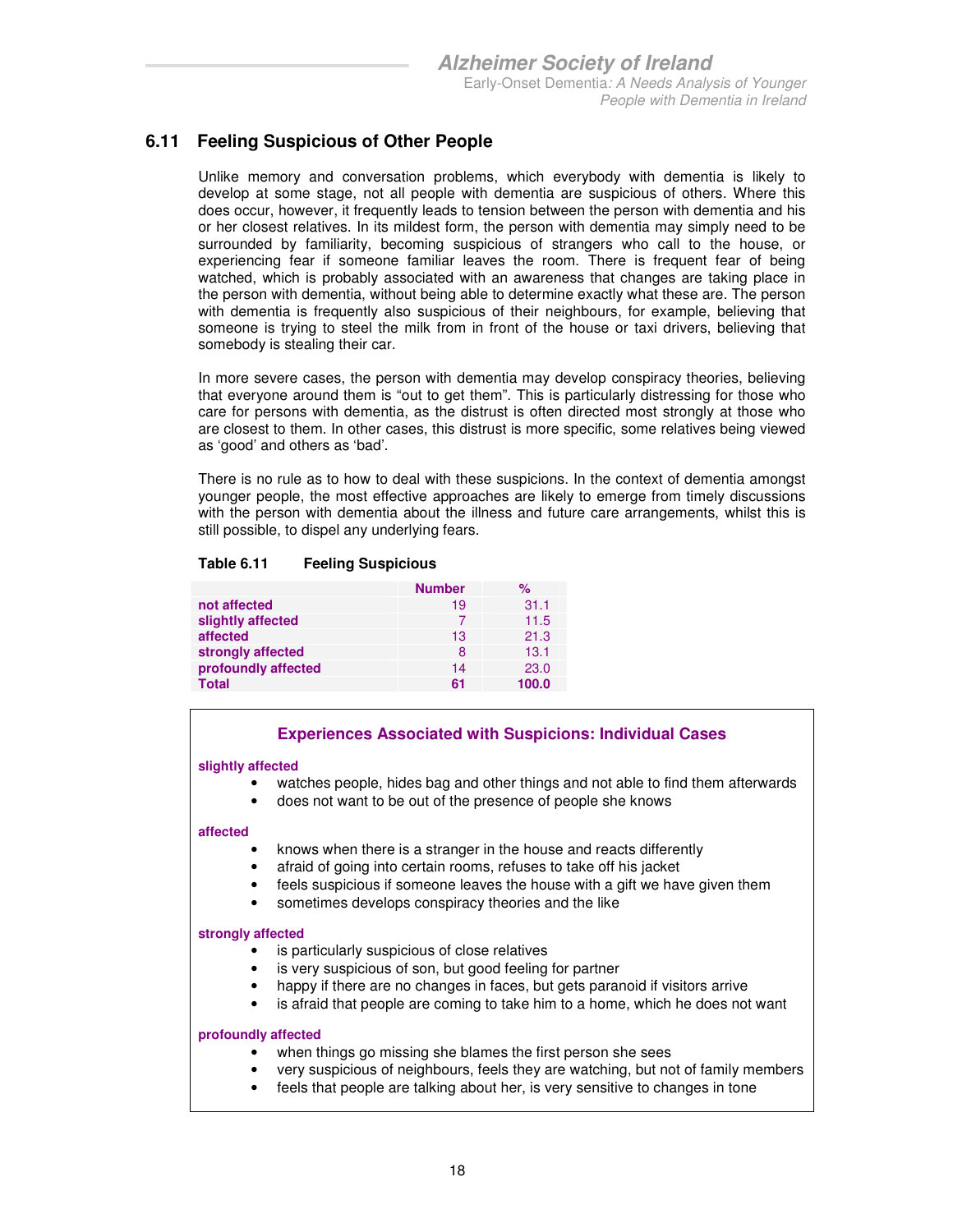### **6.12 Aggression (Verbal and/or Physical)**

At the upper end of the emotional spectrum, the difficulties involved in coping with the advance of dementia may result in verbal and, at times, physical aggression. Little is known about the emotional life of persons with dementia, partly due to the fact that most studies – including this one – rely on interviews with caregivers. But from the moment of diagnosis onwards (indeed, from the very beginning of the diagnostic assessment process) emotional responses represent a vital element of the equation, influencing quality of life, coping attempts, behavioural disturbance and the whole care-giving process<sup>4</sup>. Exactly half of the persons with dementia in our study sample were described as being sometimes aggressive, mostly verbally, but in some instances also physically. What is common to the caregivers' observations is the underlying anger and frustration that they observe in the person with dementia. Whilst this may help to explain their behaviour, the latter nevertheless poses a substantial challenge for the caregiver, particularly as the anger is typically directed at those closest to the person with dementia. In one case, the person with dementia developed extreme physical violence towards his partner.

Aggression is probably a more common phenomenon amongst younger people with dementia than with older persons with dementia. The anger and frustration arising from the premature onset of dementia are likely to be greater and, due to their greater strength, have a greater likelihood of producing behavioural alterations. Generally, the anger and frustration recede as the dementia progresses, along with the accompanying aggression. As the person becomes less able to comprehend the world around them, they tend to withdraw more into themselves and to become more docile.

Where the person with dementia experiences bouts of aggression, the effects are likely to be exacerbated by the lack of specific responses to early-onset dementia. Existing services are poorly equipped to cope with challenging behaviour and, at times, are forced to withhold their services. In particular, many residential homes will not admit persons with challenging behaviours, which restricts the availability of respite care precisely where it is most needed.

Clear implications arise from this: firstly, there is a need for more dedicated residential services directed at younger people with dementia and there is a need to develop counselling services for persons with dementia, their partners and close relatives. Counselling can clearly contribute to gaining a better understanding of the illness and helping those directly affected to cope with the demands it poses on a day-to-day basis.

|                     | <b>Number</b> | ℅     |
|---------------------|---------------|-------|
| not affected        | 21            | 36.2  |
| slightly affected   | 8             | 13.8  |
| affected            | 9             | 15.5  |
| strongly affected   | 11            | 19.0  |
| profoundly affected | 9             | 15.5  |
| Total               | 58            | 100.0 |

#### **Table 6.12 Aggression**

<sup>-</sup>4 Woods, B. "Younger People with Dementia: Psychological Interventions" in Cox, S. and Keady, J. (1999) cit. op.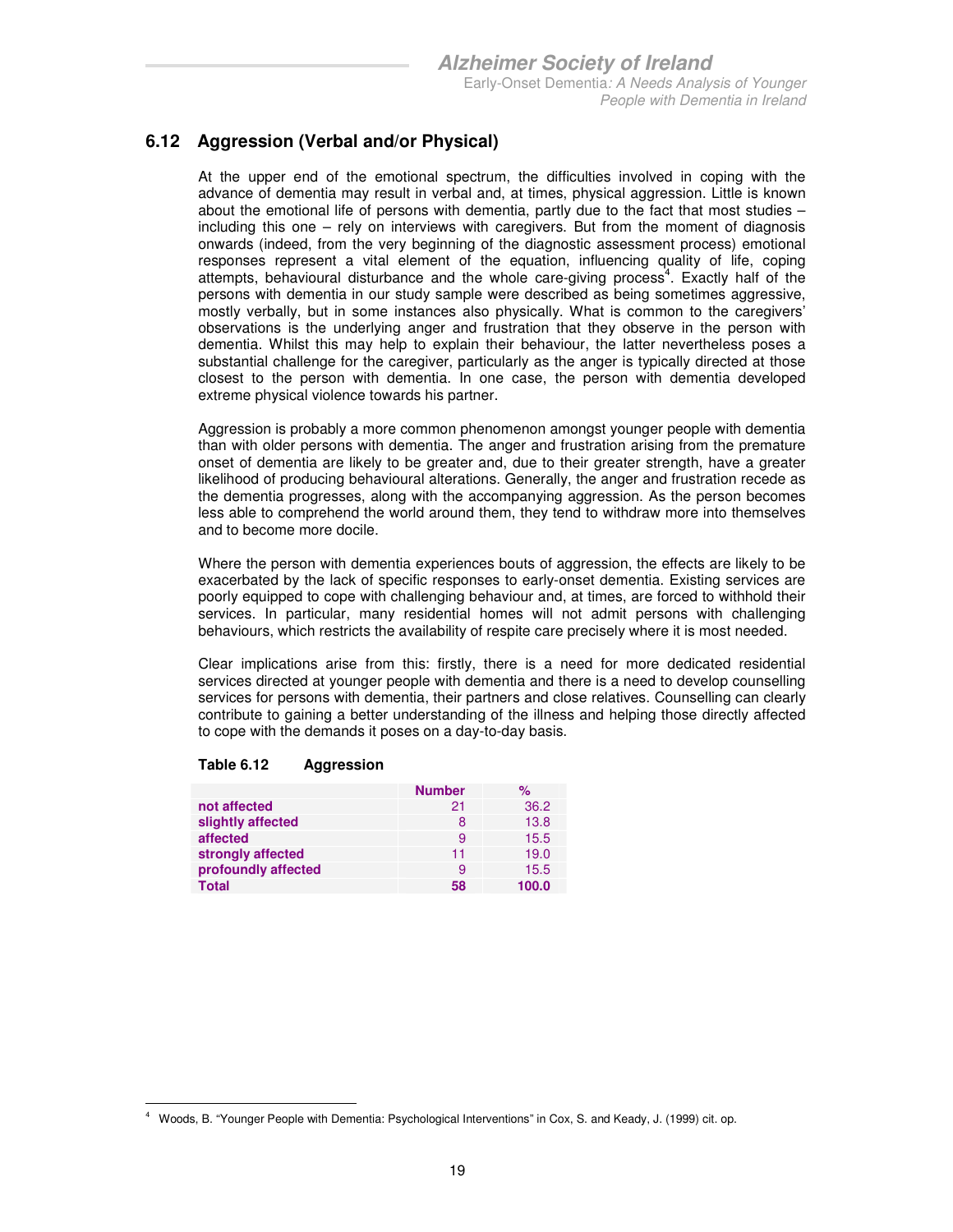#### **Experiences Associated with Aggressive Behaviour: Individual Cases**

#### **slightly affected**

- more angry with herself than with others
- generally calm, but can get slightly agitated
- with strangers she gets slightly aggressive, but nothing serious
- verbally aggressive if under stress very different from in the past
- gets a little aggressive when annoyed with son

#### **affected**

- more stubbornness than aggression refuses to comply and uses language she had never used – bold, really, like a child
- more frustrated with himself, but consequently gets angry with family
- verbally aggressive but never physically
- suspicion (on the part of the interviewer) that the person is verbally aggressive, although partner does not express this
- "in the area of personal hygiene he was frustrated when we insisted on a bath, but struck out only occasionally"

#### **strongly affected**

- used to be very inoffensive, but lately has developed agitation and verbal aggression
- "if she gets frustrated we would know the length of her tongue"
- "if she had no cigarettes, she would go berserk I watch her all the time and take them away at night for safety"
- "when he wants to go places at night; i.e. work, he can't understand why he's not allowed to go and can get quite aggressive"
- more verbally than physically aggressive, although once or twice he went to hit his daughter because she locked him in
- could get aggressive, especially with his wife, e.g. not wanting to go to the toilet even when he needs to go – e.g. throwing a pillow at her for no obvious reason
- outbursts of violence, particularly in reaction to any mention of Alzheimer's

- occasionally aggressive towards husband, out of frustration
- used to be very placid, but became very aggressive; strong feeling of lack of security, big arguments about money and accounts
- very grumpy, blaming people around him, particularly closest caregivers
- severe aggression towards partner, punching and pulling hair in bundles
- gets very aggressive verbally and physically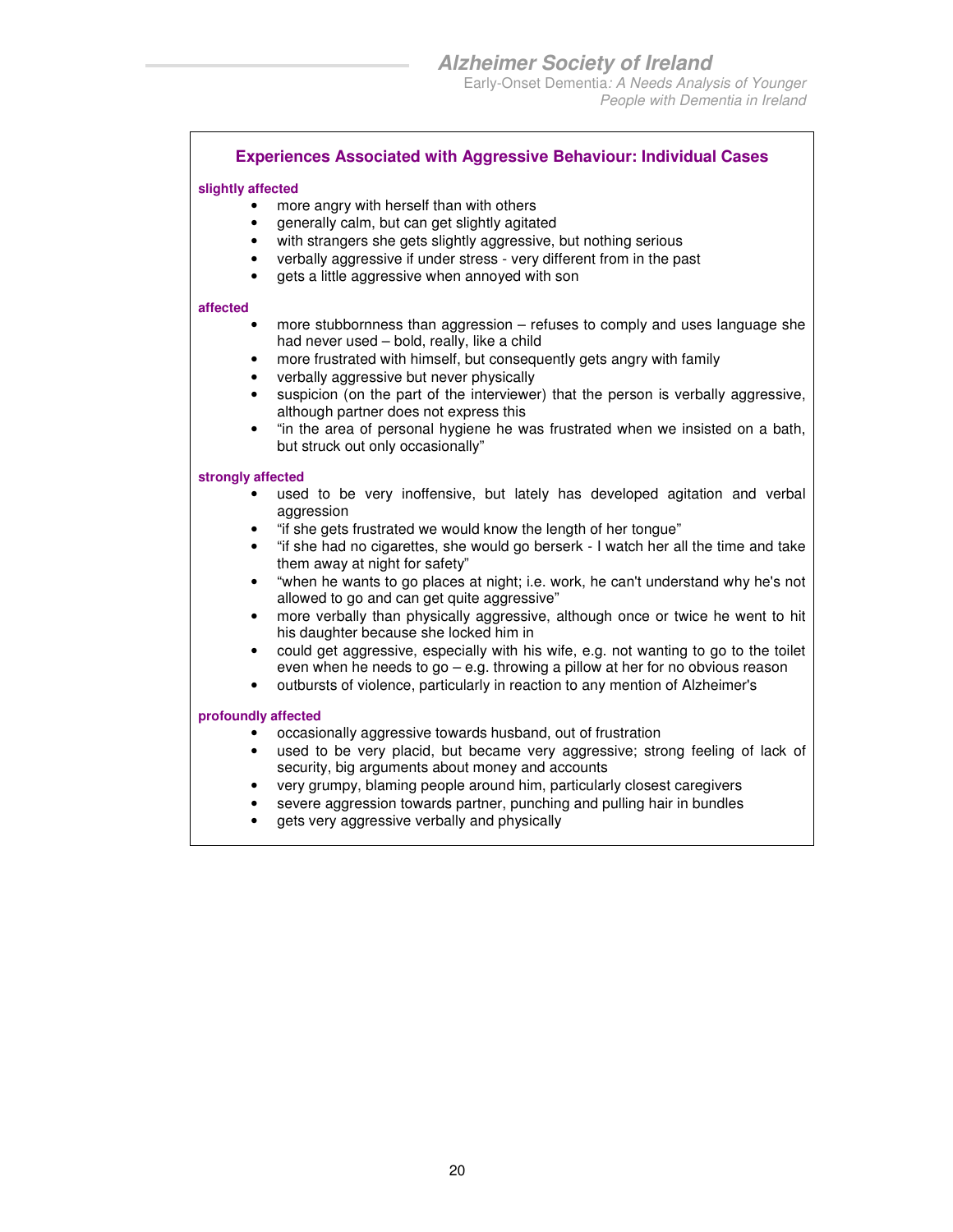### **6.13 Ability to Live Independently**

Inevitably, dementia leads to a situation where the person with dementia is no longer able to live independently. However, this process is gradual and there are many things that can be done to improve the quality of life of the person involved. As pointed out earlier in this study, most families would prefer to care for the person with dementia in the family home for as long as possible. The extent to which this can be achieved largely depends upon the existing support network and services available.

Initially, if the partner is at work, it may be sufficient for someone to visit once or twice during the day. Nevertheless, the risks are clear: the person with dementia may wander off, leave the front door open or forget to turn off the gas. Even if events such as these are infrequent, the mere possibility of them occurring leads quickly to the need for supervision.

The next stages relate to personal care increasingly becoming necessary: help with washing and dressing in the morning, making a meal during the day, undressing and going to bed in the evening. Although these periods of assistance themselves may be relatively short in duration, many home services are not tailored to providing this help when it is most needed. Befriending and home help with regard to housekeeping generally work well, but services are generally unavailable in the early morning and later evening, when they are most requested.

Looking after a person with dementia can quickly become a full-time occupation, exceeding what a single caregiver can provide. Care arrangements seem to work best where the burden is divided between a partner, for example, and several other family members, each taking part in supervising and assisting the person with dementia. It is vital for the caregiver(s) to have time off and to hold on to a life of their own, and this can only be safeguarded via highquality and appropriate day care and respite care arrangements, as well as sharing between several family members.

Ultimately, the person with dementia may become unable to feed themselves and may become incontinent. At this stage the level of care needed generally exceeds what can be provided by the family and full-time residential care may become the only solution. However, the better the day care and respite care arrangements on offer, the longer the person with dementia can be cared for at home. This is not only the preferred option for most families, but it is also the most cost-effective way of providing services. It is of course vital that family members recognise when they are no longer able to cope, and when a place in a high-quality residential home must be located. Unfortunately, many families have to cope with considerable uncertainty about the availability, or affordability, of such a place, in addition to the burden that they already carry.

#### **Table 6.13 Ability to Live Independently**

|                     | <b>Number</b> | %     |
|---------------------|---------------|-------|
| not affected        |               | 1.7   |
| slightly affected   | 2             | 3.3   |
| affected            |               | 17    |
| strongly affected   | 6             | 10.0  |
| profoundly affected | 50            | 83.3  |
| <b>Total</b>        | 60            | 100.0 |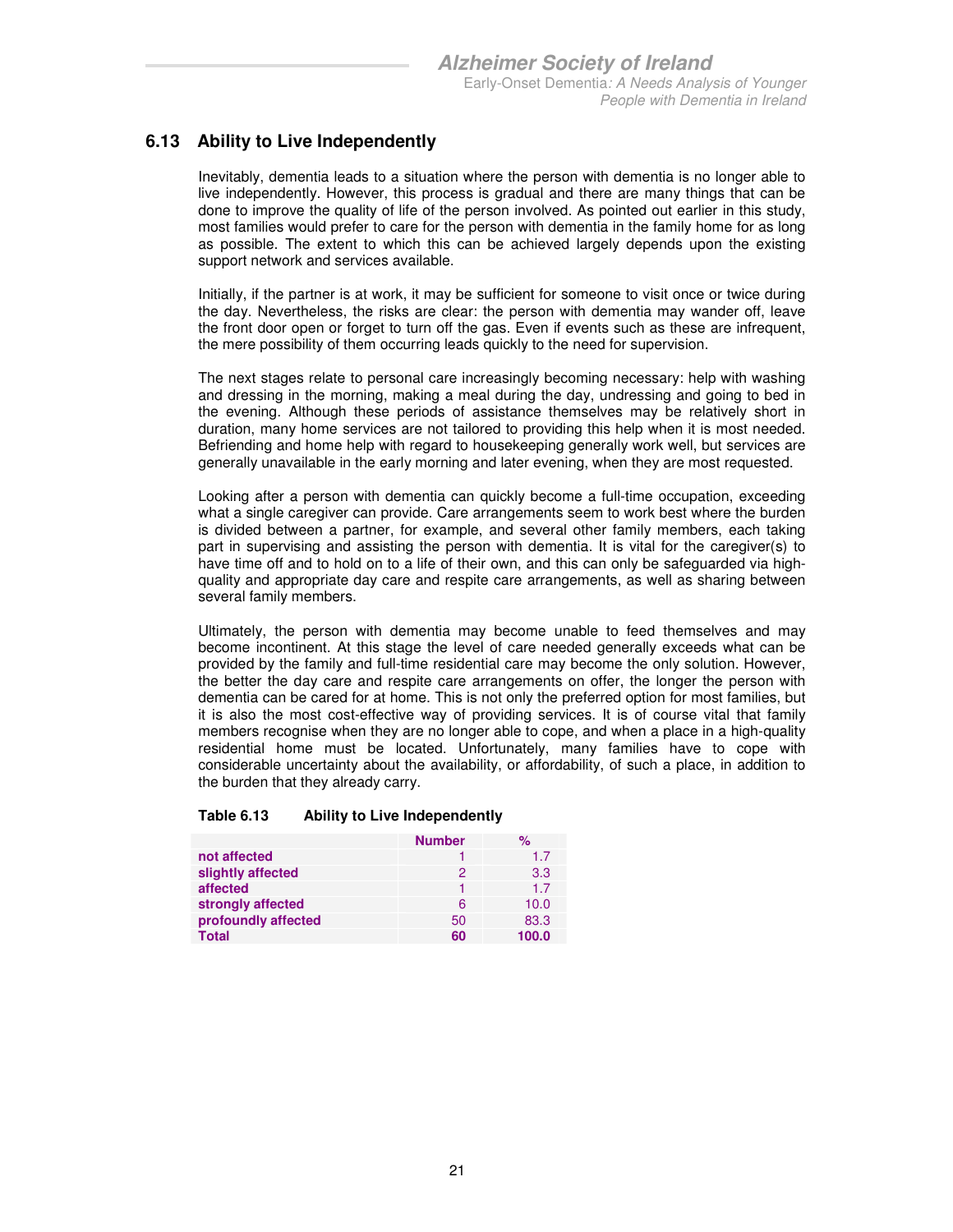#### **Experiences Associated with Living Independently: Individual Cases**

#### **affected**

• generally able to cope for the moment, but cooking, cleaning and personal needs are affected

#### **strongly affected**

- sleeps four or five nights per week on her own: is used to it
- needs supervision for bath and shower, washing clothes etc. would not think to change them
- already debilitated due to Parkinson's, but wasn't aware of this everything had to be done for him from the beginning, even dressing
- no longer able to live independently

- fell out of bed, spent three weeks in hospital
- could only be left if she were in bed asleep, and even this is risky
- in the beginning he wandered off and took long trips  $-$  he then required supervision
- is now at the point of needing residential care, he is very strong, and this is becoming a severe problem
- almost totally incapable caregivers take turns to stay at night
- impossible to live independently turns on the gas and forgets about it, goes at the fire and forgets to stop putting in more fuel - could burn the place down
- incapable of ordinary living, even when eating, he stuffs his mouth like a child
- for six years has needed somebody around
- cannot even be left on her own for five minutes
- would not be able to cope at all
- totally dependent on husband
- incapable day-time and night-time make no difference to her
- totally dependent
- she is like a 24-hour watch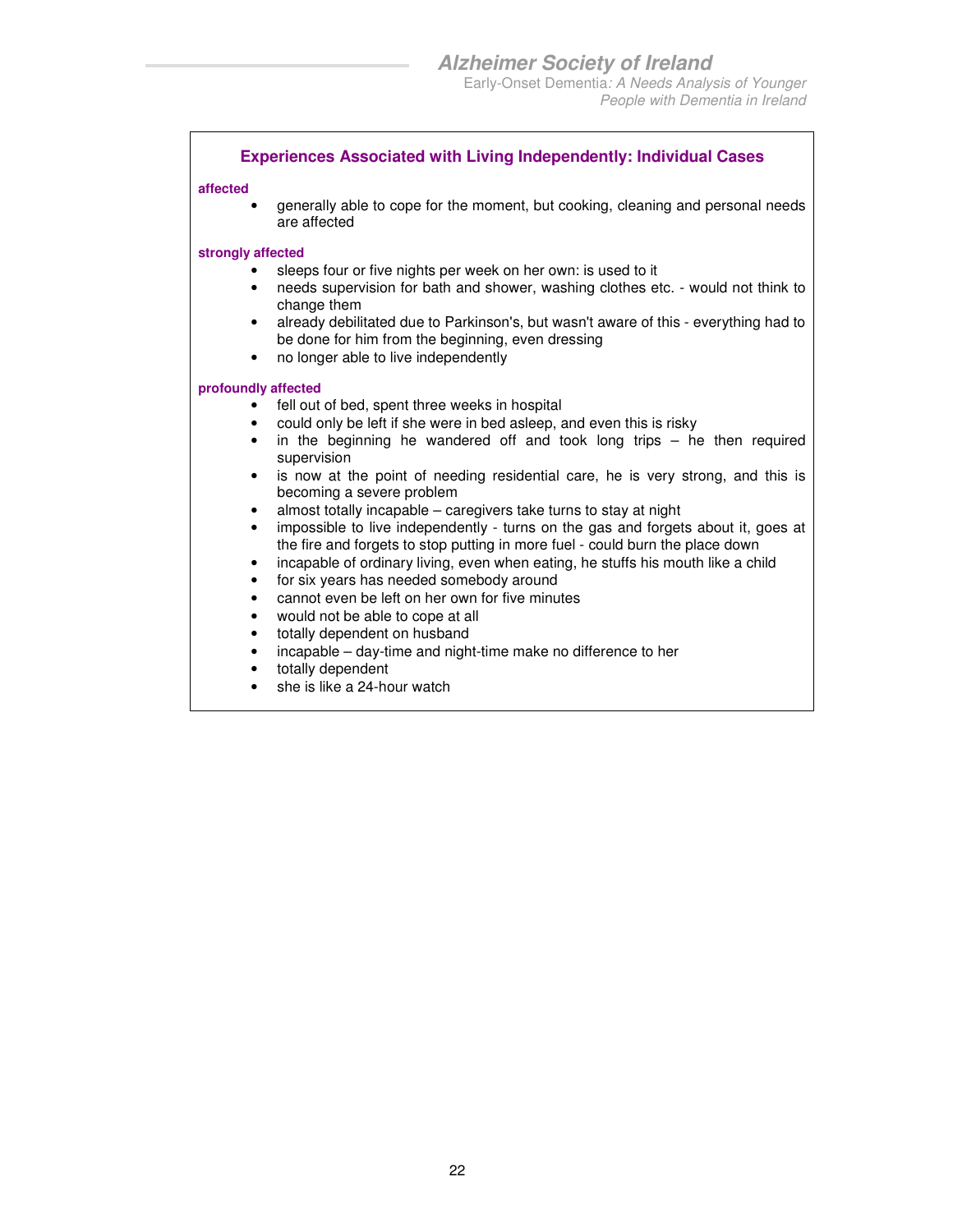### **7 The Experience of Dementia**

The defining characteristic of early-onset dementia is obviously the age at which it occurs. Younger people with dementia face different challenges, as they are affected at an earlier stage in the life cycle. We do not have comparable figures for the dementia population as a whole, but some inferences may nevertheless be drawn from the study sample.

The early onset of dementia generally means that the person affected faces four particular challenges with regard to their life: (i) as the person affected is younger, he or she tends to be in a more active phase of their life, thus experiencing a more dramatic change relative to their expectations, (ii) they are more likely to be married, (iii) they are more likely to have children who are younger and potentially dependent, (iv) they are more likely to be in gainful employment and might potentially be the main income provider, or the main caregiver in the home. In either case, the onset of dementia profoundly affects their relationships with other family members and their ability to work or to care for others.

In this chapter, we will document how the early onset of dementia changes people's lives, as well as those of other family members. The material that we draw upon is based on four questions included in this study, where the caregiver, and in two instances the persons with dementia themselves, were asked to summarise the most important aspects of the changes occurring in the person, in their relationship with a partner, in their relationship with their children and in relation to their work and employment.

To place these observations in context, we calculated the mean score for each of the fourteen symptoms discussed in the previous chapter, sorting them accordingly. Thus, the changes described in the following sections start with those relating to people with slight symptoms of dementia, the symptoms gradually increasing thereafter.

#### **7.1 The Person with Early-onset Dementia**

This study relates specifically to younger people with dementia, whose living arrangements differ from those who develop dementia at a later stage in their life. Notably, the vast majority (59%) are living with a partner in the family home. A small proportion (8%), all of whom are in the early stages of dementia, live on their own, whilst about 15 per cent live with a son, daughter or other relative. The same proportion (15%) are in a residential home.

|                     | $46 - 55$      | $56 - 65$ | over <sub>65</sub> | <b>Total</b> | $46 - 55$ | $56 - 65$ | over <sub>65</sub> | <b>Total</b> |
|---------------------|----------------|-----------|--------------------|--------------|-----------|-----------|--------------------|--------------|
|                     | <b>Number</b>  |           |                    |              | $\%$      |           |                    |              |
| on his/her own      |                | 2         | 3                  | 5            |           | 6.9       | 10.0               | 8.2          |
| with partner        |                | 19        | 16                 | 36           | 50.0      | 65.5      | 53.3               | 59.0         |
| with son/daughter   |                |           | 5                  | 5            |           |           | 16.7               | 8.2          |
| with other relative |                |           | 2                  | 4            | 50.0      | 3.4       | 6.7                | 6.6          |
| residential home    |                | 5         | 4                  | 9            |           | 17.2      | 13.3               | 14.8         |
| other               |                | 2         |                    | 2            |           | 6.9       |                    | 3.3          |
| <b>Total</b>        | $\overline{2}$ | 29        | 30                 | 61           | 100.0     | 100.0     | 100.0              | 100.0        |

#### **Table 7.1: Participants' Living Arrangements by Age**

The strongest perceived change in the person with dementia is their loss of independence. Being at an earlier stage in the life cycle, people expect to be in full control of what they do. Yet the early onset of dementia changes everything: being able to carry out everyday tasks, to earn an income, to have an equal relationship with a partner and provide for one's children. All of these relationships are transformed by dementia and, at least during the initial stages, the person with dementia is fully aware of the gradual decline that is taking place in their abilities.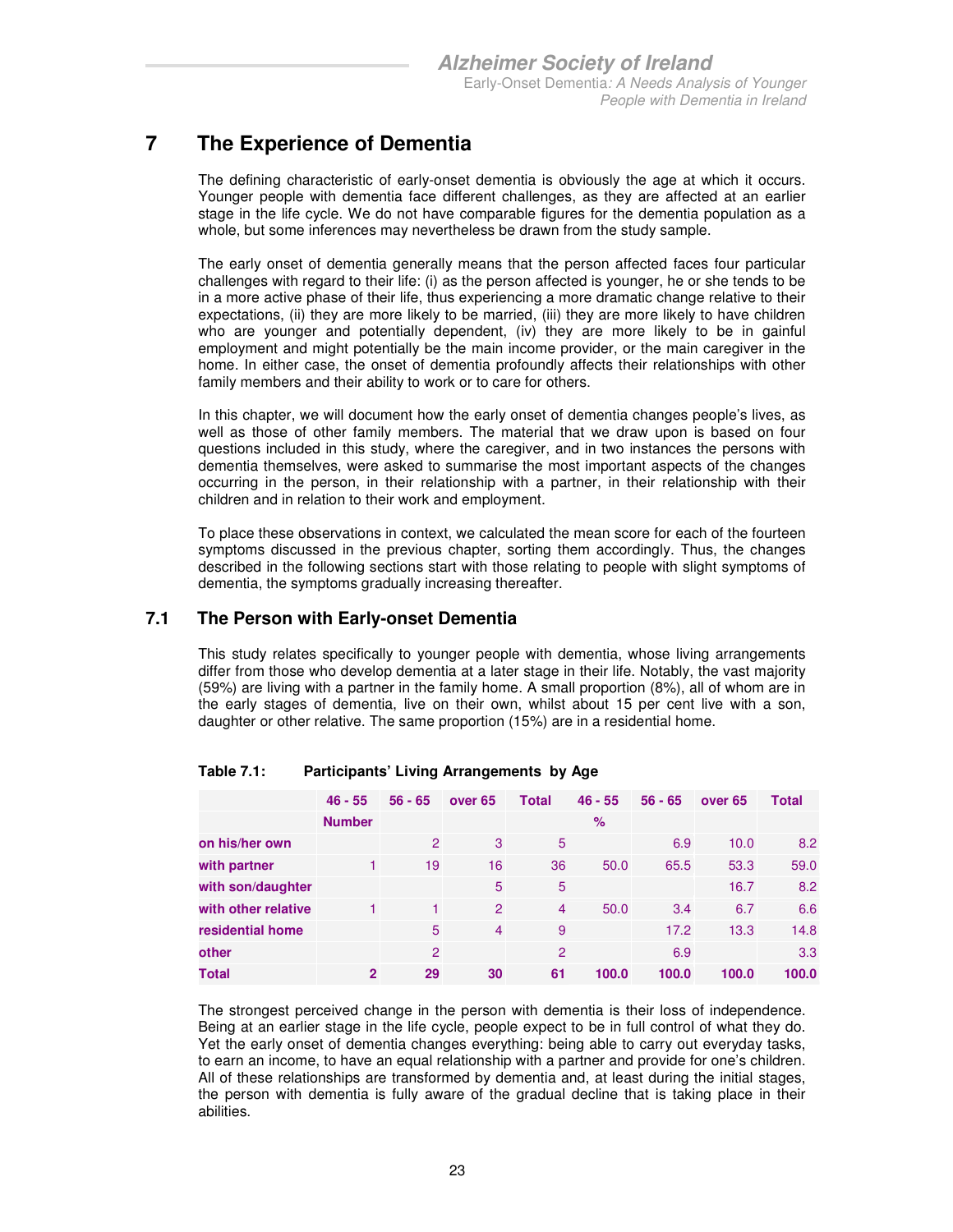As already pointed out, the evidence of this experience is mainly provided through the carers and largely summarise the experiences as outlined in the previous chapter. But the loss of independence and thus change in relationship to their partners and other family members is clearly highlighted as the major experience for the person with dementia. As a whole, these changes are traumatic and pose a major challenge for the person with dementia, their partner and their caregivers. But it is interesting to note that some people also react with great courage: one of the two people with dementia that we interviewed in person, for example, described how, having being diagnosed with dementia she took a stronger interest in her life, getting rid of previous fears, gaining confidence and finding a new strength. This remarkable testimony shows that, if their condition is actively managed and adequately supported, persons with dementia can have an acceptable quality of life for a considerable length of time.

In another case, the caregiver describes how her husband is confused, unable to work or to look after their financial affairs, and cannot be left on his own. On the other hand, he is able to manage his own personal care and, although he does not understand all of the changes that are happening to him, he is very playful and funny. Again, providing a secure environment helps to alleviate fear and may make it possible to maintain an acceptable quality of life for the person with dementia.

|                                                                                                                                         | <b>Changes Experience by People with Dementia: Individual Cases</b>                                                                                                                                                                                                                                                                                                                                                                                                                                                                                                                                                                                                                                                                                                                                                                                                                                                                                                                                                                                                                                                                                       |
|-----------------------------------------------------------------------------------------------------------------------------------------|-----------------------------------------------------------------------------------------------------------------------------------------------------------------------------------------------------------------------------------------------------------------------------------------------------------------------------------------------------------------------------------------------------------------------------------------------------------------------------------------------------------------------------------------------------------------------------------------------------------------------------------------------------------------------------------------------------------------------------------------------------------------------------------------------------------------------------------------------------------------------------------------------------------------------------------------------------------------------------------------------------------------------------------------------------------------------------------------------------------------------------------------------------------|
| affected<br>$\bullet$                                                                                                                   | he is a different person, not necessarily in a bad way, but he has lost a lot, e.g. he<br>was very affectionate, but used to be so independent<br>a total change in life, which is now confined to the home, apprehensive about the<br>future<br>she has changed her whole life. Although her family encourages her, it is all<br>subconscious and passive<br>went from jolly to dependent person to child<br>no social life, no work, no interest in anything, no interest in music anymore                                                                                                                                                                                                                                                                                                                                                                                                                                                                                                                                                                                                                                                              |
| strongly affected<br>$\bullet$<br>$\bullet$<br>٠<br>٠<br>$\bullet$<br>$\bullet$<br>٠<br>٠<br>٠<br>٠<br>٠<br>$\bullet$<br>٠<br>$\bullet$ | has completely retreated into himself<br>started failing in daily tasks, not being able to cope, leading to depression and<br>crying<br>was very intelligent, extremely independent – it is difficult to cope with losing that<br>used to be very active and proactive, did a lot of voluntary work - all that changed<br>radically and suddenly<br>had a very active social life which gradually disappeared<br>erosion of her independence, her fields of authority robbed, did not verbalise<br>anything but got into rows<br>everything has changed, everything normal in life has gone<br>her independence has gone - does not take any initiative<br>he just got gradually quieter and more introverted<br>became completely dependent, incapable of self-care, e.g. washing etc.<br>a different person, like a child now<br>has gone from totally self-sufficient to totally dependent<br>he has lost interest in home, family, current affairs, football, TV etc.<br>she doesn't socialise or go shopping or attend family functions anymore<br>her freedom to come and go has disappeared<br>her social life and sense of independence have gone |

is now a completely different person - cannot remember anything, gets very cross, which was never the case before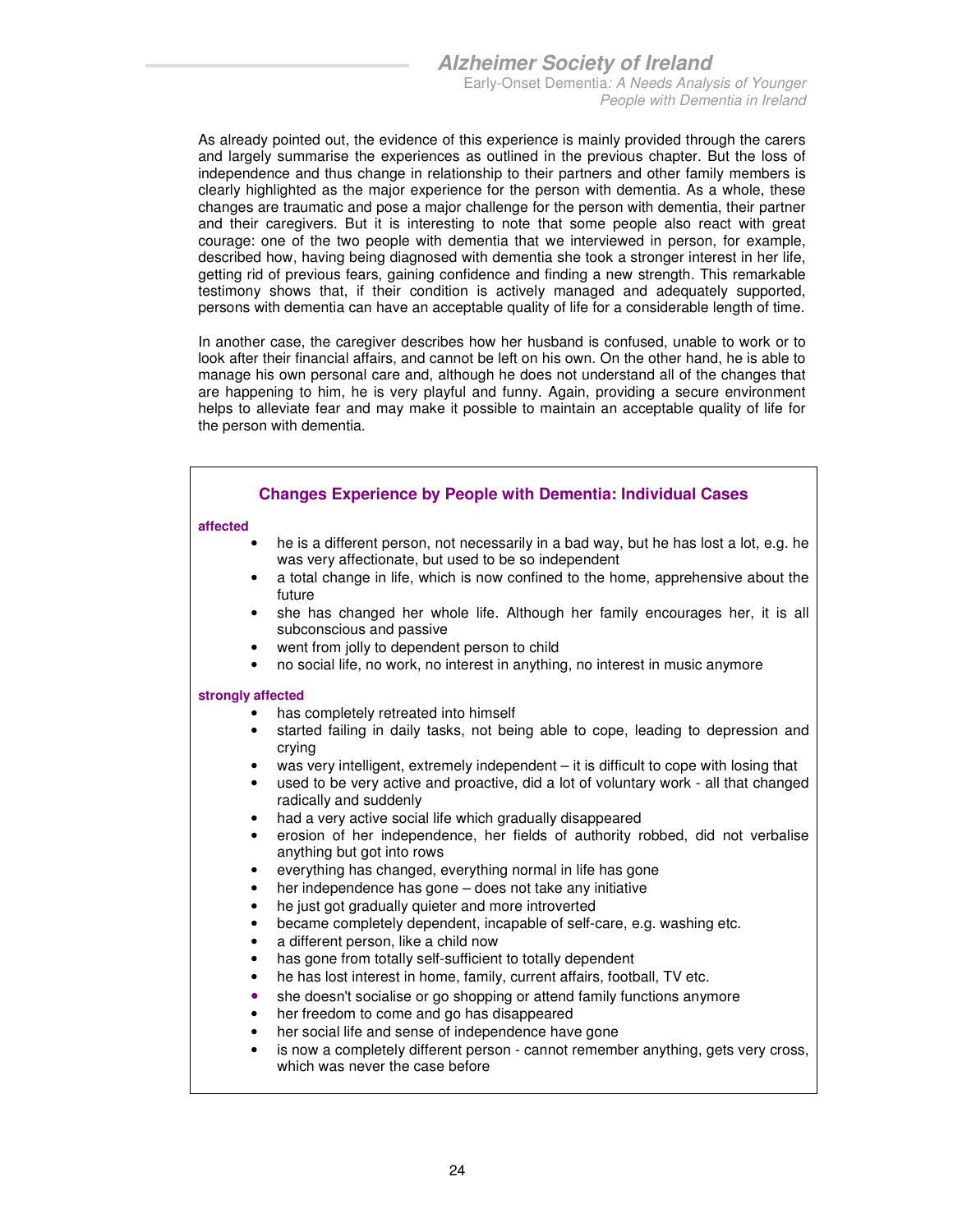#### **Changes Experience by People with Dementia: Individual Cases (continued)**

#### **strongly affected**

- can no longer do anything for herself or remember anyone; "but every so often her old self shines through"
- never goes out any more, but some friends still call and sometimes he recognises them
- his independence, his status in society (as a farmer) are gone he is in full-time care now and is still young
- has lost all confidence, has lost weight and interest in the house and cooking
- cannot do anything for herself, has lost all major adjustments to life and home
- this has changed her completely, with a loss of confidence and independence, completely dependent on husband now
- has lost his independence, does not communicate with anybody, nor does he care what anyone does
- loss of confidence, with depression and quietness does not participate with company, even though he enjoys it
- has lost interest in shopping and general appearance
- quieter, very dependent on others

#### **profoundly affected**

- mother is like a shell like looking after a child roles completely reversed
- profound frustration, used to be very active, now cannot do anything
- she is like a stranger, not fit to cope with life, does not understand what is going on around her
- no conversation for four years
- feeling fed up with life, has lost his independence

#### **7.2 Relationship with Partner**

Three quarters (77%) of people with dementia in the study group were married at the time of the onset of dementia. In four cases, the partner had died since the onset of dementia, in one case a separation took place and in another case the person with dementia himself is deceased. Thus, 41 of the 61 study participants (67%) are married, 13 (21%) are widowed and 5 (8%) are single.

| <b>Marital Status</b><br>at time of<br>diagnosis | <b>Present Marital Status</b> |         |         |           |          |       |  |
|--------------------------------------------------|-------------------------------|---------|---------|-----------|----------|-------|--|
|                                                  | single                        | married | widowed | separated | deceased | Total |  |
| single                                           | 5                             |         |         |           |          | 5     |  |
| married                                          |                               | 41      |         |           |          | 47    |  |
| widowed                                          |                               |         | 9       |           |          | 9     |  |
| Total                                            |                               |         | 13      |           |          | 61    |  |

| Table 7.2 | <b>Marital Status at Time of Diagnosis and Now</b> |
|-----------|----------------------------------------------------|
|-----------|----------------------------------------------------|

Those affected describe the profound changes that take place within their relationship with their partner as the dementia progresses. During the early stages, the main symptoms are the gradual withdrawal of the person with dementia into him/herself and their detachment from other family members, resulting frequently in an inability to even recognise their partner. Particularly during the early stages, relationships may become strained as the person with dementia becomes irritable in their attempts to cope with their inability to live an ordinary life.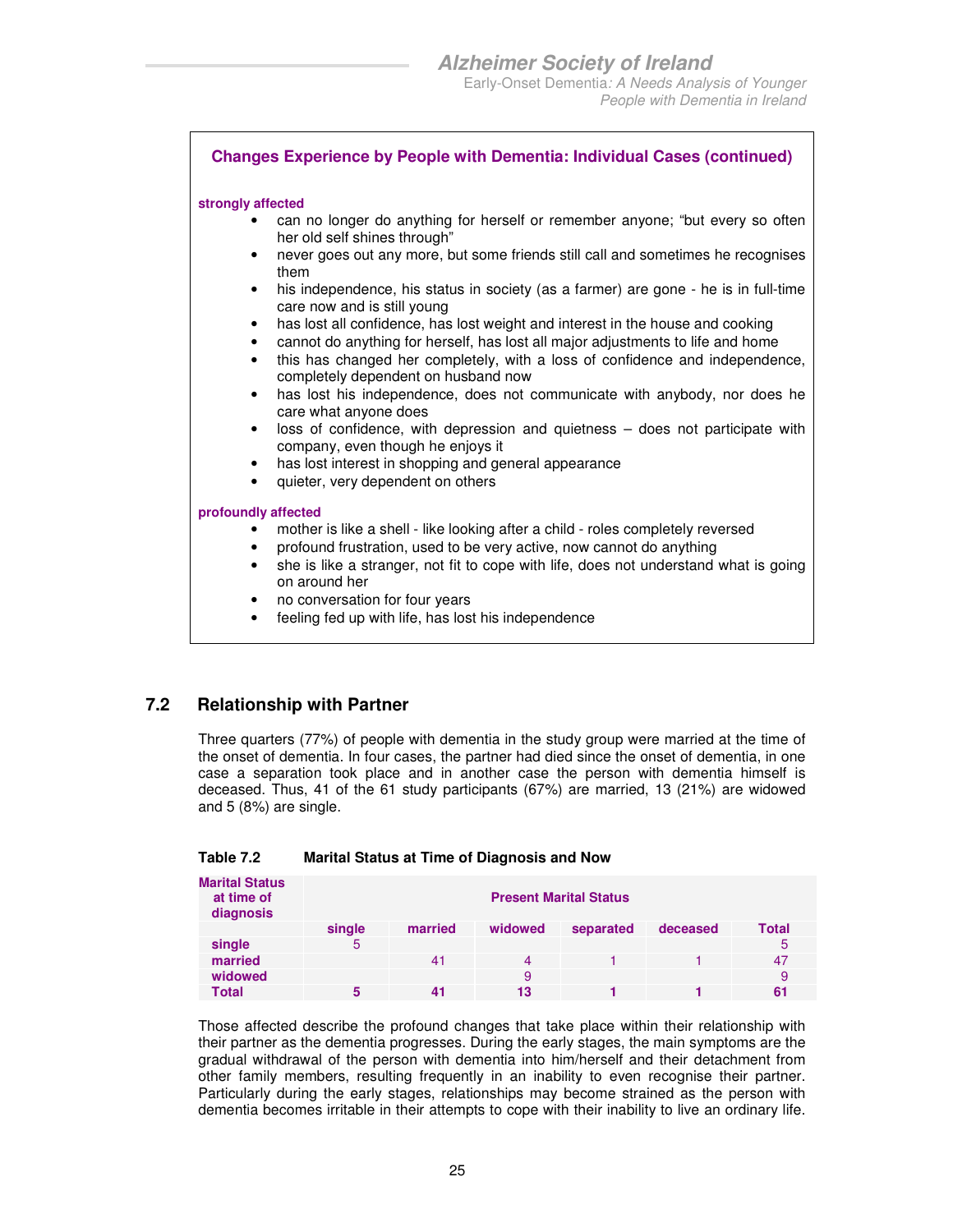Most younger people with dementia are, at least during the earlier stages, aware that something is happening to them. The frustration of not being able to remember things, and the fear generated by not knowing what is happening to them can, at times, lead to depression and cranky or even violent behaviour. Where the latter occurs, it tends to be most strongly directed at the person closest to the person with dementia; i.e. the partner.

As the dementia progresses, the person with dementia is likely to become more subdued and docile, with the result that their challenging behaviours, where developed in the first instance, recede. However, at this stage, the relationship is also likely to have moved towards one of increasing dependency. Many caregivers describe how their relationship has changed from being an equal relationship between two adults to being a kind of parent-child relationship, where the caregiver increasingly takes over decision-making for the person with dementia and ultimately provides even the most basic care, like assistance in washing, dressing and eating. Generally, these relationships remain characterised by love, affection and care and, albeit asymmetrical in form, continue to provide considerable reassurance and satisfaction for both the person with dementia and their caregiver.

Throughout this process there are constant changes in the degree of communication between partners, and it would naturally be a mistake to underestimate the difficulties that this entails. While not necessarily affected in the early stages, communication gradually becomes more one-sided, as the person with dementia gradually becomes less responsive. In practically all cases, communication first ceases with outsiders, than with family members.

It is important to note that whilst verbal communication may become more difficult, this does not mean that the person with dementia is insensitive or indifferent to those around them. Many caregivers described their calming effect on the person with dementia and the importance of non-verbal communication, for example through touch, where meaningful conversation has ceased to be possible.

#### **Changes Experienced in Relationship with Partner: Individual Cases**

#### **affected**

- relationship seemed to improve after diagnosis. Before diagnosis she felt a lot of pressure, unable to cope, now there's an explanation
- first he followed her everywhere; he would rely on her for everything and she (the partner) would get cranky as she lost her social life. Then she became ill. Now he (the person with dementia) was happy, whilst she was tired and cranky
- most of the time she does not really recognise her partner thinking it's her daddy or brother. The biggest problem for her partner is that he cannot discuss anything with her: "if I want to buy or change anything in the house  $-1$  wasn't used to having to make such decisions"

#### **strongly affected**

- partner strongly affected, doesn't go out any more, no drives, mass etc.
- developed extremely aggressive behaviour towards partner
- is losing any sense of who is around
- aggressiveness is a major problem, permanently testing partner's loyalty
- became argumentative once Alzheimer's was acknowledged, partner 'treading on eggshells'
- sometimes he doesn't even know who they (partner and children) are
- he asks his partner: "where is (partner)", not aware that she is there, although later on he might acknowledge her. Partner feels she's in limbo.
- can communicate, thinks relationship is excellent, but not an adult relationship, almost like caregiver is adult and he is a child
- "thankfully, my father has been a rock with regard to mum and looks after her to the best of his ability". However, father goes on drinking binges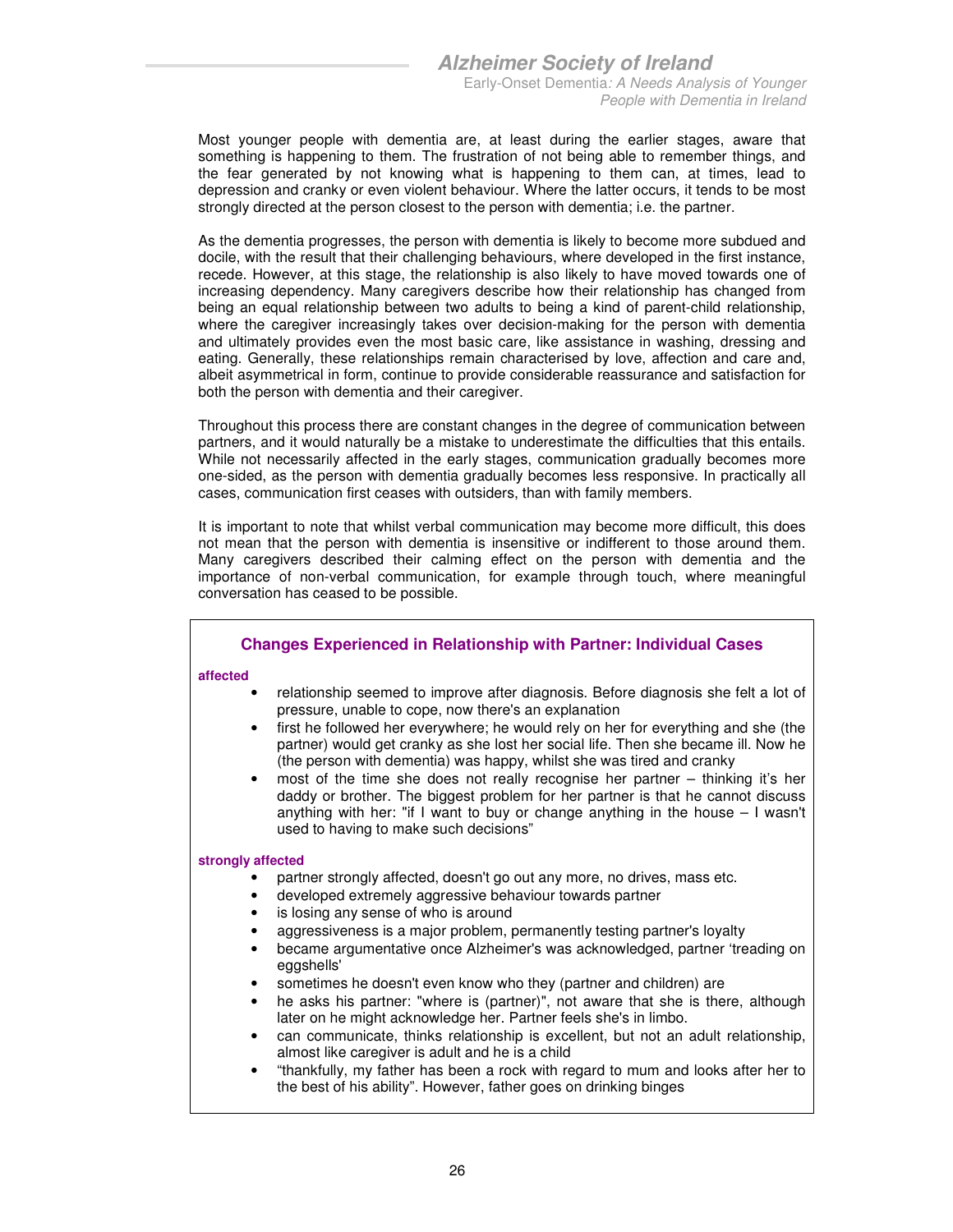#### **Changes Experienced in Relationship with Partner: Individual Cases (continued)**

#### **strongly affected**

- relates to partner as a four-year old child would relate to his mother
- they are the best of friends, they still share their lives
- great relationship he would be lost without her and frets if she is not there
- person with dementia no longer has any relationship with partner, they are now like brother and sister, not sure if she knows whether he is her husband or not
- he now calls her mummy and she has become his full-time caregiver
- the relationship has changed she used to be quite critical of him, but they are now like love-birds - she's more childlike now, he's more her father
- now relaxed with husband, things do not bother her as before
- had to give up a lot of socialising but "still loves her to bits"
- made her relationship more loving because of dependence on person
- relies on partner, shows more affection

#### **profoundly affected**

- broken-hearted
- partner (wife) now in wheelchair and daughter (who cares for both) now in a state of fear in relation to father, who is difficult to handle
- extremely stressful for partner

#### **7.3 Relationships with Children**

In many ways, the changes in the relationship between the person with dementia and their children mirrors the changes that occur in their relationship with their partner. However, whereas the relationship with the partner moves from one of equality to one of dependency, the relationship with children involves effectively a reversal in roles.

Not all children are able to cope with this reversal. Unlike the partner, who made a conscious decision to share their life with the person with dementia, the children of a comparatively young person with dementia may be at a stage in which they are still establishing their own independent life. In 15 per cent of the study group, for example, there were children under 18 years of age in the family home, and a further 34 per cent were between the ages of 18 and 25. The responses that we received varied widely as to how well children were able to cope with the changes in their relationship with their parent with dementia. Whilst some were coping well, others were unable to cope and, at times, completely withdrew from the parent concerned, or indeed from both parents.

The latter process may, in some instances, be encouraged by the other parent, as they do not wish their children to be "tied down with their own burden". As a result, the care provided by children can be extremely unevenly divided between siblings and, where none of the children are available or willing to share in this, this can result in an extremely heavy burden for the partner.

|          | <b>Families with Children</b> |      | <b>Families with Children living at home</b> |      |  |
|----------|-------------------------------|------|----------------------------------------------|------|--|
|          | <b>Number</b>                 | $\%$ | <b>Number</b>                                |      |  |
| under 18 |                               | 14.8 |                                              | 14.8 |  |
| 18 to 25 | 26                            | 42.6 | 24                                           | 34.4 |  |
| over 25  | 42                            | 68.9 |                                              | 18.0 |  |
| Total    | 52                            | 85.2 |                                              | 50.8 |  |

#### **Table 7.3 Children at Time of Diagnosis**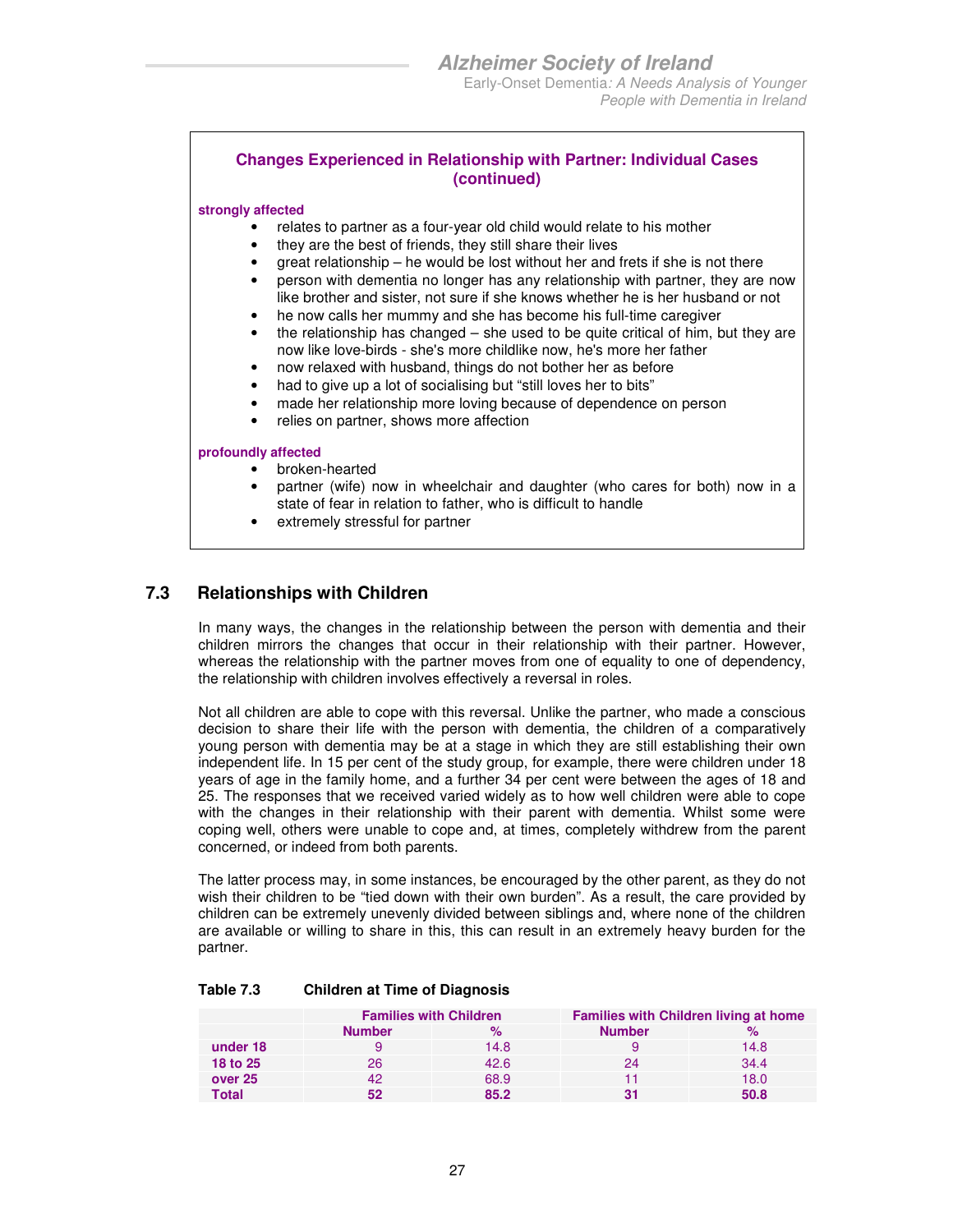People with Dementia in Ireland

#### **Changes Experienced in Relationship with Children: Individual Cases**

#### **affected**

- he asks how they are and likes having them home
- the relationship is just the same because wife played role of main caregiver
- total change, previously completely looked after children, now "no longer the same mum"
- she recognises all of the children except one daughter-in-law whom she had only met at a wedding - all relatives have been home in the past six weeks

#### **strongly affected**

- everyone just chips in, trying to help
- she is growing estranged from the children as communication is fading out
- less problems with children, more with partner, taking out aggression on him
- initial deterioration children had to learn to accept idiosyncrasies once that was the case, the relationship improved
- no relationship oblivious to their presence
- would not recognise the children who are no longer living at home but knows one grandchild and calls him by name
- comes and goes might have a good spell every six to eight weeks and then deteriorates again
- with two of the children, she was fine but became very hostile towards one
- as always, except he can't initiate conversation will appear normal, but really isn't
- the roles are now reversed
- due to her inability to do anything independently, she has become closer to her children, who adore her
- very close to the children she follows them around, is dependent still knows who they are and remembers names
- as a mother, growing up she was always there for them, but now there is no real interaction - she can, however, on occasions name the girls
- totally different she is now the child and her children are the caregivers but she still has the power to rule - elements of strength still come through
- cannot remember any of their names and thinks she has 13 children, not five, as she had 13 brothers and sisters
- cannot hold a conversation with children, everything is gone
- unable to recognise her children

#### **profoundly affected**

- may represent a hazard for grandchildren
- no communication or means of communication, can get very aggressive, verbally and physically
- deeply affected and very stressful as children have no normal childhood, their needs come second – the caregiver (daughter-in-law) and her partner (son) do not really have a life or time for each other

### **7.4 Changes in Work and Employment**

The fourth aspect which is specific to early-onset dementia is the fact that the dementia develops at a time when the person may be gainfully employed or be the main caregiver in the home. In about 40 per cent of the study group, the person with dementia was employed or self-employed at the time of onset and in another 34 per cent they were the main carer at home. In all but one case, they had to give up employment, as they were no longer able to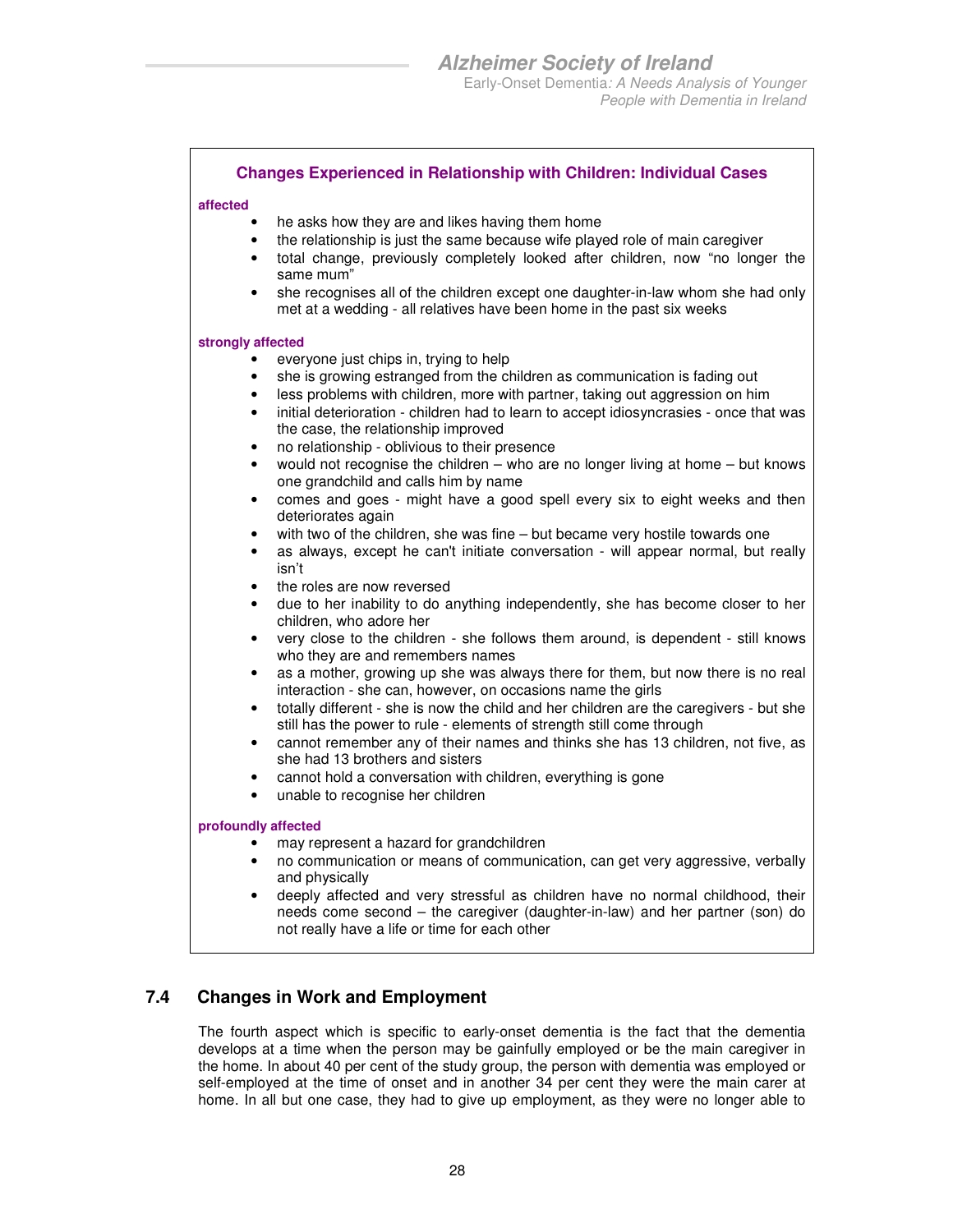fulfil their work commitments. In some cases, this process was speeded up by the inability to retain work-related insurance after a diagnosis of dementia was made.

Our insights into what it means for somebody to have dementia - first having to cope with their developing illness at work, then having to give up work - is limited due to the constraints on interviewing persons with dementia. Particularly in light of the demands in caring for people with dementia, caregivers have relatively little to say about what it means for the person with dementia to have to give up employment. The focus of attention radically shifts to the home and to the personal sphere, and the observation most frequently made relates to the financial difficulties involved in providing adequate care due to the loss of income of the main earner.

#### **Table 7.4 Principal Economic Status at Time of Diagnosis and Now**

|                                                    | <b>Employment Status - present</b> |                                            |                            |                                        |              |  |  |  |
|----------------------------------------------------|------------------------------------|--------------------------------------------|----------------------------|----------------------------------------|--------------|--|--|--|
| <b>Employment Status</b><br>- at time of diagnosis | self-<br>employed                  | unable to<br>work due to<br><b>illness</b> | retired from<br>employment | unable to<br>look after<br>home/family | <b>Total</b> |  |  |  |
| employed full-time                                 |                                    | 5                                          | 8                          |                                        | 13           |  |  |  |
| employed part-time                                 |                                    |                                            |                            |                                        |              |  |  |  |
| self-employed                                      |                                    |                                            | $\mathcal{P}$              |                                        | 10           |  |  |  |
| unable to work due to illness                      |                                    | 2                                          | 2                          |                                        | 4            |  |  |  |
| retired from employment                            |                                    |                                            | 11                         |                                        | 11           |  |  |  |
| looking after home/family                          |                                    |                                            |                            | 21                                     | 21           |  |  |  |
| <b>Total</b>                                       |                                    | 15                                         | 23                         | 21                                     | 60           |  |  |  |

In exactly half of all cases, the person with dementia was either the main or joint income provider. With only a few exceptions, this generally remained the case even after employment had ceased. It appears that, in these cases, the partner generally takes on the role of full-time caregiver and it is the pension of the person with dementia which continues to provide the main family income. This, however, obviously contributes to the financial burden faced by the family, which we will explore in greater detail at a later stage.

#### **Table 7.5 Main Income Provider at Time of Diagnosis and Now**

|                                                       | <b>Main Income Provider - present</b> |                    |         |       |       |  |  |  |
|-------------------------------------------------------|---------------------------------------|--------------------|---------|-------|-------|--|--|--|
| <b>Main Income Provider</b><br>- at time of diagnosis | the person<br>with<br>dementia        | his/her<br>partner | jointly | other | Total |  |  |  |
| the person with dementia                              | 16                                    | 3                  |         |       | 19    |  |  |  |
| his/her partner                                       |                                       | 21                 |         |       | 24    |  |  |  |
| jointly                                               |                                       | 6                  | 6       |       | 13    |  |  |  |
| other                                                 |                                       |                    |         | з     | 4     |  |  |  |
| Total                                                 | 18                                    | 30                 |         | 5     | 60    |  |  |  |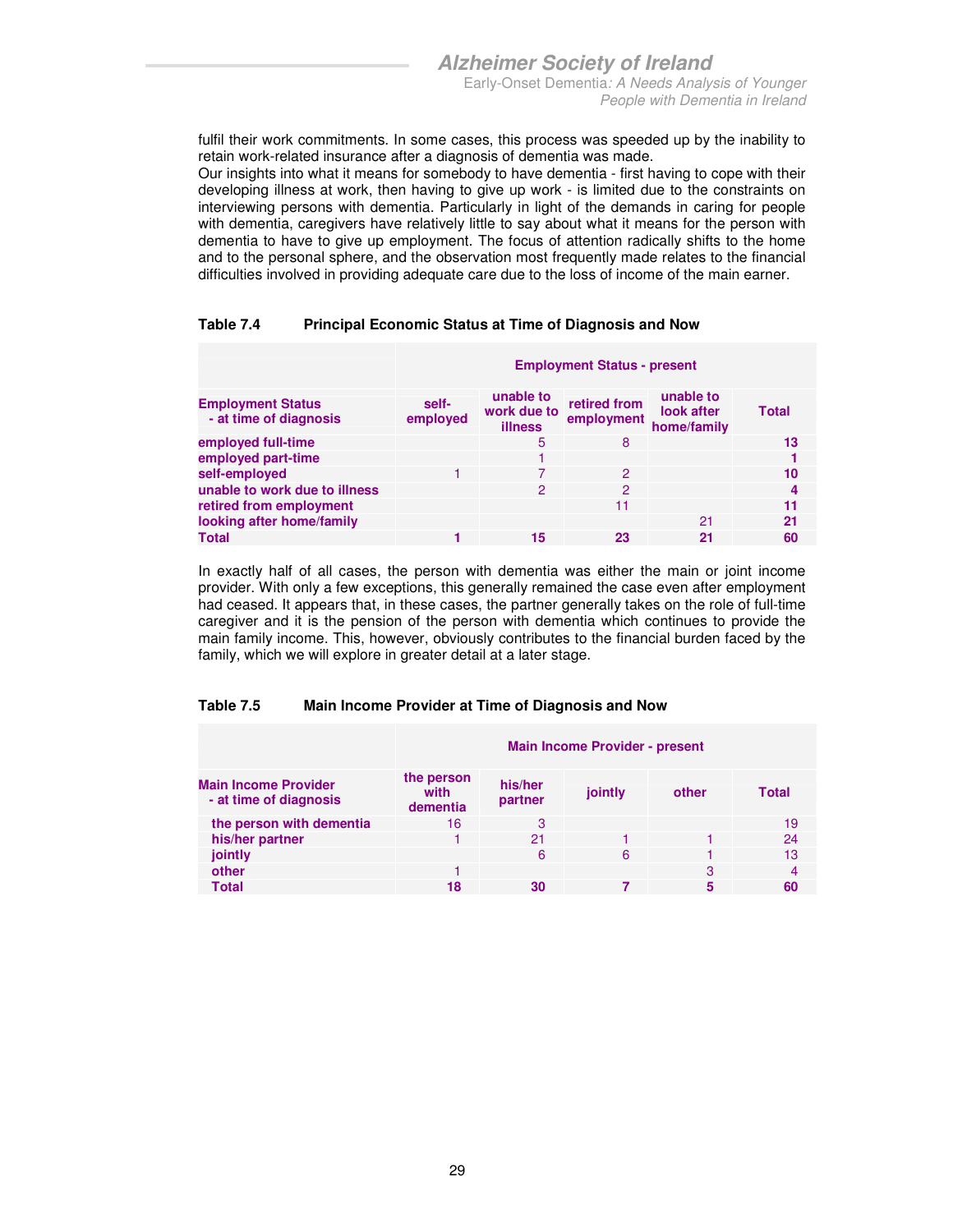#### **Changes Experienced in Work and Employment: Individual Cases**

#### **affected**

- had to give up employment as no longer able to deal with money
- she was very dedicated to and liked her work, but had to give it up and now misses work colleagues
- had to retire early (from teaching)
- worked at a till, could not keep account of money
- she still thinks she is able to work it is very awkward, because she isn't

#### **strongly affected**

- lost last job due to unacceptable behaviour
- working became a problem and had to give up two years after diagnosis
- had to give up self-employment
- had to opt for early retirement
- developed difficulties with work around the home long before retirement age employment was sporadic any way
- had to give up work as soon as Alzheimer's was diagnosed no insurance
- had to retire after diagnosis
- completely unable to do any of the things he had done before

- had to resign
- had to give up work
- had to cease because of Alzheimer's
- unable to do anything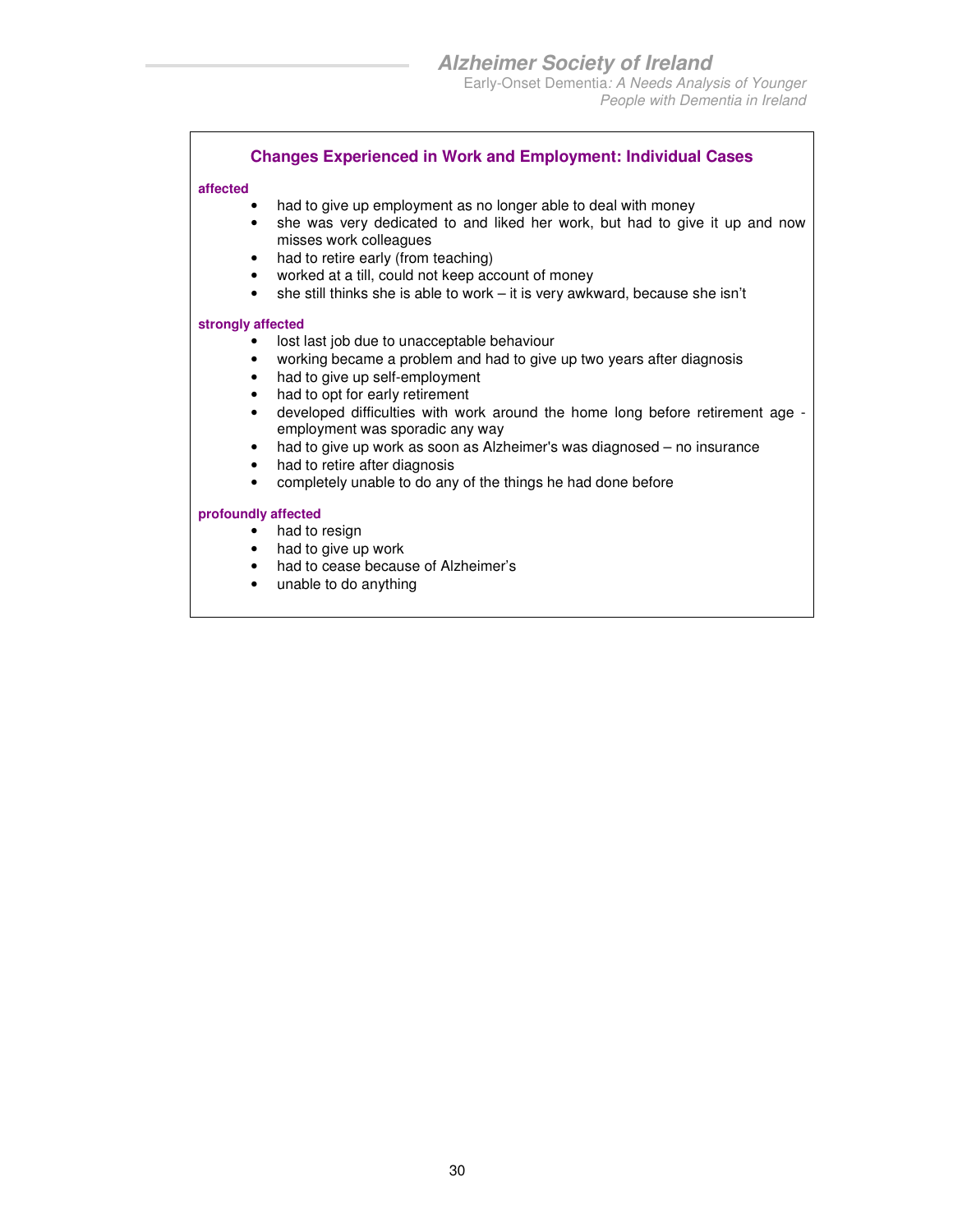### **Part B: Critical Issues for Younger People with Dementia**

In this part of the study, we will explore the most pertinent issues which emerged from our study of 61 cases of early-onset dementia in Ireland. The ten most important issues to emerge were: (i) the need for a timely diagnosis, (ii) informing the person with dementia about their condition, (iii) supporting flexible care arrangements, (iv) improving home help, (v) improving day care, (vi) improving respite care, (vii) improving residential care, (viii) improving medical care, (ix) providing counselling and (x) improving financial supports.

### **8 Timely Diagnosis**

As is well documented, the diagnosis of dementia is fraught with difficulties, frequently leading to a diagnosis only at a time when the patient is already showing advanced symptoms of dementia. This situation becomes exacerbated when concerning younger people. Firstly, as is the case at all ages, the first symptoms are not necessarily specific to dementia and may therefore suggest other illnesses. Secondly, as dementia is generally age-related, doctors do not contemplate the onset of dementia to the same extent when facing a younger patients as amongst older patients. Thirdly, because of their younger age, those affected may be more inclined to conceal their symptoms. As a result, the onset of dementia in a younger person is frequently misdiagnosed, and an accurate diagnosis may be delayed for several years.

Table 8.1 shows the numbers of doctors and specialists involved in the diagnosis of earlyonset dementia in the study sample. All persons in our sample went at some stage to their GP after developing symptoms. However, in only 10 cases (16.4%) did the GP make a definitive diagnosis. In two-thirds of cases (63.9%), one specialist was involved in the diagnosis, while in one fifth of cases (19.7%) two or more specialists were visited. The specialists most frequently consulted were either Neurologists (39.3% of cases), Psychiatrists (16.4%), Geriatricians (14.8%) or other medical staff specialised in memory issues (8.2%).

#### **Table 8.1: Doctors and Specialists Attended**

|                      | <b>Number</b> | $\%$  |
|----------------------|---------------|-------|
| <b>GP</b>            | 61            | 100.0 |
| <b>Neurologist</b>   | 24            | 39.3  |
| <b>Psychiatrist</b>  | 10            | 16.4  |
| <b>Geriatrician</b>  | 9             | 14.8  |
| <b>Memory Clinic</b> | 5             | 8.2   |
| <b>Other</b>         | 15            | 24.6  |

Note: People may have attended more than one doctor/specialist.

Generally, it is the GP who refers the younger person with dementia to a specialist. However, in over one third of cases (37.7%) this happened only either after the person affected (or their family) requested this specifically, or after a considerable delay. There is strong anecdotal evidence that GPs frequently fail to recognise the early symptoms of dementia in people under 65 years of age. This is of considerable concern, as it delays recognition of the onset of this disease and prevents those affected from exploiting to the full this extremely important period, when they can still comprehend the consequences of their illness and indicate their care preferences and priorities.

It is worth noting that the most frequent misdiagnoses arise from the failure to see depression as a symptom of underlying dementia. The second, less frequent form of misdiagnosis occurs where doctors interpret symptoms as part of menopausal changes. Depression in the context of the onset of dementia accounts for only a very small proportion of the total number of people suffering from depression and many GPs may never come across a single case of early-onset dementia. By contrast, doctors are more likely to encounter dementia in older people, and it is legitimate to ask to what extent GPs are actually aware of the incidence of dementia amongst those under 65 years of age.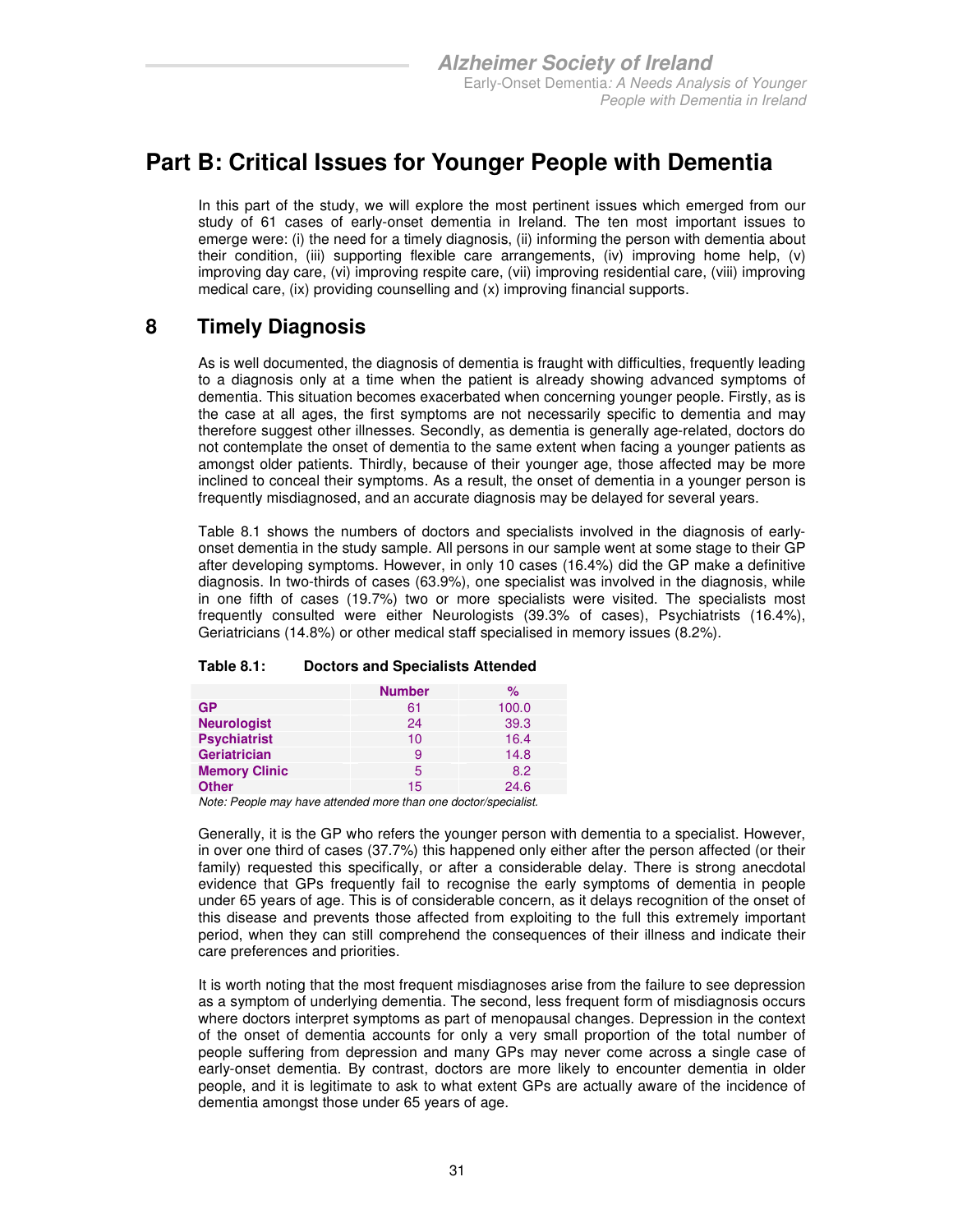#### **Examples of Delayed Diagnosis: Individual Cases**

- GP first thought it was depression (for six months) and than that it was menopausal, referring the person with dementia to the Well Woman Clinic. A different GP again thought that it was depression (for one year), and then referred her to a Memory Clinic (for one year). Finally, following a new visit to the GP, the symptoms of dementia were immediately recognised.
- GP referred to Neurologist (eleven months waiting for an appointment), although in the meantime the person with dementia deteriorated and was admitted to hospital. The first doctor did not pay any attention to the symptoms, whilst the second doctor arranged for diagnosis. If intermittent hospitalisation had not occurred, the patient would have waited one and a half years for diagnosis.
- The person with dementia stayed for 39 weeks in a Psychiatric Hospital, was visited by the Psychiatrist almost every day, without receiving any specific diagnosis. Doctors explicitly excluded dementia but suggested long-term care in another hospital. Once admitted to the other hospital, doctors immediately identified Alzheimer's.
- Partner noticed changes and complained to GP for at least four years before diagnosis. Partner had to insist as the GP did not find anything wrong with the patient (who hid symptoms during hours of conversation). Finally, referral to a Neurologist, the brain scan showing frontal lobe to be dead.
- Symptoms developed as long as ten years ago. The person with dementia forgot people's names, even those of the neighbours, and driving the car became a problem, due to absent-mindedness. Things deteriorated progressively, and GP finally referred the patient to a Psychiatrist, who made the diagnosis. Relatives feel that the GP should have made the diagnosis much earlier.
- First diagnosis by GP was depression. Friends and neighbours suggested alternative diagnosis and encouraged referral to a Geriatrician.
- The individual started to show symptoms six years ago, and was treated for fluid on the brain and depression. Doctors excluded Alzheimer's, although the family suspected this was the cause. Only years later was diagnosis achieved, following hospitalisation and scans.
- First seen by a GP, who diagnosed depression. Three years later, after developing seizures, an MRI in hospital provided a definitive diagnosis of Pick's disease.
- Doctors first attributed symptoms to drunkenness. GP very persistent and supportive, but diagnosed Parkinson's. Geriatrician eventually provided correct diagnosis.
- Partner requested CAT scan, but consultant contradicted partner's suspicion. Neurologist after MRI could not name the problem. A UK Hospital, after further MRI, provided a final diagnosis.
- The person with dementia first saw a Psychiatrist, then repeatedly went to their GP, and finally got a CAT scan. Pre-senile dementia was diagnosed, but this took four years, which was very frustrating for all those involved.
- The person with dementia experienced periods of depression for three to four years, and was finally seen by a Neurologist and diagnosed.
- Treated for years for depression by GP, after which the individual deteriorated and became hospitalised. 'Head to toe' investigation generated concerns about bowel cancer, and only later was dementia diagnosed.
- GP treated person for years for depression. Then a private consultant made diagnosis.
- GP treated person for depression for 18 months. Husband suspected Alzheimer's but patient had to see two specialists in UK and a further specialist in Ireland before diagnosis was made.
- GP put individual on pills for depression. Friend told husband to go to Neurologist who, in turn, sent for scan. Scan showed up problem immediately.
- Patient noticed something happening for years on a very slow basis. Doctors did not find anything wrong. Patient went downhill after car accident, but doctors still did not accept that anything was wrong. Later, they needed a hearing aid and had a number of related operations, when doctors noticed changes and finally diagnosed dementia.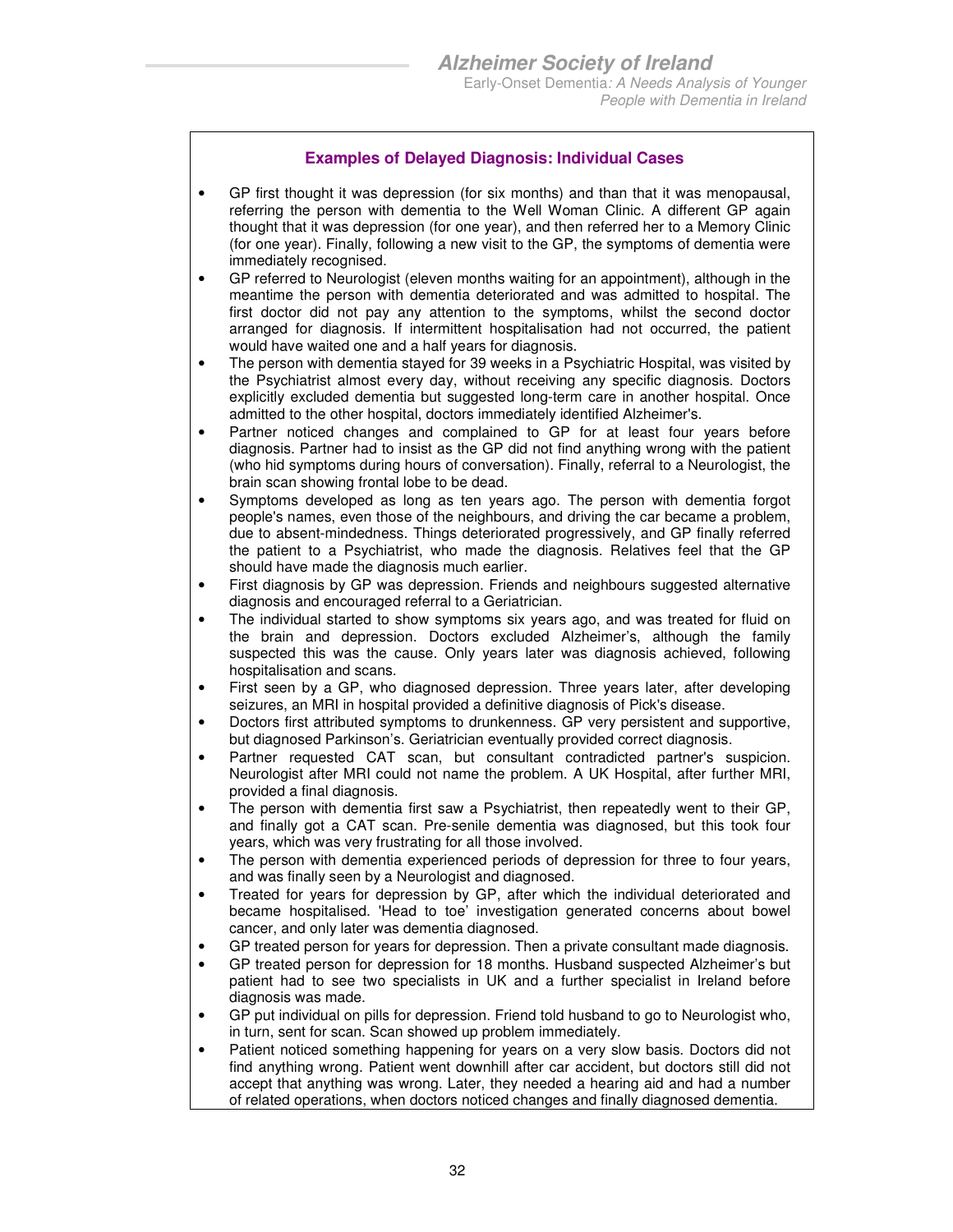Even if a case of dementia is suspected, GPs rarely deal with younger people with dementia, and do not have sufficient experience with the extensive investigations required to establish a diagnosis, particularly where the cause is uncommon<sup>5</sup>. Referral of the person with their partner / close relative to either a psychiatrist, a neurologist, or, if available, a memory clinic or specialist centre is recommended. However, when looking at the evidence from the survey, the main question that arises is whether the GP takes the possibility of early-onset dementia into consideration in the first place when presented with some of the less specific symptoms (e.g. depression). Once the consideration is there, referrals to specialists and diagnosis are likely to follow within reasonable time.

In light of the survey findings, and the small numbers of younger people with dementia who are in contact with the Alzheimer Society in Ireland in general, we suspect that a significant number of people with early-onset dementia are never diagnosed, or at least not at a time when they could still assert an active input into managing their own future.

#### **Recommendation 1:**

**We believe that an awareness campaign amongst GPs would have a positive effect, firstly by making GPs more aware of the prevalence of early-onset dementia and by encouraging multidisciplinary assessment and referral to specialists that are able to either confirm or refute the onset of dementia in a younger person.** 

### **9 Telling the Person with Dementia**

The second issue of particular concern is whether a person who is developing dementia should be informed of their condition. Good medical practice dictates that the diagnosis should be communicated to the person with dementia, their partner and their family, although there are no general rules as to whether the person with dementia should actually be told.

In our survey of younger people with dementia, a significant proportion did not currently know about their condition and had never been informed. In fact, over half (57.4%) of those with dementia were never told of their illness. The main explanation that was offered for this was that either the diagnosis was made at such a late stage that the person would not have been able to comprehend it any way or that the partner and/or family felt that the diagnosis of dementia would have added to the anguish they already experienced. Only 13 out of 61 persons (21.3%) were aware of their diagnosis. The same number had been told at some stage that they were developing dementia but no longer retained this knowledge due to the advanced stage of their illness.

It is important to note, however, that in cases where the person knew about their diagnosis, we did not find any cases where the person with dementia regretted having this knowledge. In most cases, particularly during the early stages of the illness, the level of anxiety and depression experienced by younger people with dementia is strongly related to their increasing inability to cope with the demands of everyday life, and the awareness that "something is happening to them" requires a response. Being informed about their diagnosis can have a positive effect on the life of the person with dementia, as it at least provides an explanation for the changes that occur and allow the conscious use of time for as long as possible. Particularly where the onset of dementia is accompanied by aggressive feelings towards their partner or other family members, the knowledge that this is due to the developing illness makes these changes more bearable both for the person with dementia, their partner and close relatives.

Perhaps the most important aspect of being informed of the diagnosis is that it gives the person with dementia the chance to take an active interest in the management of their condition for as long as this is possible. Because of the inevitability of symptom progression,

<sup>-</sup>5 McLennan, J. "Assessment and Service Responses for Younger People with Dementia" in Cox, S. and Keady, J. (1999) op. cit.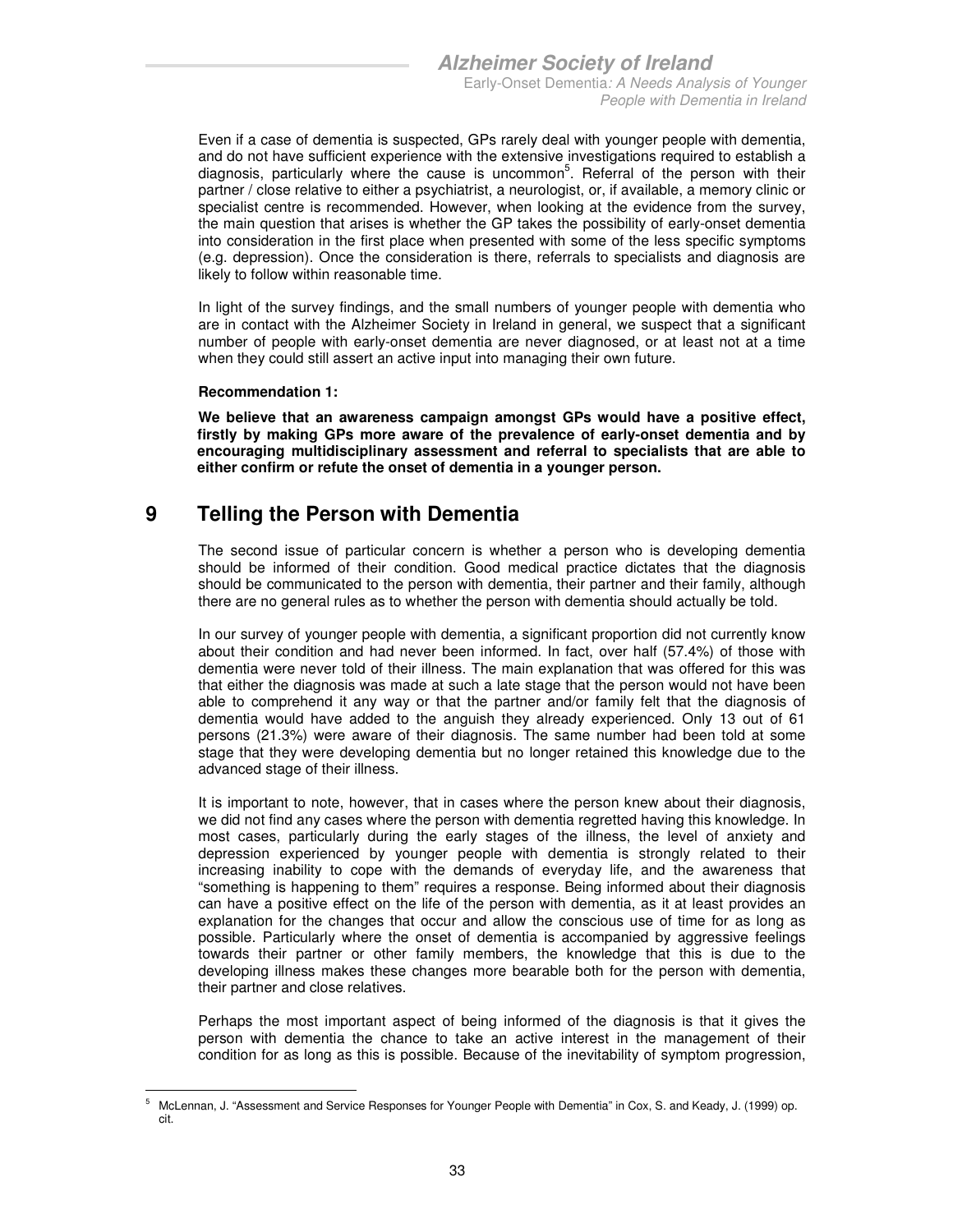the greater speed with which this may occur, and the fact that the person involved is still at an active stage in the life cycle, makes it all the more important to be actively involved in the forward-planning.

A joint approach to the changes necessary in order to manage everyday life contributes significantly to relieving anxiety and stress. This includes practical solutions to cope with cognitive impairment, planning for the future and providing reassurance in relation to future care plans. It also involves developing an understanding that the nature of the intimate relationship must change (from one of equal partners to one of dependency) and, where there are children, a pro-active approach towards acceptance of the gradual reversal of roles.

The decision to inform an (older) person with dementia about their illness is frequently left to their partner or family. Where the diagnosis relates to a younger person who is still able to fully comprehend the meaning of this, the question of informing the person with dementia primarily involves the medical practitioner and patient. To our knowledge, there are no specific guidelines for doctors with regard to early-onset dementia in Ireland, and it may therefore be useful to raise this issue in conjunction with a campaign aimed at GPs. More generally, the question of sharing the diagnosis with the person affected appears to be influenced by the stigma attached to the development of dementia, particularly with regard to younger persons. This discussion must therefore become the subject of a wider debate about awareness about the illness.

#### **Recommendation 2:**

**We recommend that the Alzheimer Society continue to raise the profile of early-onset dementia within their general campaigns in order to highlight the specific issues that are of concern to younger people with dementia.** 

### **10 Flexible Care Arrangements**

Earlier in this report, we described the general living arrangements of the study population. The majority (59%) are living with their partner in their family home. A small proportion (8%), all of whom are in the early stages of dementia, live on their own, whilst about 15 per cent live with a son or daughter or other relative. Only 15 per cent are in a residential home. Hence, it is one of the defining characteristics of younger persons with dementia that they continue to live in the family home. There is also a strong preference on the part of most caregivers to maintain such arrangements for as long as possible, and the availability of flexible care arrangements to facilitate this must be seen as a major issue with regard to early-onset dementia.

To facilitate the person with dementia to continue to live at home for as long as possible is not only their own preferred option and that of their caregivers, but also represents the most costeffective solution from a societal perspective. However, this obviously depends upon the supports that are made available, including home care, access to day and respite care and regular medical visits by GPs and Public Health Nurses. Caring for a person with dementia places great strain on the caregivers, both physically as well as mentally. Indeed, many caregivers reported that, since caring for their partner or family member, their own social lives have gradually come to a halt, and that they are increasingly unable to go out, whilst friends and neighbours gradually stop calling to the home.

To enable people to be successfully cared for in the family home therefore depends on the support network that allows the burden of care to be shared. This includes sharing care between family members, which, at time, fails to take place. Successful care arrangements may also need to include counselling for both the person with dementia and/or their partner and caregiver(s). Gaining an understanding of the illness and the changes that occur for the person with dementia helps them and their caregivers and/or family members to be prepared. Counselling becomes particularly important where the person with dementia develops challenging behaviour, as it may help to reduce anxiety and fear.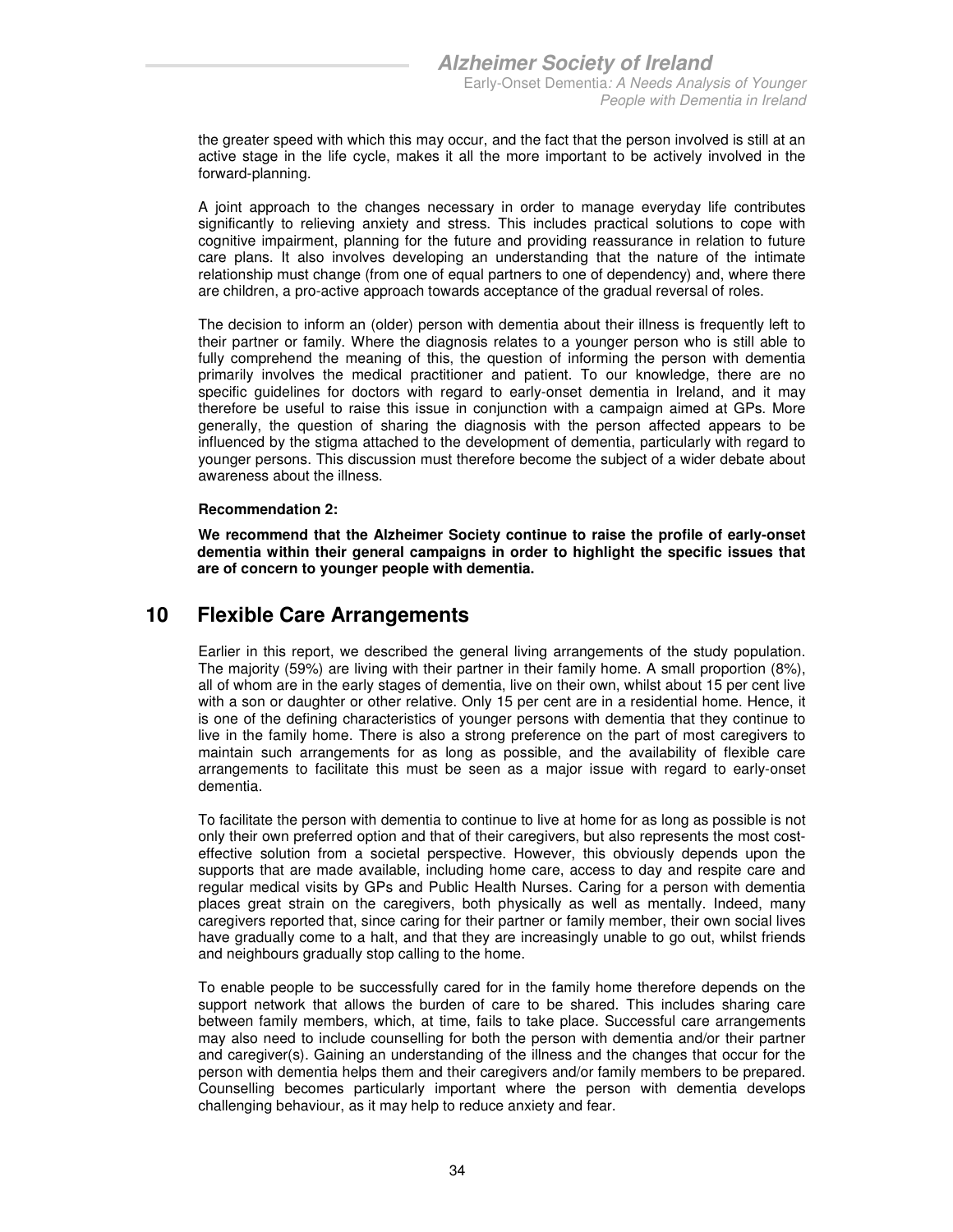In a significant number of cases, successful care arrangements depend on either direct care provision or adequate financial support to access independently provided services. To this end, the person with dementia and/or their family may need support in accessing services.

Most importantly, for care arrangements to be effective they need the active involvement of people with dementia in their design and delivery. It is time that specialist responses to early onset dementia are being developed which foster the active involvement of people with dementia in the development of their own person-specific care plans. We will return to this topic in the final Section on the Reform of the Health Services.

#### **10.1 Support Networks**

We will start with some reflections about overall care arrangements. Table 10.1 shows the extent to which each form of support is viewed as a significant contribution to overall care. At home, the partner and family members provide the backbone of support. In most cases where the partner is still alive, the partner is the primary caregiver. However, in some cases, as the partners themselves become older, the primary care may gradually roll over to one of the children. Friends and neighbours are usually still around during the early stages of the illness, but play an increasingly smaller role as the cognitive abilities of the person with dementia recede. Medical care by local GPs varies greatly, with some caregivers reporting excellent support and many others remaining considerably dissatisfied. Only one-third (34.4%) cite the local GP as a source of significant support. The situation with regard to availing of support through a Public Health Nurse is even lower and social workers play only a marginal role.

| Table 10.1 | <b>People Providing Significant Support</b> |
|------------|---------------------------------------------|
|            |                                             |

|                                        | <b>Number</b> | ℅     |
|----------------------------------------|---------------|-------|
| <b>Partner</b>                         | 39            | 63.9  |
| <b>Children</b>                        | 44            | 72.1  |
| other relatives                        | 20            | 32.8  |
| friends/neighbours                     | 16            | 26.2  |
| doctor/GP                              | 21            | 34.4  |
| public health nurse                    | 19            | 31.1  |
| social worker                          | 5             | 8.2   |
| home help (cleaning/care assistant)    | 24            | 39.3  |
| (Alzheimer) home support (befriending) | 24            | 39.3  |
| (Alzheimer) dementia support group     | 10            | 16.4  |
| (Alzheimer) day care centre            | 24            | 39.3  |
| respite care                           | 19            | 31.1  |
| full-time residential care             | 8             | 13.1  |
| Total                                  | 61            | 100.0 |

The most important support structures outside the family are home help (cleaning and personal care, 39.3%) home support (generally organised by the Alzheimer Society, 39.3%) and access to an Alzheimer's day care centre (39.1%). It is, however, striking that each of these provide significant support for less than two fifths of those included in the survey, leaving the majority of younger persons with dementia without these supports. Respite care is available to less than one third of our sample, leaving two-thirds without access. Finally, fulltime residential care generally only becomes relevant in the final stages of the illness, and applies to 13 per cent of the sample.

We have already highlighted the fact that the most important forms of care for younger people with dementia are provided by the immediate family. In exactly half of all cases in the study sample, the support provided by family members is described as excellent and in a further 25 per cent this is described as either very adequate or adequate. However, in 15 per cent of cases, family support is insufficient and it is worth noting the circumstances in which this may arise.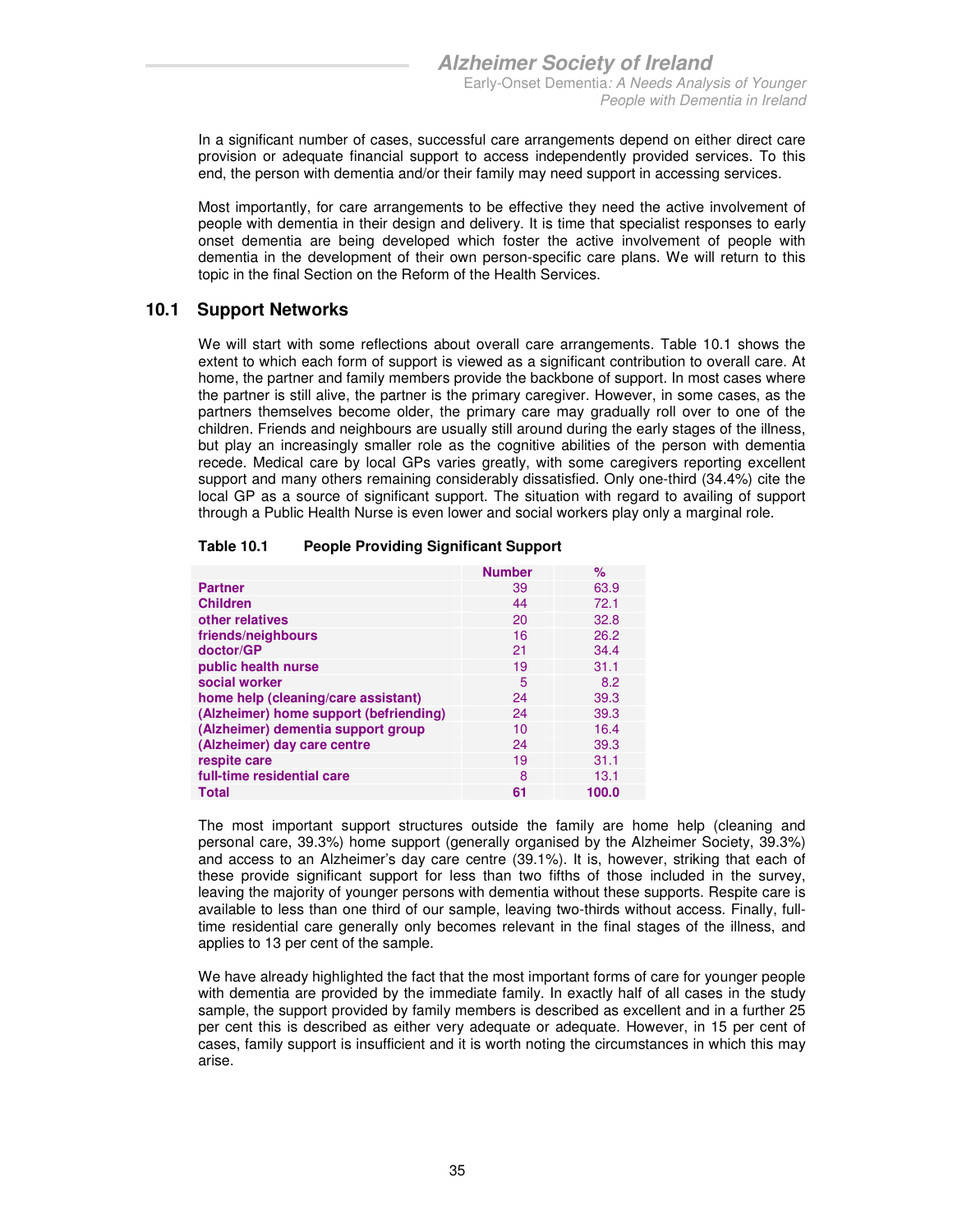| Table 10.2 | <b>Support from the Immediate Family</b> |
|------------|------------------------------------------|
|            |                                          |

|                       | <b>Number</b> | $\%$  |
|-----------------------|---------------|-------|
| excellent             | 28            | 50.0  |
| very adequate         | 8             | 14.3  |
| reasonably adequate   | 11            | 19.6  |
| inadequate            | 8             | 14.3  |
| completely inadequate |               | 1.8   |
| <b>Total</b>          | 56            | 100.0 |

Support by the partner and other family members can typically only be sustained where the burden of care can be divided between several family members. At a minimum, this requires that, additional to the primary caregiver, other family members be regularly involved. Ideally, care should be provided on a rotation basis so that the primary caregiver can get time off to relax, socialise and recover their sense of self.

At times, however, family circumstances may arise that lead to an over-burdening of the primary caregiver (see textbox below). In some cases, family members live too far away to provide regular support. In other cases, children have families of their own and are unavailable due to family and work commitments. Interestingly, this is sometimes accepted and excused by the person with dementia and their main caregiver, as they do not want to burden their children with their own problems. However, it generally tends to result in an excessive burden for the partner. At times, the lack of support from other family members may be rooted in a lack of understanding about the illness and its progression and an inability to cope with increasingly awkward situations. In such cases, counselling might provide an additional axis of support.

Finally, and before turning to other support structures, it is worth making a few observations in relation to friends and neighbours. There is evidence that, even where initially available, support by friends and neighbours gradually disappears as the dementia progresses. Particularly as cognitive impairment increases and verbal conversation becomes increasingly awkward, there is a tendency for friends and neighbours to withdraw, resulting not only in an increasing isolation of the person with dementia, but also of their caregivers. Yet, as one caregiver emphasised, it is not only conversation that is important, as the mere presence of a familiar person can have a calming effect on the person with dementia, and may therefore be a considerable help.

Having started with family support structures, it is perhaps important to state that we do not believe that the family should be given exclusive responsibility for care provision. Nevertheless, this is the preferred option of most persons with dementia and caregivers alike. It is important to respecting the wishes of those with dementia and their families, but it is also necessary to understand the constraints on what the partner and family are able to provide. This should be the measuring-stick used to gauge the capacity of other support systems to provide an integrated set of sustainable care arrangements.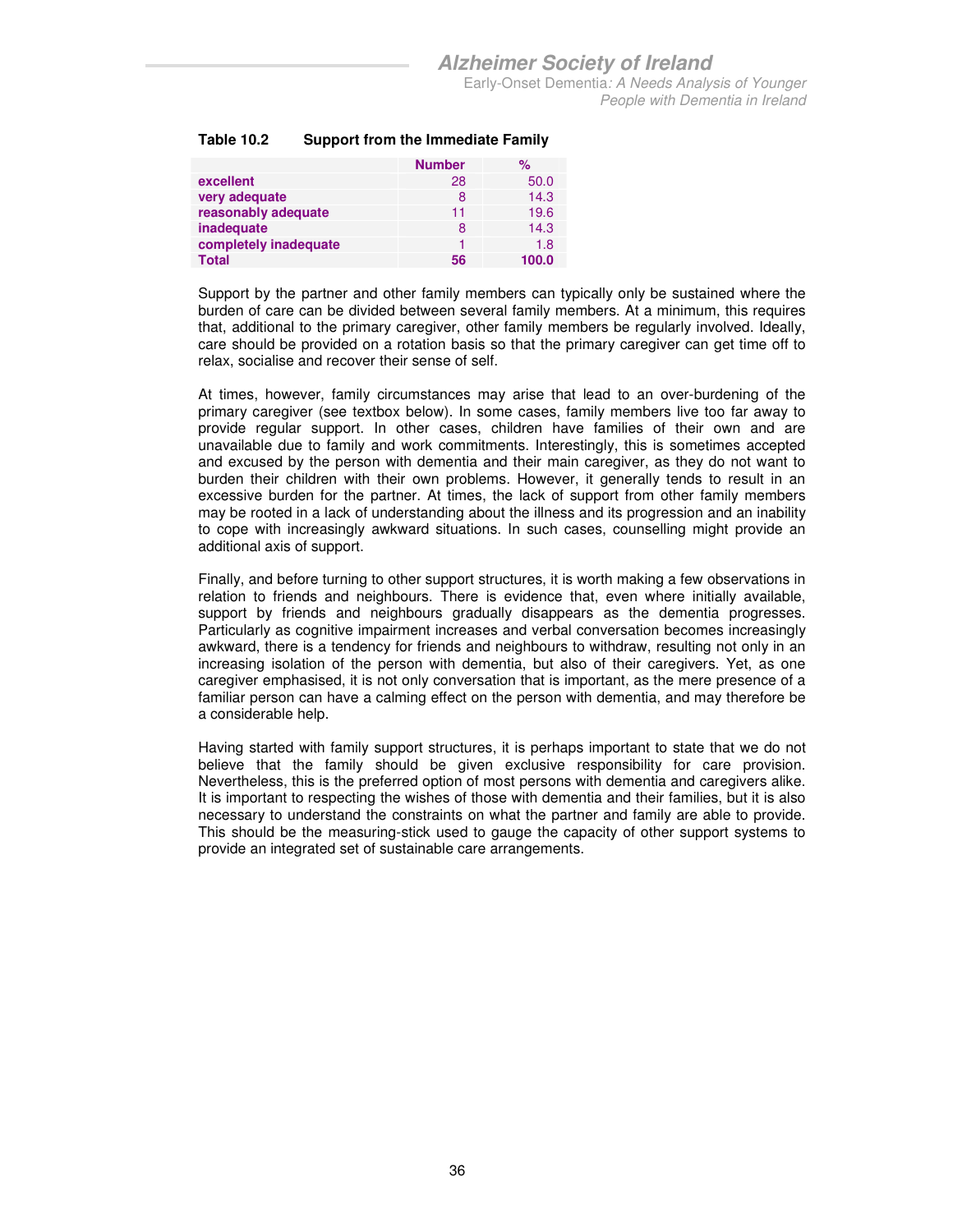#### **Reasons for Inadequate Family Support: Individual Cases**

#### **reasonably adequate support**

- unevenly divided, as one (much younger) brother provides a lot of care, whilst others fail to contribute significantly
- husband is very supportive (giving up work to care), but does not have any other family in Ireland
- son and daughter live near by, but both work
- a high level of care provided by some family members, none from others
- immediate family have their own commitments

#### **inadequate support**

- the rest of the family are not involved, do not want to put up with it
- only her husband looks after her. Children have own life to lead
- other family members come to visit but offer no support. They do not realise what a help it would be if they cared for the person with dementia for a few hours. One brother sits with him for a few hours once a week
- this is a real problem as only two daughters help out, male members of family offer no support
- has three sisters and three brothers, but only one sister comes once a month
- other family members tend to avoid the situation, they do not like seeing the person with dementia in his present condition

#### **Recommendation 3:**

**The overall aim in the care for younger people with dementia should be to provide a sustainable set of care arrangements which respect the wishes of the person with dementia, their partner and close family members.** 

### **11 Access to Home Help**

Besides the care provided by the partner and/or other family members, home help provides the most important form of support. Home help may be provided in two ways: firstly, in the form of a Care Assistant who provides direct assistance to the person with dementia, in terms of personal hygiene, eating and dressing as well as providing general household help. This service may be provided by the local Health Service Executive (HSE) or may be purchased privately by the family. The number of hours needed invariably depend upon the stage of progression of the illness and the availability of other caregivers.

Depending on whether the partner works outside the home, there may initially be a need for someone who looks into the home once a day for a short period. However, as the dementia progresses, the period of help and supervision is likely to grow and eventually result in the need for ongoing supervision. This process can accelerate where the partner or main caregiver is older and finds it increasingly difficult to cope with the care burden.

Only 24 of the 61 people (39.4%) in our sample had access to home help and over 40 per cent indicated that their level of access to home help is either inadequate or completely inadequate. Even where they had access to this assistance, there is often a desire to avail of more hours per week, alongside a widespread dissatisfaction with the time at which the help can be provided. Possibly the most important hours are in the morning and evening, when the person with dementia is getting up or going to bed. At least with regard to home help provided through by the HSE, access is generally restricted to regular working hours, thus leaving the family without support when it is most needed.

A number of families decided to privately engage a Care Assistant. However, privately-hired support is very expensive and financial support to employ private help is cited by many caregivers as a major problem.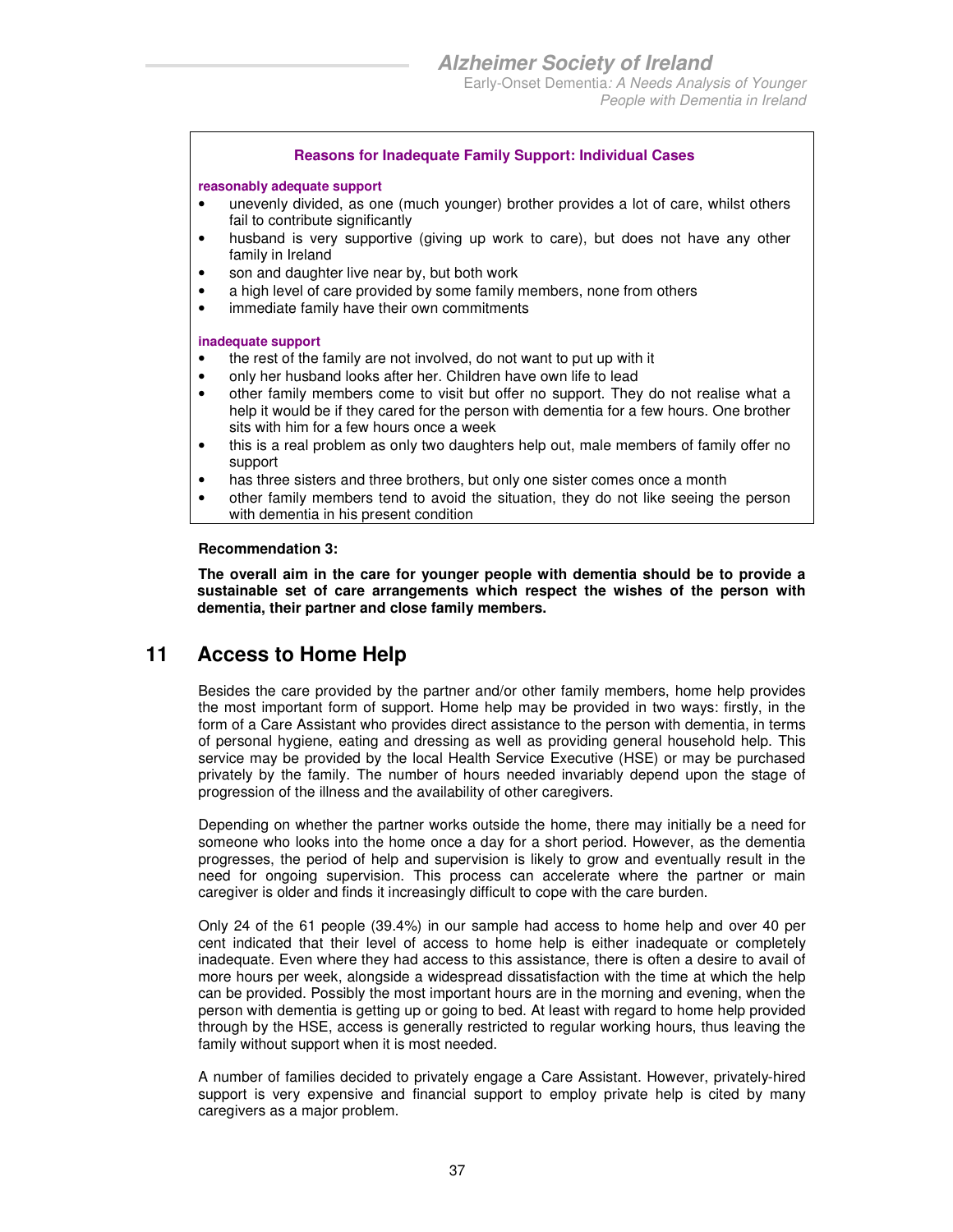|                       | <b>Number</b> | $\%$  |
|-----------------------|---------------|-------|
| excellent             | 13            | 25.5  |
| very adequate         | 6             | 11.8  |
| reasonably adequate   | 11            | 21.6  |
| inadequate            |               | 13.7  |
| completely inadequate | 14            | 27.5  |
| <b>Total</b>          | 51            | 100.0 |

#### **Table 11.1 Support with Regard to Home Help and Home Support**

Table 11.1 shows the degree of satisfaction with home help arrangements within the sample. Satisfaction varies greatly with one quarter of caregivers citing arrangements as excellent and an equal share citing it as completely inadequate. Where home help is excellent or very adequate, this usually points to the quality of service provided, though it is still frequently held that more hours are needed. At medium levels of satisfaction, there are usually misgivings about the quality of support in terms of providing hands-on help, the lack of availability outside regular working hours and the amount of hours provided. Dissatisfaction is directly related to the complete lack of access to home help, either due to services not being available or not being affordable.

#### **Recommendation 4:**

**There is a need for the Health Service Executive to increase the overall level of home help available to younger people with dementia, to address the hours during which such help is available, as well as assuring that levels of support are equitable, particularly in terms of regional disparities.** 

### **12 Improving Day Care Provisions**

Day care centres also play an important role in facilitating people with early-onset dementia, enabling them to stay in the family home for as long as possible. This is particularly the case where the partner and/or primary caregivers have full-time work or family commitments. However, besides the general lack of places, existing day care centres are far from adequately equipped to provide the services needed by younger people with dementia.

- Existing day care centres primarily cater for older people with dementia and tend to lack sufficient stimulus for younger people. They are thus of limited relevance to people with early-onset dementia, particularly during the early stages of their illness.
- Where those with early-onset dementia frequent day care centres, this can put considerable demands on staff, mainly due to their greater level of activity, strength and, at times, challenging behaviour. Centres are often under-resourced to cope with these demands.
- There is a need to bring together younger people with dementia in special groups to deal with issues specific to them (e.g. medical information about dementia, counselling, legal advice, etc.). The development of such groups is still in its infancy in Ireland, with only one such group in the Dublin area.
- There is a need to improve counselling provision for all those involved. An emphasis should be placed on understanding early-onset dementia, the personality changes involved and how to cope. This can facilitate a second aim, namely to share the burden of care more widely.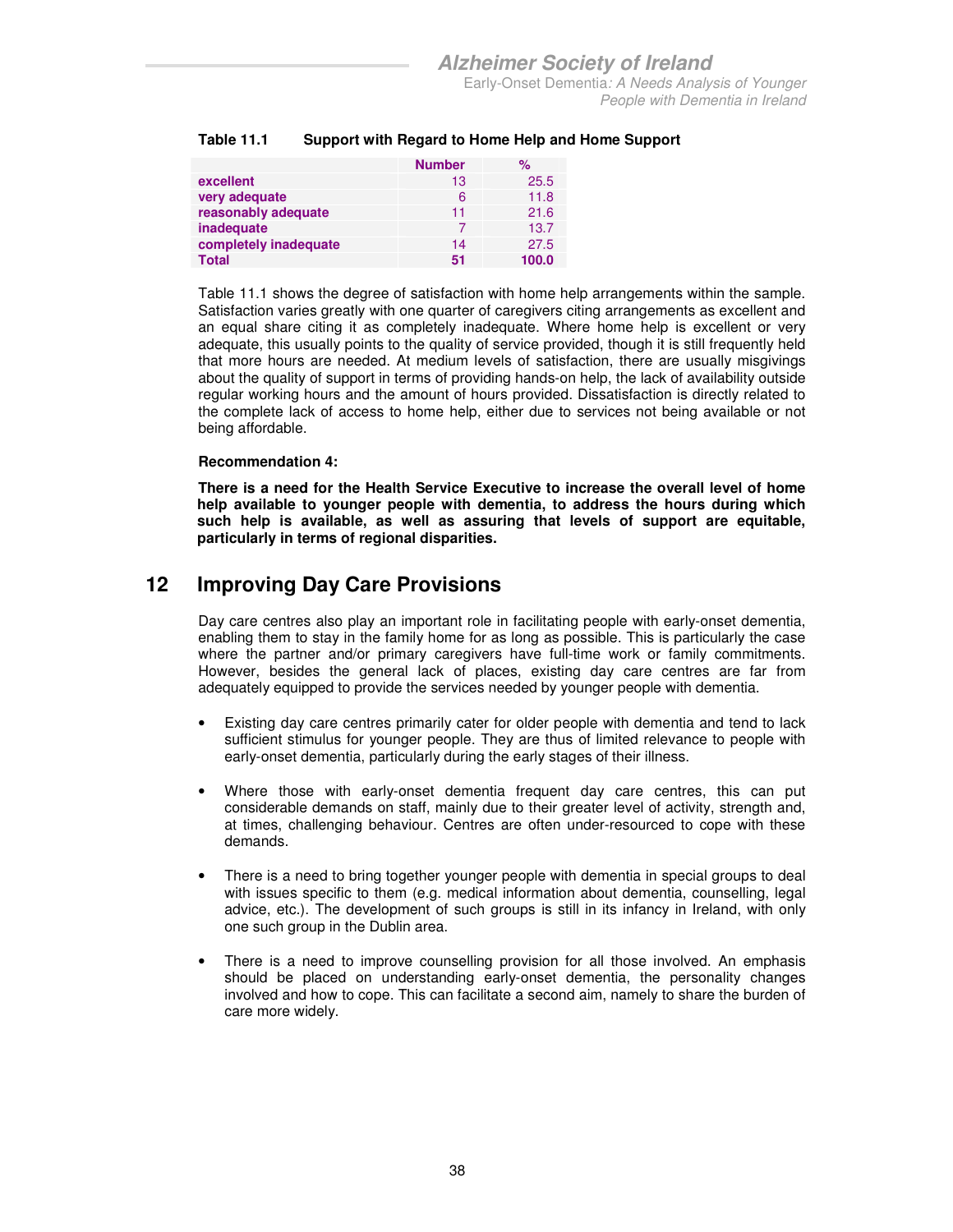It is extremely difficult to make recommendations on the basis of the present study with regard to the existing day care centres. Taken together, the Alzheimer's day care centres are in contact with possibly only three per cent of the estimated population with early-onset dementia. This, in itself, provides evidence that the centres do not provide a focal point of service for the wider population of younger people with dementia. At the same time, it should be said that the Alzheimer's day care centres are the only service of this kind which exist at all.

On balance, it appears that the most promising approach involves setting up specific support groups for younger people with dementia and developing further responses as needs become apparent. This approach would initially centre on a relatively small number of people, as the time span during which people with dementia are aware of their diagnosis and can be actively involved in their own social and care arrangements is relatively short. Therefore, there may at least initially not be many clients able to avail of such service, and setting up such groups may initially be confined to Dublin and other major cities. However, once such groups exist, and their existence becomes known and recognised, a wider group of younger people with dementia is likely to make use of such facilities.

#### **Recommendation 5:**

**It is recommended that at least in Dublin, Galway, Limerick, Cork and Waterford specific support groups for younger people with dementia be set up by the Alzheimer Society.** 

### **13 Improving Respite Care**

The third form of support comprises respite care. The importance of respite care lies in that it enables regular caregivers to recover their energy levels and continue to playing a primary caring role. However, younger persons with dementia may frequently find it impossible to access respite care.

- Firstly, there is a general shortage of respite facilities and there is no respite care unit in Ireland which specialises in supporting younger people with dementia.
- Secondly, even where a general respite facility exists, the nursing home may not accept individuals under 60 or even 65, thus automatically excluding those with early-onset dementia.
- Thirdly, people with early-onset dementia may not meet referral criteria, e.g. with regard to behavioural problems.
- Finally, excessive financial costs for the family may rule out respite care.

The recommendations with regard to respite care are therefore immediately apparent:

#### **Recommendation 6:**

**There is an urgent need to improve respite facilities for younger people with dementia. Improvements should include: (i) setting up at least one dedicated respite facility for younger persons with dementia in Ireland, (ii) reviewing access criteria for existing (non-dedicated) respite facilities, (iii) reviewing the benefit criteria used by the Health Service Executive to include direct provision of, or financial support towards respite care for younger people with dementia, including explicit recognition that temporary residential care is admissible prior to the age of 65.**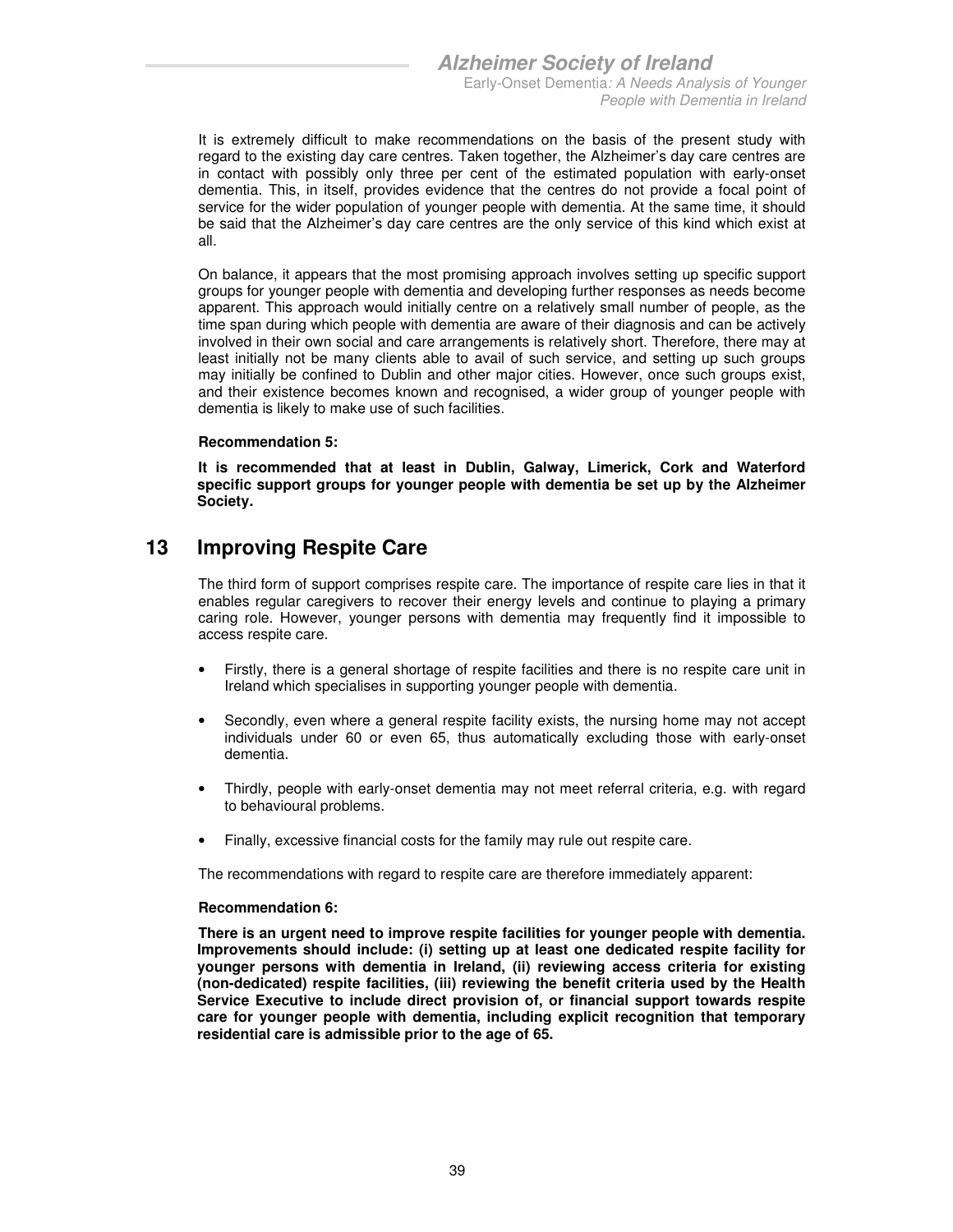### **14 Improving Residential Care**

Many people with early-onset dementia will, at some stage of their illness, require residential care. Like day care centres and respite care units, existing residential care places are often unsuitable for people with early-onset dementia as they cater predominantly for older people. Those with early-onset dementia can pose major difficulties for residential centres, as they are younger, stronger, have greater will-power, are less placid and more resentful of the environment in residential care centres aimed at older people with dementia.

People with early-onset dementia may also display challenging (aggressive) behaviour, mostly of a verbal nature, but may also become physically threatening. Most residential homes are ill-equipped to deal with such clients.

#### **Table 14.1 Respite and Residential Care**

|                       | <b>None</b>   | <b>Respite</b> | <b>Resident</b> | none  | <b>Respite</b> | <b>Resident</b> |
|-----------------------|---------------|----------------|-----------------|-------|----------------|-----------------|
|                       | <b>Number</b> |                |                 | $\%$  |                |                 |
| <b>Excellent</b>      |               | $\mathcal{P}$  | 3               |       | 33.3           | 50.0            |
| very adequate         |               | $\mathcal{P}$  | 3               |       | 33.3           | 50.0            |
| reasonably adequate   |               | $\mathcal{P}$  |                 | 20.0  | 33.3           |                 |
| inadequate            |               |                |                 | 20.0  |                |                 |
| completely inadequate | 3             |                |                 | 60.0  |                |                 |
| <b>Total</b>          | 5             | 6              | 6               | 100.0 | 100.0          | 100.0           |

When we examine satisfaction levels with respite and residential care, we find, predictably, that those who have access to respite or residential care typically rate this service as reasonably adequate to excellent, whilst those who have been unable to access respite or residential care rate their service access as inadequate or completely inadequate.

|                                | <b>Experiences of Respite and Residential Care: Individual Cases</b>                                                                                                                                                           |
|--------------------------------|--------------------------------------------------------------------------------------------------------------------------------------------------------------------------------------------------------------------------------|
| excellent support<br>$\bullet$ | respite care is excellent – the person with dementia would go there any time - very<br>happy there<br>everything is OK now because she is in a nursing home, but it was horrendous what<br>the family went through before that |
| $\bullet$<br>$\bullet$         | very adequate support<br>well cared for, but very challenging<br>respite care for 2 weeks every 8 weeks                                                                                                                        |
| ٠                              | reasonably adequate support<br>new centre which is brilliant, but for respite only. It is a relief to have such a facility                                                                                                     |
| ٠                              | inadequate support<br>it was not a suitable place for him because of his age and mobility. A top floor facility,<br>not enough space for activity, although he was well-minded                                                 |
| ٠                              | completely inadequate support<br>respite would be a help, but has not been able to avail of this<br>completely inadequate, cannot get any information on residential care                                                      |

• It is hard to get residential care cover for respite because of high dependency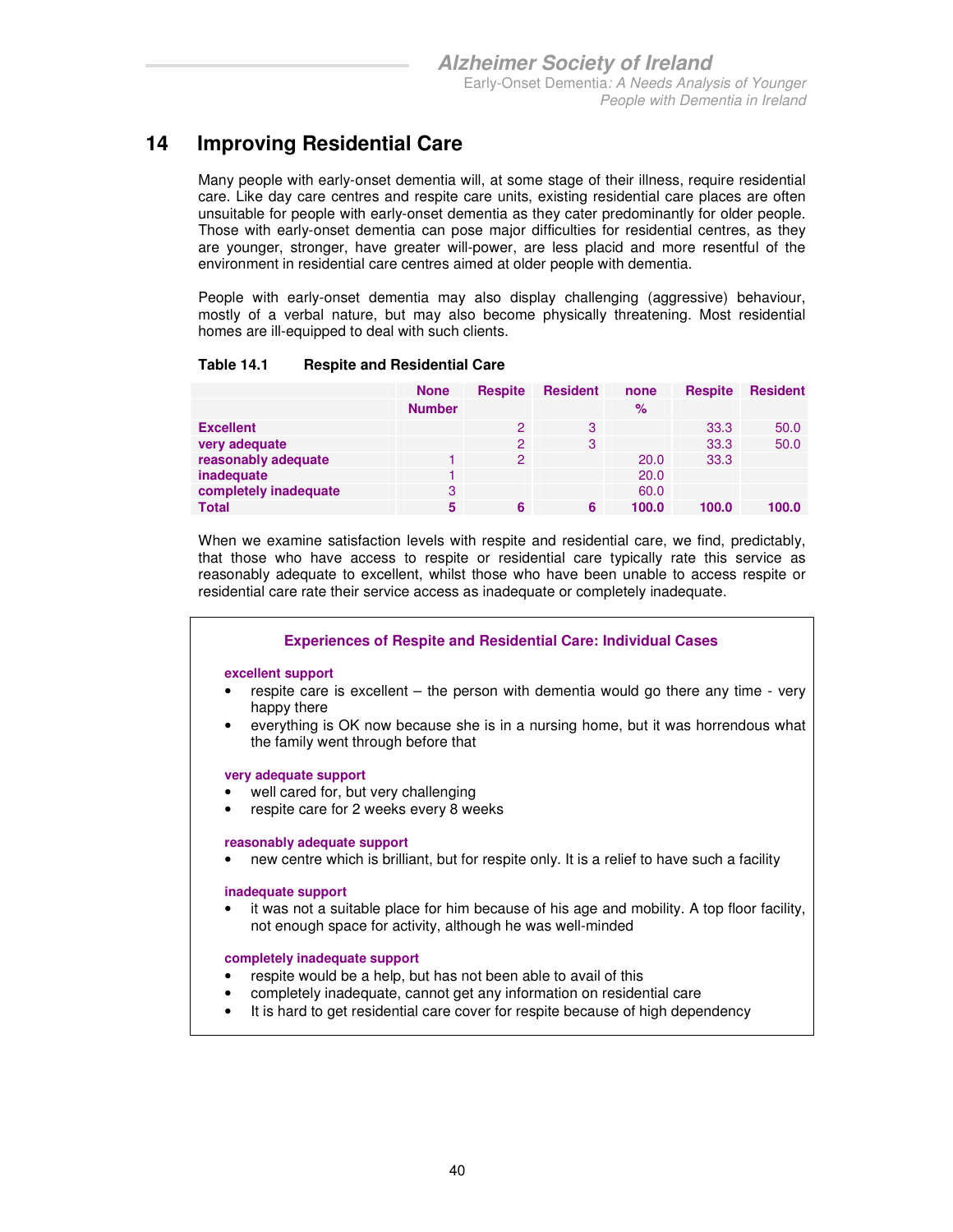We have concentrated, until now, on the ability to place a person in respite or residential care at an advanced stage of their dementia, when care at home is no longer an option. However, an interesting case emerged in this respect: is there a need for residential homes for people who are difficult to care for, in order to provide caregivers with temporary respite? This question arose during an interview with a nurse who is in charge of caring for a young person with dementia within a permanent residential setting. As the young person was going through a phase of challenging behaviour, this created a considerable burden for her nurses. However, after arranging regular respite care arrangements with another residential home, this situation was considerably alleviated. Non-specialised residential centres, which care predominantly for older persons, may themselves need to avail of respite arrangements for staff. If such structures were available, it might allow residential homes to be less restrictive in their intake.

#### **Recommendation 7:**

**There is an urgent need to improve residential care facilities for younger people with dementia. Improvements should be sought in three different areas: (i) increasing the number of residential care places which are available for younger persons with dementia, (ii) reviewing access criteria for existing residential homes and (iii) reviewing the benefit criteria of the Health Service Executive to include direct provision of, or financial support towards residential care for younger persons with dementia, including an explicit recognition that residential care is permissible under the age of 65.** 

### **15 Overall Support from Alzheimer Society**

This study was carried out amongst 61 caregivers of younger persons with dementia, all of whom were in contact with the Alzheimer Society of Ireland. As pointed out earlier in the study, there are up to 3,500 younger people with dementia in Ireland and no more than 100 (3%) are in contact with the Alzheimer Society. Yet the Alzheimer Society is the largest service provider for people with dementia in Ireland. One would therefore assume that those who are in contact with the Alzheimer Society derive benefits from this and, in the overwhelming absence of other dedicated services for people with dementia, and younger persons with dementia in particular, are grateful for its services. Unsurprisingly, about 80 per cent of the caregivers we interviewed expressed satisfaction with the services provided by the Alzheimer Society, and half judge these services to be excellent. However, at the opposite end of the scale, about 20 per cent expressed dissatisfaction.

Table 15.1 shows the overall satisfaction ratings with the support given by the Alzheimer Society of Ireland to younger people with dementia and the comments that follow show that negative ratings are not actually a reflection on the quality of any particular service, but merely reflect dissatisfaction with the relative scarcity of a service, and a desire to receive additional hours of support.

#### **Table 15.1 Support from Alzheimer Society**

|                       | <b>Number</b> | %     |
|-----------------------|---------------|-------|
| excellent             | 22            | 41.5  |
| very adequate         | 8             | 15.1  |
| reasonably adequate   | 12            | 22.6  |
| inadequate            | 10            | 18.9  |
| completely inadequate |               | 1.9   |
| <b>Total</b>          | 53            | 100.0 |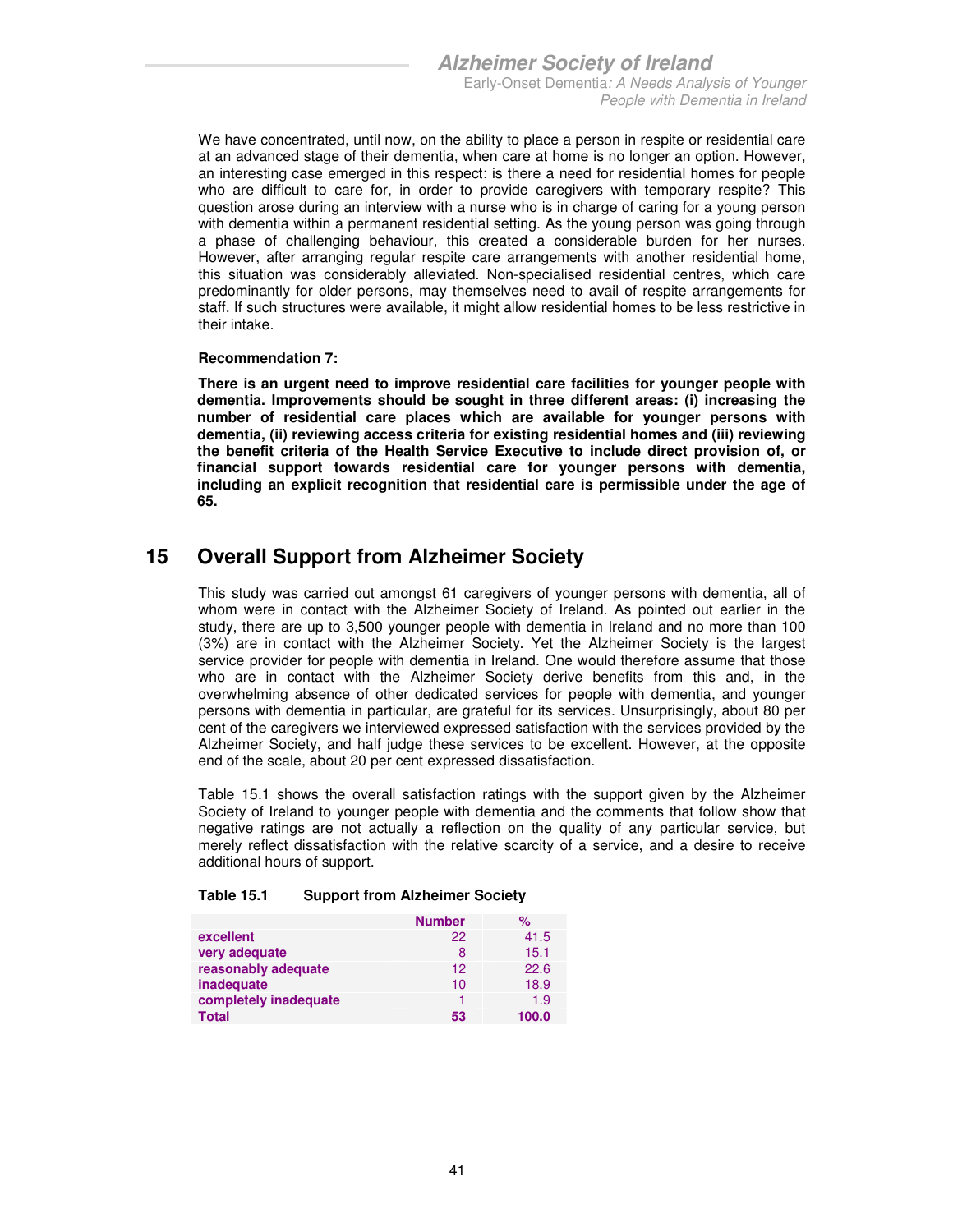People with Dementia in Ireland

#### **Satisfaction with Alzheimer Society's Services - Comments**

#### **excellent support**

- excellent but under-funded: no couch for nap only chairs no quiet room
- has made all the difference
- cannot speak highly enough
- superb
- excellent day care centre
- getting lots of support and help
- provides a great break, she's collected and stays there for a few hours a day
- caregiver gives brilliant care, comes three days a week, brings her to town and takes her out for dinner. Person with dementia goes to day care centre the other 2 days.
- caregiver from the Alzheimer Society was unbelievable, she even gave her home phone number to ring if needed
- excellent caregiver comes into the home
- they provide 6 hours befriending and 2.5 days of day care it gives us a sense of relaxation knowing she is cared for
- can call support group at any time
- the day care centre was excellent, as was the bus driver. The Alzheimer's Support Groups are very valuable
- goes to day care 5 days a week and is happy going there
- could not survive without their support
- terrific
- completely relied on day care centre. Only for them would be in the river.

#### **very adequate support**

- now past it, didn't know of existence of support group early enough
- a volunteer from Alzheimer's calls 2 days a week for a couple of hours each time
- I can ring them if I need anything
- 2 hours per week

#### **reasonably adequate support**

- goes twice a week to day care centre, also good to know one can call by phone when help is needed
- day care centre is 15 miles away
- support is there from Alzheimer's Group, has been offered service but 2 hours is not enough
- it is there when needed, has used it, but no need for it at the moment
- should not be means-tested. The group is very good, but it has to be paid for
- was in Alzheimer day care centre just ordinary, but good
- cannot allocate more time due to lack of funding

#### **inadequate support**

- only 2 days per week
- day care centre was good, but only available 1 day per week
- they were willing to help, but person with dementia is unwilling to accept help
- only 1 hour per week of home help
- very limited resources, can only provide 3 hours per week, inadequate funding
- the help is very good, but is not enough: two 2-hour sessions a week
- doesn't suit because person is too young
- only 1 day per week, would like 2 days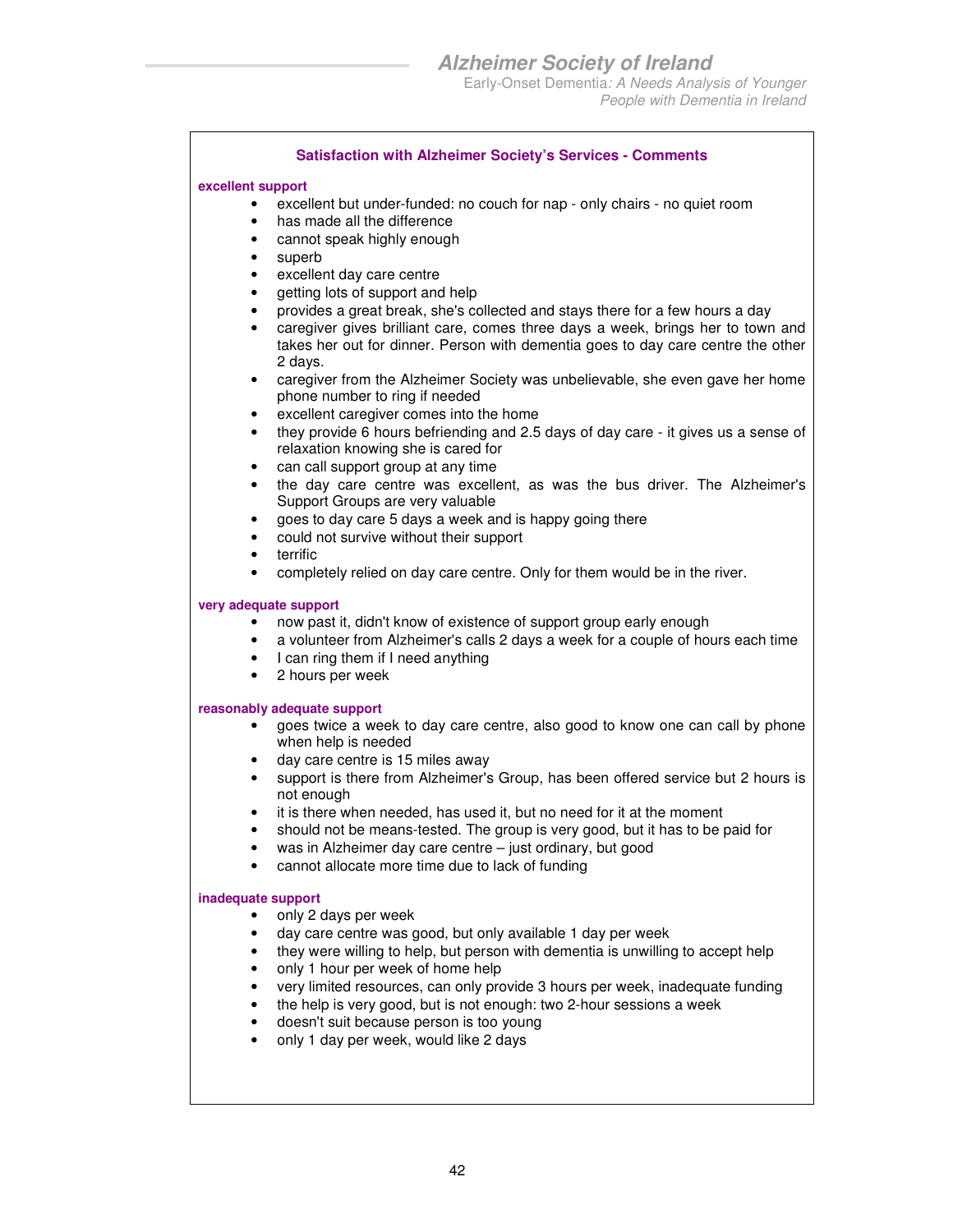### **16 Improving Medical Care**

In Chapter 8, we discussed in detail the difficulties faced by younger people with dementia in terms of obtaining a timely diagnosis. In this section, we will look at the care provided by doctors, and particularly GPs, after a diagnosis of dementia has been made.

From the outset, it should be acknowledged that dementia is not a treatable illness and there are therefore limits to the services that medical practitioners and specialists can provide. Moreover, any serious consideration of the adequacy of medical treatments would be beyond the scope of this study. We will therefore concern ourselves exclusively with satisfaction ratings in relation to the medical care that is available to younger people with dementia, as indicated by their caregivers. The majority of these people are cared for by their partner and/or family members within the family home. Good quality care by their GP is therefore an important part of the overall care plan.

#### **Table 16.1 Satisfaction with Medical Care and Advice**

|                       | <b>Number</b> | $\%$  |
|-----------------------|---------------|-------|
| excellent             | 17            | 29.8  |
| very adequate         | 10            | 17.5  |
| reasonably adequate   | 12            | 21.1  |
| inadequate            | 8             | 14.0  |
| completely inadequate | 10            | 17.5  |
| Total                 | 57            | 100.0 |

About two thirds (68.4%) of caregivers deem the medical support that they receive (primarily the services of their GP) to be at least reasonable, while one third find their services to be inadequate or completely inadequate.

Looking at the individual comments made by caregivers, perhaps the most important service a GP can provide in this context is to offer good advice about dementia in order to help those involved to prepare for the future. However, presumably because doctors can offer little in the way of medical treatment, there is a tendency for many doctors to take a less active role in caring for the person with dementia and those around them. A number of caregivers complained that their doctor is only available when called out and that neither the doctor nor the Public Health Nurse ever call in on their own initiative. This is probably symptomatic of more general trends in the development of medical services and of the lack of primary care provision in Ireland. It raises questions, however, about the need for more pro-active approaches in the care for younger people with dementia.

Our main recommendation in relation to this issue therefore focuses less on the medical needs which, in the absence of a cure to Alzheimer's disease are limited to the treatment of secondary symptoms in anyway, but on the need for appropriate counselling services to be developed for people with dementia and for their partners and family members. In the earlier chapters of this study we discussed the anxiety and depression experienced by people with dementia as well as the feelings of suspicion and potential aggression towards their caregivers. Counselling is believed to be an important element in reducing anxiety and fear and is likely to have a beneficial impact on the quality of life for persons with dementia, as well as those who are near them.

#### **Recommendation 8:**

**We recommend that counselling services specific to younger people with dementia be developed in co-operation between the Health Services Executives and the Alzheimer Society of Ireland.**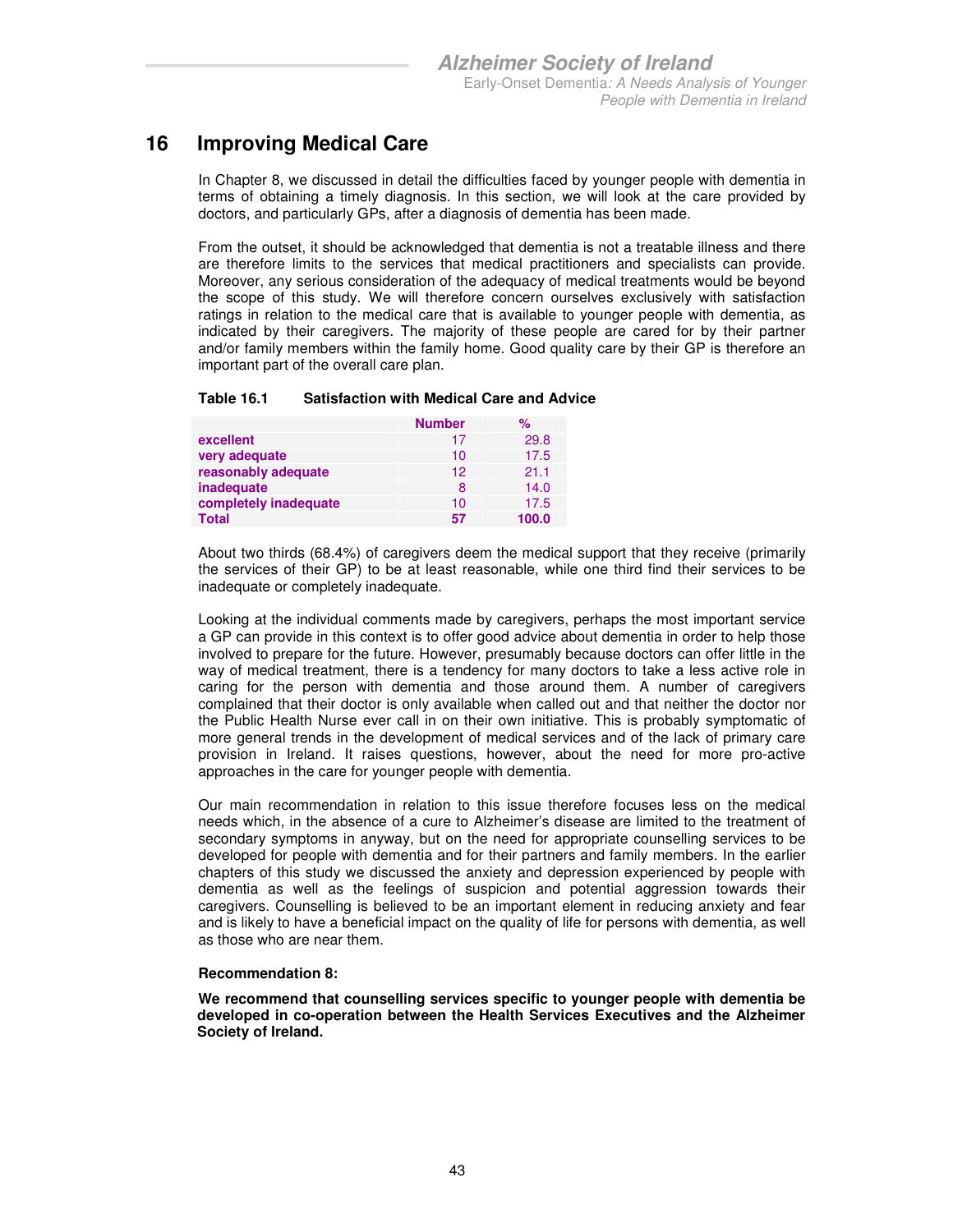### **17 Improving Financial Supports**

This study does not attempt to estimate the cost of caring for younger people with dementia. A detailed analysis in relation to dementia in general was undertaken in Ireland in 2000 and published by the National Council on Ageing and Older People.<sup>6</sup> We will, however, address one particular aspect, namely the right of a younger person with dementia to have access to services where a need arises.

Younger people with dementia and their families usually find themselves in a financial dilemma: in about half of all cases, access to an income from work is placed in jeopardy by the illness. Secondly, as other family members (primarily the husband or wife) take on the role of caregivers, their earning capacity is also restricted. Table 7.5 shows that in only 2 out of 18 cases (11%) where a person with dementia was the main income provider at the time of diagnosis, another family member was able to take over that role. In most cases, this means that that the family has to survive on disability benefit or, once they reach retirement age, on a disability pension or other provision. Finally, families face high costs in providing even the most basic care for the person with dementia.

In addition to this financial squeeze, younger people with dementia face the additional difficulty that early-onset dementia does not bestow specific state benefits for persons with dementia or their families, as they do not fall within any of the available categories. Earlyonset dementia is not categorised automatically as a disability, nor as a terminal illness and at the time of diagnosis the person with dementia is by definition not eligible for benefits aimed at older people. Thus, many existing care provisions and financial supports are either unavailable to members of this group or are inappropriate, having been designed with other target groups in mind.

#### **Recommendation 9:**

**There is an urgent need for early-onset dementia to be acknowledged as a specific needs group with appropriate care packages that reflect the special circumstances of people in this group and their caregivers.** 

|           | <b>ves</b>    | no            | Total         | <b>ves</b> | no   | Total |
|-----------|---------------|---------------|---------------|------------|------|-------|
|           | <b>Number</b> | <b>Number</b> | <b>Number</b> | $\%$       | $\%$ | $\%$  |
| $26 - 35$ | 3             |               | 10            | 30.0       | 70.0 | 100.0 |
| $36 - 45$ | 2             | 9             | 11            | 18.2       | 81.8 | 100.0 |
| $46 - 55$ | 2             | 4             | 6             | 33.3       | 66.7 | 100.0 |
| $56 - 65$ |               | 10            | 17            | 41.2       | 58.8 | 100.0 |
| over 65   | 3             | 11            | 14            | 21.4       | 78.6 | 100.0 |
| Total     | 17            | 41            | 58            | 29.3       | 70.7 | 100.0 |

#### **Table 17.1 Financial Assistance (CA/CB) by Age Group of Caregiver**

Just under one third (29.3%) of caregivers in our sample receive Caregiver's Allowance (15) or Caregiver's Benefit (2). Most of those in receipt of these benefits are under 65 years of age as upon reaching 65 years the Caregiver's Allowance is typically replaced by a noncontributory pension. In some cases a Caregiver's Allowance was withdrawn when the person with dementia turned 65 and began to receive a pension, as this allowance is means-tested.

The costs which arise from home help as well as day respite and residential care provision do not only depend on the level of services required, but also on what is available. Costs may vary from one region to another or from one urban centre to another as the Alzheimer's centres have no strict guidelines about how to structure their costs. Most centres request a contribution towards the provision of services, although this is generally considerably below the true cost of providing the service. Also, if people are unable to make this payment, they will seldom be refused a minimal level of assistance. However, the ability to provide services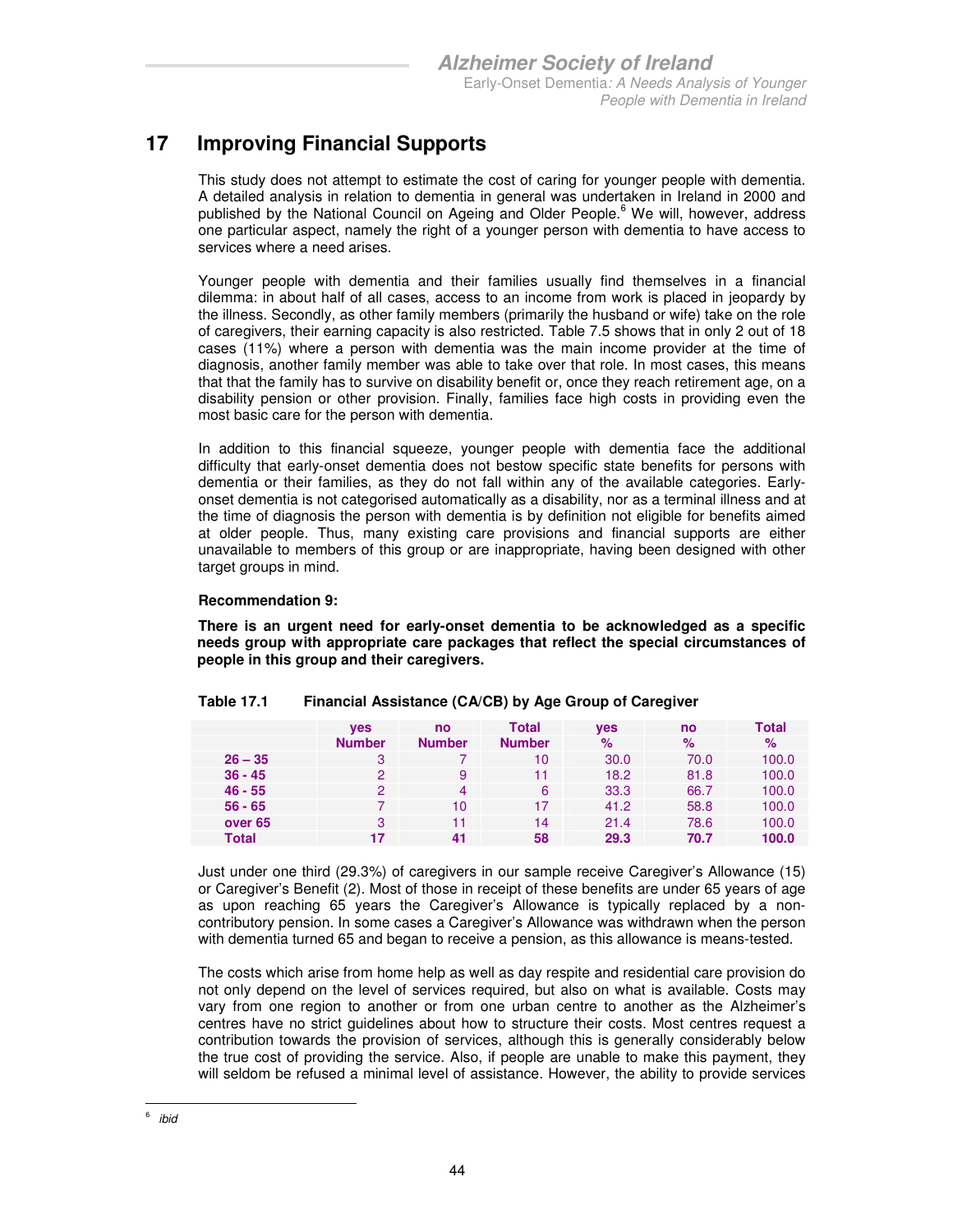is limited and availing of additional hours or days of assistance may either be restricted by the resources available to the centre or by those available to the person with dementia. This survey indicates that a significant number of caregivers cannot afford an adequate level of support due to financial constraints.

#### **Recommendation 10:**

**There is an urgent need to review the financial supports that are available to persons affected by early-onset dementia and/or their caregivers.**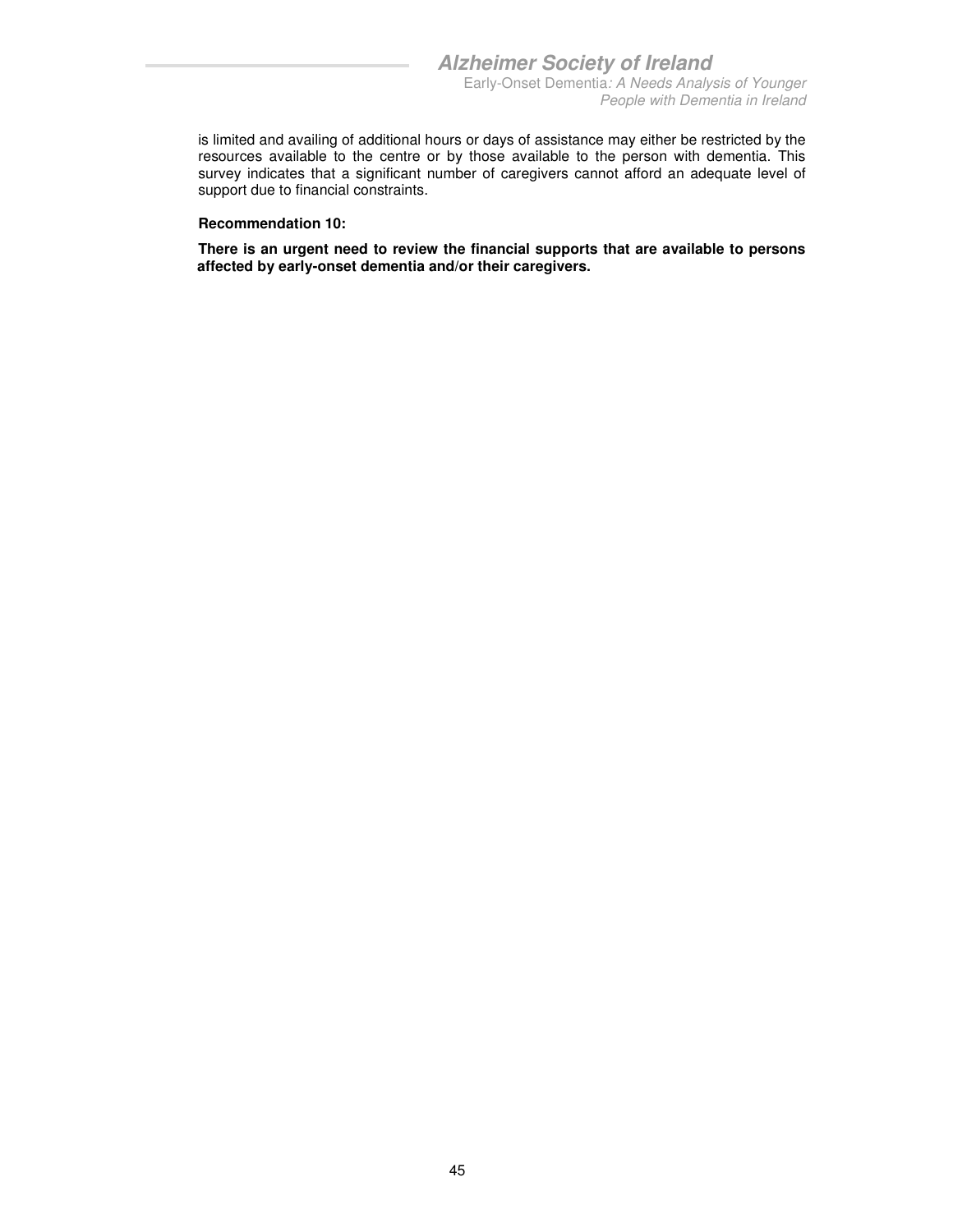### **Part C: The Reform of the Health Services**

### **18 The Lack of Reform of Dementia Services in General**

It is nearly twenty years ago that the Working Party on Services for the Elderly delivered its report The Years Ahead: A Policy for the Elderly<sup>7</sup>. The report describes an optimal model of best practice for people with dementia in terms of a continuum of service provision, with increasing levels of support as the level of dependency increases. The report is still widely regarded as the principal work outlining the care requirements for the elderly in Ireland.

However, despite its wide acknowledgement, the reality for the vast majority of people with dementia remains far removed from the model outlined in the report. As O'Shea and O'Reilly state more than ten years later: "Community care services for people with dementia are underdeveloped and fragmented. Generally, people with dementia do not come into contact with the health and social services until crisis occurs, involving the person with dementia, their carer, or both parties. Late intervention is, in turn, more likely to lead to institutional care, as the carer may no longer feel that she is able to cope. The result is a system geared to providing substitute care for people with dementia rather than providing anticipatory and ongoing care in partnership with patients and their family carers. ${}^{8}$ 

In the light of the little changes that had occurred since the publication of The Years Ahead, the National Council on Ageing and Older People once more highlighted the key principles that should inform the care for older people in An Action Plan for Dementia:<sup>9</sup>

- (i) Respect for the preferences and rights of the person with dementia should be at the core of the action plan.
- (ii) The action plan should be comprehensive.
- (iii) The action plan should be biased towards home care solution.
- (iv) Dementia care requirements should determine funding, rather than have funding determining care needs.
- (v) Access to services should be on the basis of need and should not be impeded by an inability to pay, or by geography.
- (vi) National quality targets and outcomes targets should be established.

The reform of the health services with respect to dementia services thus effectively requires a major shift from the currently prevailing crisis management towards a preventive or 'whole systems' approach based on person-centred care plans. As the country, like any other developed country, is gradually shifting towards an ageing population, dementia needs to be viewed as a major public health issue of the coming decades, requiring significant planning and investment.

<sup>-</sup>7 The Years Ahead (1988) The Years Ahead: A Policy for the Elderly. Report of the Working Party on Services for the Elderly. Dublin: Stationary Office. 8

O'Shea, Eamon & Siobhán O'Reilly (1999) An Action Plan for Dementia. Dublin: National Council on Ageing and Older People, p49.

<sup>9</sup> ibid. p63-68.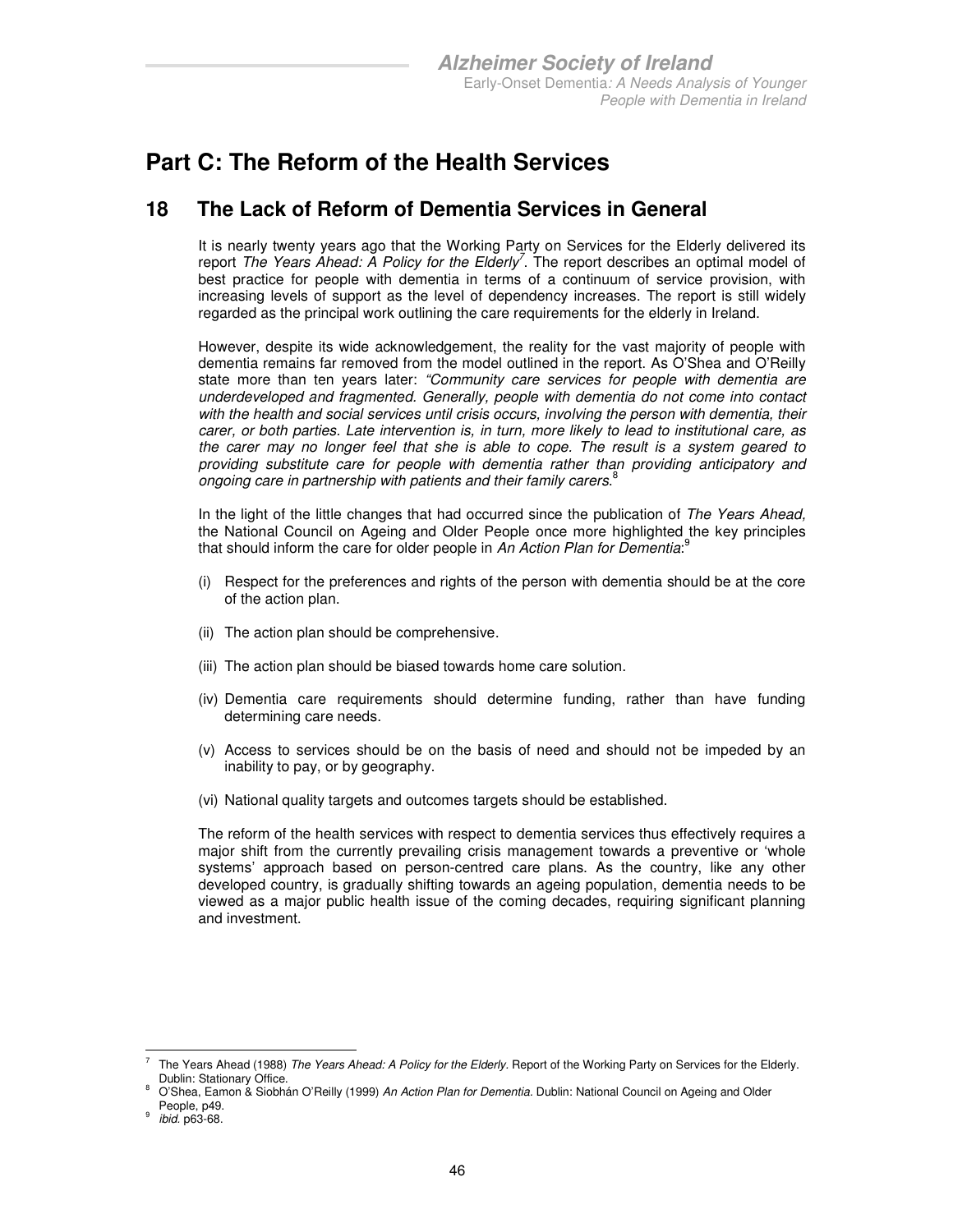### **19 Additional Problems in Responding to Early Onset Dementia**

The need to develop a person-centred and preventative care approach is by no means unique to dementia care, or indeed to the care for younger people with dementia, but applies across a wide spectrum of health care. However, the problems in the current health services provision become particular heightened when concerned with early onset dementia. The reason for this is the sectional organisation in the current health services, whereby services for a younger person with dementia may be situated in a variety of sections within the Department of Health and Children, including A & E services, services for the elderly, disability services, or mental health services, with no one section having an overall responsibility to develop person-specific health plans for the persons concerned. Indeed, the younger person with dementia may frequently 'fall between all stools' and may have no access to services at all, or at least not in a timely and planned fashion. Some examples may illustrate the current dilemma for younger people with dementia:

- Dementia is not classified as a long-term illness or disability. Indeed there are only very few illnesses included under the Long Term Illness and Disability Scheme  $(LTI/DS)^{10}$ . Those classified under the LTI/DS are eligible to free-of-charge drugs, medicines and certain approved appliances prescribed for the treatment of their condition, irrespective of their means. Despite the fact that early onset dementia will, except in very few cases, invariably lead to a premature death, it is not included under this scheme.
- Older people aged 70 and over have universal access to a medical card and are thus eligible to free (prescribed) medication. By reason of age alone, however, this is not available to the younger person with dementia.
- Whilst some younger persons with dementia may be eligible to a medical card (subject to a means test), the main expenses in the early stages of dementia primarily relate to the funding of appropriate care arrangements and thus are not covered by the medical card.
- Indeed, the current health system is completely void of any rights-based approach to social care, as opposed to medical care and any support towards social care is entirely discretionary. As the study shows, support for younger people with dementia strongly focuses around establishing sustainable care arrangements in the family home, thus systematically lying outside the provisions of the current system.
- The Department of Health and Children provides a limited number of Home Help Grants, a significant number of which are to support clients with dementia. However, Home Help Grants are entirely restricted to those over 65 years of age and thus systematically exclude younger people with dementia.
- Due to the chronic hospital bed crisis, there is a strong political pressure for additional health spending to have a maximum effect on freeing up acute hospital beds, and any additional expenditure is therefore likely to be targeted at chronically disabled patients, the vast majority of whom are older people. As effectively all of these patients have care needs which require institutional care, additional funding is thus likely to be used entirely to fund additional institutional care places, rather than extending any home care packages.
- There are other gross inequities in the system. For example, a considerable number of people with Down's Syndrome are likely to develop early onset dementia in their later life. As they are falling within the disability legislation, they are eligible to medical care, including the care needs arising out of the dementia.

<sup>-</sup><sup>10</sup> The Long Term Illness and Disability Scheme only applies to the following conditions: Mental Illness, Mental Handicap, Phenylketonuria, Cystic Fibrosis, Spina Bifida, Hydrocephalus, Haemophilia, Cerebral Palsy, Epilepsy, Diabetes Mellitus, Diabetes Insipidus, Multiple Sclerosis, Acute Leukaemia, Parkinsonism, and Muscular Dystrophy.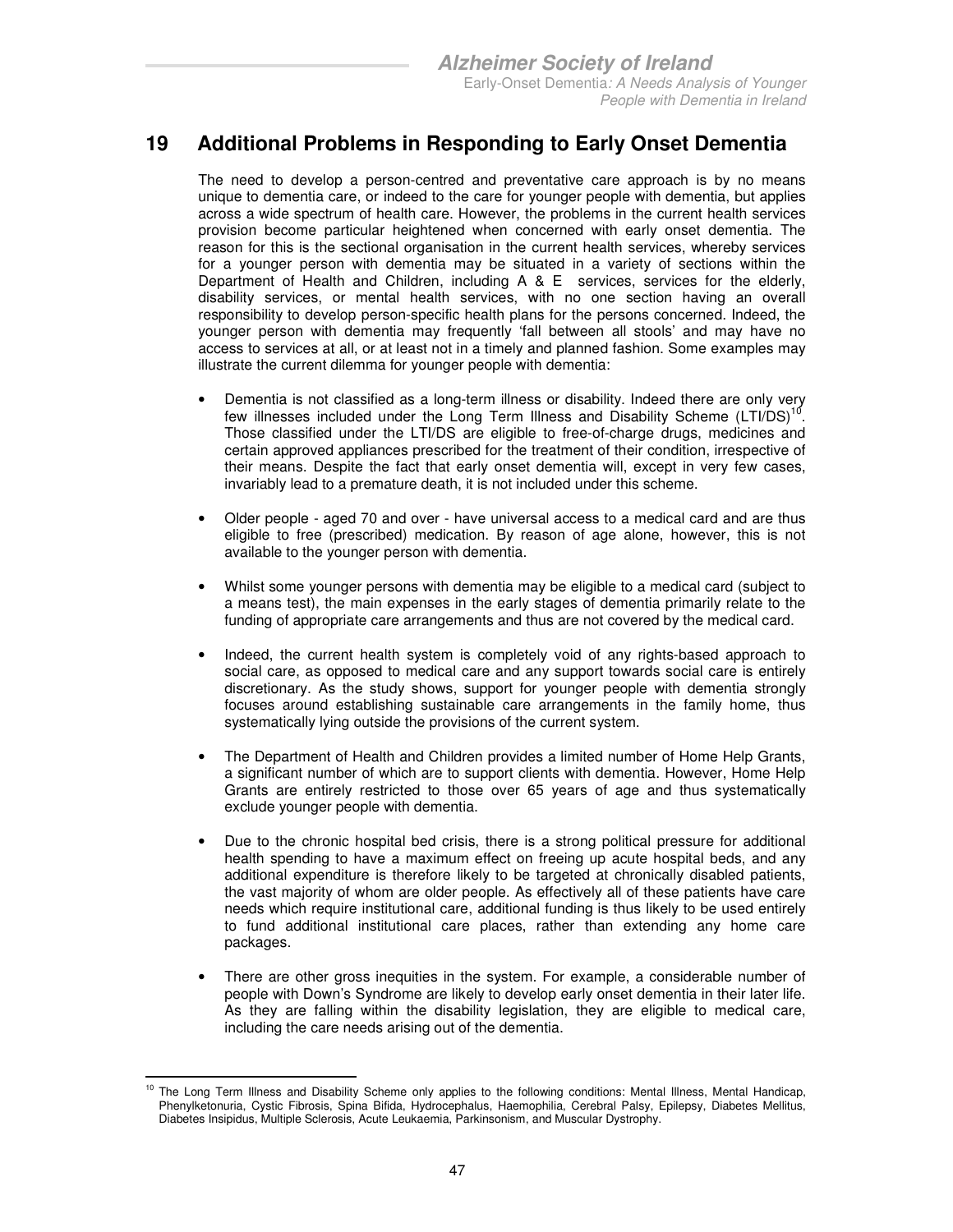- On the other hand, the disability condition, and hence their right to a needs assessment, applies only to people under the age of 65, while people over 65 are no longer classified as disabled.
- Finally, there are gross regional differences as to whether, and to what extent, people may have access to Home Care Grants and the extent to which they have to contribute to the financial cost of Home Help Services.

As can be seen from the above examples, the structures and funding arrangements under the current health system systematically undermine the development of effective care arrangements for younger people with dementia according to need. Furthermore, it is clear that no section within the Department has an overall responsibility to oversee the effective delivery of health services for younger people with dementia. The development of effective care for people with early onset dementia thus remains in a policy vacuum and there are no appropriate structures within the Health Services Executive under which appropriate policies may be developed in the future.

#### **Recommendation 11:**

**Urgent consideration needs to be given by the Health Service Executive to create the necessary structures to overcome the current fragmentation of responsibilities between services for the elderly, disability services and mental health services, and facilitate the effective development of comprehensive dementia care, independent of age.** 

### **20 Towards a Rights-based Approach to Social and Medical Care**

As the empirical part of this study has shown, early-onset dementia differs from dementia amongst older people due to the different life cycle at which the younger person is affected, and requires different responses. To date, few responses specific to early-onset dementia have been developed, and there is a need to consider how provisions for younger people with dementia might be improved.

To suggest some framework for the development of services for younger people with dementia, it is useful to look at recent changes in the (still evolving) disability legislation in Ireland. The Disability Bill 2004 proposes, for the first time, to establish a system for the assessment of individual health and education needs for people with disabilities in Ireland. If the Bill is passed into legislation, people with disabilities (or their representatives) will have a statutory entitlement to:

- apply for an independent assessment of their health and education needs
- receive a statement of the services (Service Statement) which are available
- pursue a complaint about the failure to provide these entitlements through an independent redress mechanism.

Any individual who feels that he or she may have a disability is entitled to apply for an independent Assessment of Need. The assessment is undertaken without regard to cost or capacity to provide services identified in the assessment. Arising from this assessment, the person concerned receives an Assessment Report, indicating:

- whether they have a disability
- the nature and extent of this disability
- the health and education needs that arise from the disability
- the services considered appropriate to meet those needs and the timescale ideally required for their delivery
- a date when this assessment should be reviewed.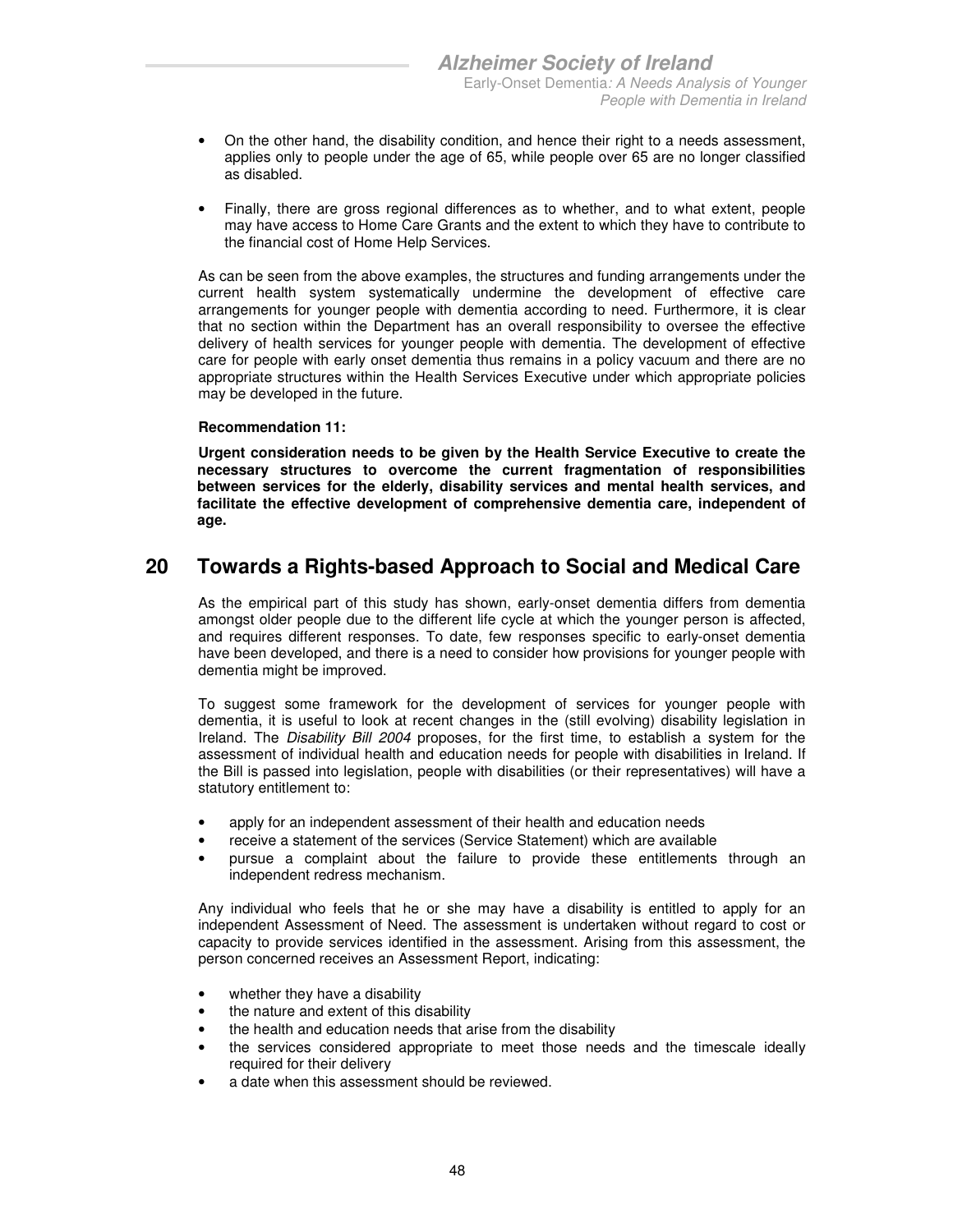There are provisions for relatives, guardian or personal advocates to apply for assessment on behalf of a person with a disability. Each individual with a disability is encouraged to participate in their own assessment, whilst also taking account of the nature of their disability and their age.

Leaving aside the shortcomings of the Disability Bill, notably the fact that the Bill currently under discussion does not confer a right to services for people with disabilities, but makes the provision of services dependent upon the resources available, it nevertheless begs the question of why younger people with dementia – or indeed any person with special care needs - are not given similar consideration.

If one moves away from a narrow interpretation of 'disability' to a wider consideration of 'people with special needs', than it becomes readily apparent that younger people with dementia form part of this group and that their needs should be acknowledged accordingly.

#### **Recommendation 12:**

**Consideration should be given to provide younger people with dementia with a similar status to those identified under the new Disability Bill 2004.** 

### **21 Slán Abhaile – A Pilot Project for Older People<sup>11</sup>**

To get some idea of how better care and support could be provided for younger people with dementia, it is worth looking at a recent pilot project targeted at older people who, in spite of their wish to remain living in their own homes, might be at risk of having to move into residential care in order to have their long-term care needs met. The project supported 62 older people during the first 18 month of its duration, and service recipients' needs ranged from moderate to high physical dependency with a significant minority with dementia related or other mental health problems.

Slán Abhaile is a project undertaken by Health Service Executive East Coast Area in Partnership with The Royal Hospital Donnybrook, St. Vincent's University Hospital and Rehabcare. The project was developed with strong support from the Health Service Executive Eastern Region in the context of growing pressure on acute hospital beds, the sometimes inappropriate placement of older people in long-stay residential care facilities, and an increasing evidence that older people wish to remain living in their own homes and have their needs met at home for as long as possible.

Slán Abhaile supports both the principles and the objectives of the National Health Strategy in that it offers:

- Person-centred care, including Home Support, occupational therapy, social work, respite care, day care, meals on wheels and physiotherapy
- Coordinated planning between agencies/service providers
- Individual integrated service plans for older people
- Enhanced home support services (including evenings and weekends)
- Support for informal carers

An Evaluation of the project undertaken by University College Galway<sup>12</sup> demonstrates that Slán Abhaile is cost effective when the public expenditure costs are compared with the cost of nursing home and hospital care. The qualitative benefits of Slán Abhaile, as reported by health professionals, service recipients and their families in the course of the research include: provision of needed personal services, security of knowing someone is visiting every day, improvements in quality of life, reduction in stress on carers, being consulted before decisions are made, flexibility of home support services and better coordination of services.

<sup>-</sup><sup>11</sup> Health Service Executive East Coast Area (2005) Slán Abhaile – The Pilot Phase

 $12$  The research was undertaken by Aoife Callan as part of her Master thesis at the Department of Economics UCG.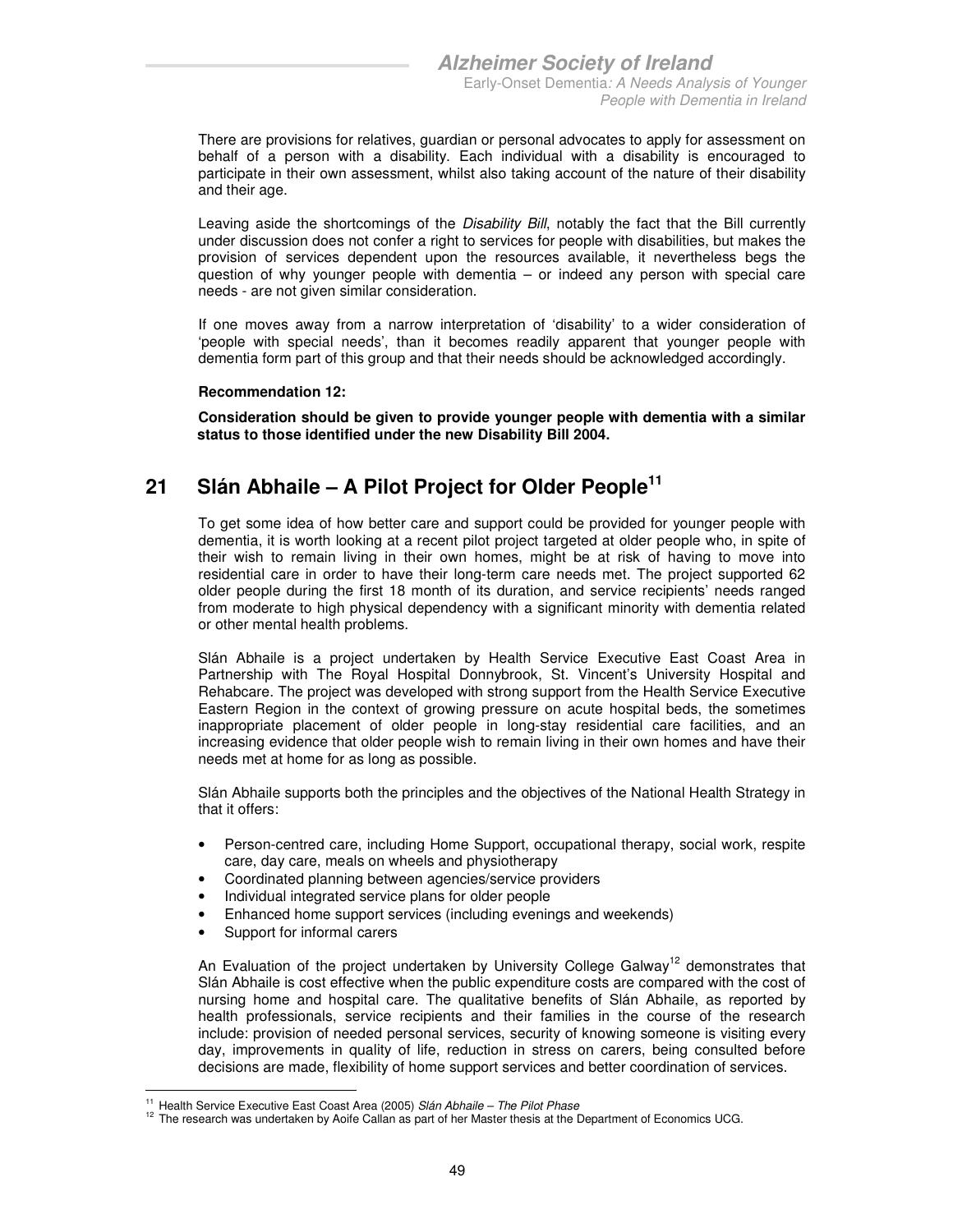We believe that it its an opportune time to develop a similar project specifically targeted at younger people with dementia. While the number of younger people with dementia will always be small compared to the potential older population in need of a person-centred care plan, the pilot project would have to have as an explicit aim to draw younger people with dementia as early as possible into the project such as to learn about their needs and have them participate in the planning of their own future to the maximum extent. The outcomes of such pilot project, if properly evaluated, would provide an invaluable platform for the development of adequate services for younger people with dementia which is currently missing in the health system.

#### **Recommendation 13:**

**The Health Services Executive should establish a pilot project along the lines of Slán Abhaile, specifically targeted at developing person-centred care plans for younger people with dementia. Given the experience of the Alzheimer Society in pioneering responses to early onset dementia, we suggest that such project may be pursued in partnership between the HSE and Alzheimer Society.**